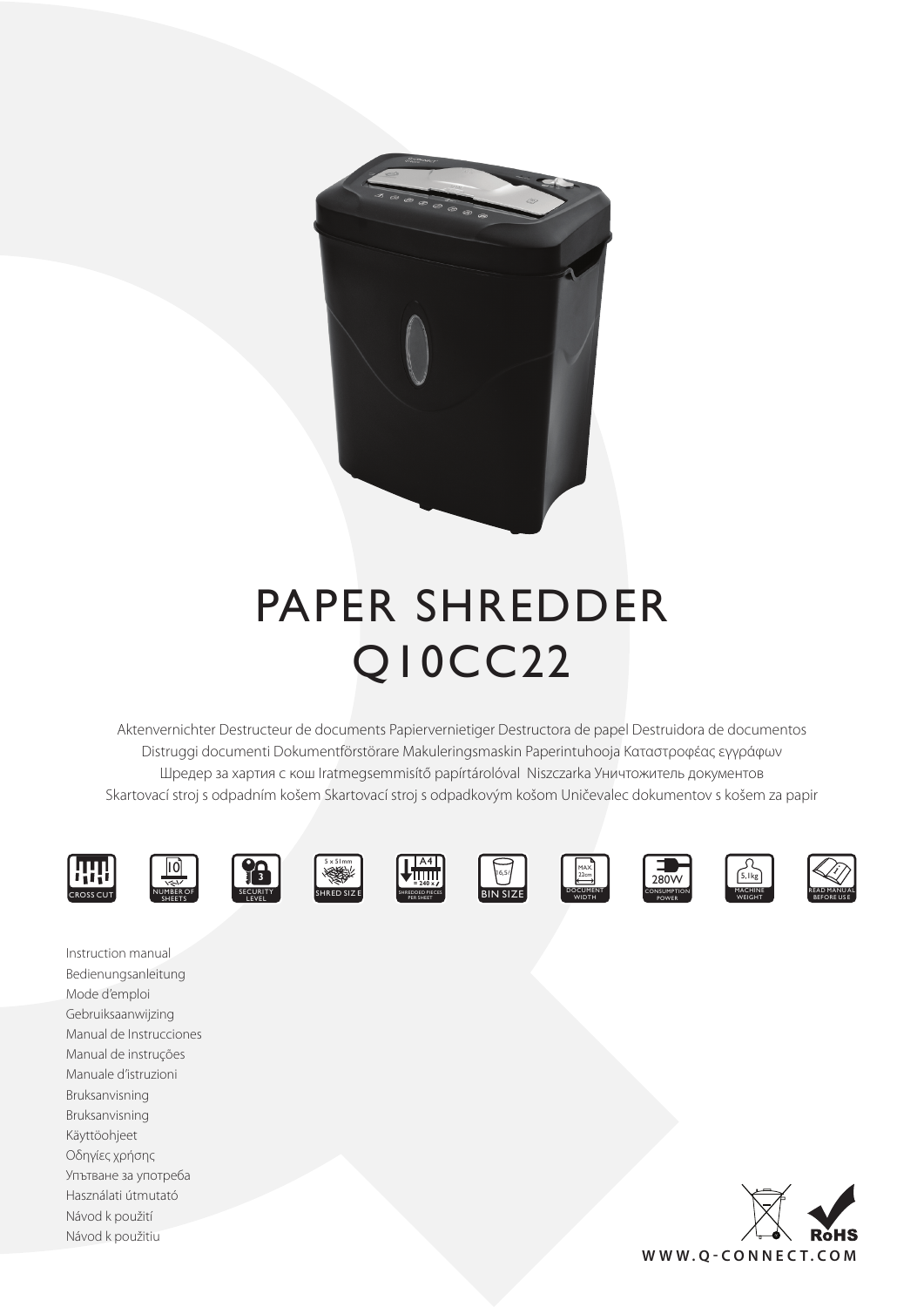## User Manual for the Q10CC2 Q-CONNECT 2 **SHREDDER**



## IMPORTANT! READ ALL INSTRUCTIONS BEFORE USING

# WARNING



Do not insert fingers into the shredder and avoid touching the feed opening with your hands.



Do not let children use or play near the shredder, keep unplugged when not in use.



Do not insert any object into the shredder opening other than the material to be shredded.



Do not spray ANY aerosol products on or in the vicinity of the shredder as this might lead to combustion, do not shred any materials which may have come into contact with any combustible chemicals.



Avoid loose clothing like ties or jewellery touching the shredder as they might be drawn into the shredder.



Avoid hair dangling over or touching the shredder as it might be drawn into the shredder.

- RISK OF FIRE. Never use any petroleum based or flammable oils or lubricants in or around the machine as some oils can combust causing serious injury.
- ONLY USE NON-AFROLSOL VEGETABLE BASED OILS TO OIL YOUR CUTTERS.
- NEVER dispose of flammable chemicals or materials that have come into contact with flammable chemicals (for example, nail polish, acetone, gasoline) in the shredder basket.
- Never shred large paper clips, envelopes (any window, insulated, or with glued flaps), adhesive materials (labels, decals/stickers, glued paper), newsprint, transparencies, laminated documents, continuous forms, cardboard, or hard and plastic materials (except Credit Cards).
- Do not activate reverse function while shredding credit cards.
- A socket-outlet should be near the equipment and be easily accessible.
- Always turn the shredder off and unplug the power cord from the AC outlet before cleaning it, moving it, or emptying the waste basket.
- Never let the wastebasket become full. This will lead to shredded material being pulled back up into the shredder and cause jams.
- • Never place the shredder near water or any heat source.
- Keep wastebasket emptied so that the shredder output is not impeded.
- Do not use the shredder if the power cord is damaged in any way.
- Do not attempt to service this product yourself as doing so may expose you to sharp cutting blades and/or electricity and will void the manufacturer's warranty.
- Never try to clean or clear the shredder blade.
- Never shred beyond the specified sheet capacity. May result in extensive damage to the machine.

## **ONE FOLDED SHEET OF PAPER EQUATES TO 2 SHEETS OF PA-PER**

Heavier paper, humidity or other than rated voltage may reduce shredding capacity.

# INSTALLATION

Mount the shredder securely to the rim of the waste basket. A socket-outlet should be near the equipment and be easily accessible.



FIGURE 1

# ATTENTION:

This model includes a built-in safety interlock mechanism, which requires the shredder to be correctly mounted on to the included wastebasket. Located on the back center of the shredder, next to the power cord, there is a curved flap-like shape that must FIT OVER THE OUTSIDE matching ridge of the wastebasket. THE SHREDDER WILL NOT OPERATE UNLESS IT IS PROPERLY MOUNTED AS PICTURED!

It is not designed to operate with any other wastebaskets. An activation switch located on the head unit automatically shuts off the shredder when it is lifted or removed. The supplied wastebasket activates this switch, which allows the shredder to be operable. Lining the wastebasket with a plastic bag will interfere and may keep the shredder from functioning.

## **Caution: Crosscut shredders have very sharp exposed blades on the underside.**

Use care when mounting the shredder on the wastebasket.

# OPERATION

ShredSafe™ technology is an added safety feature incorporated in this particular model. It is a new technology where the shredder is able to detect forced entry and automatically cuts the power off, preventing further shredding.

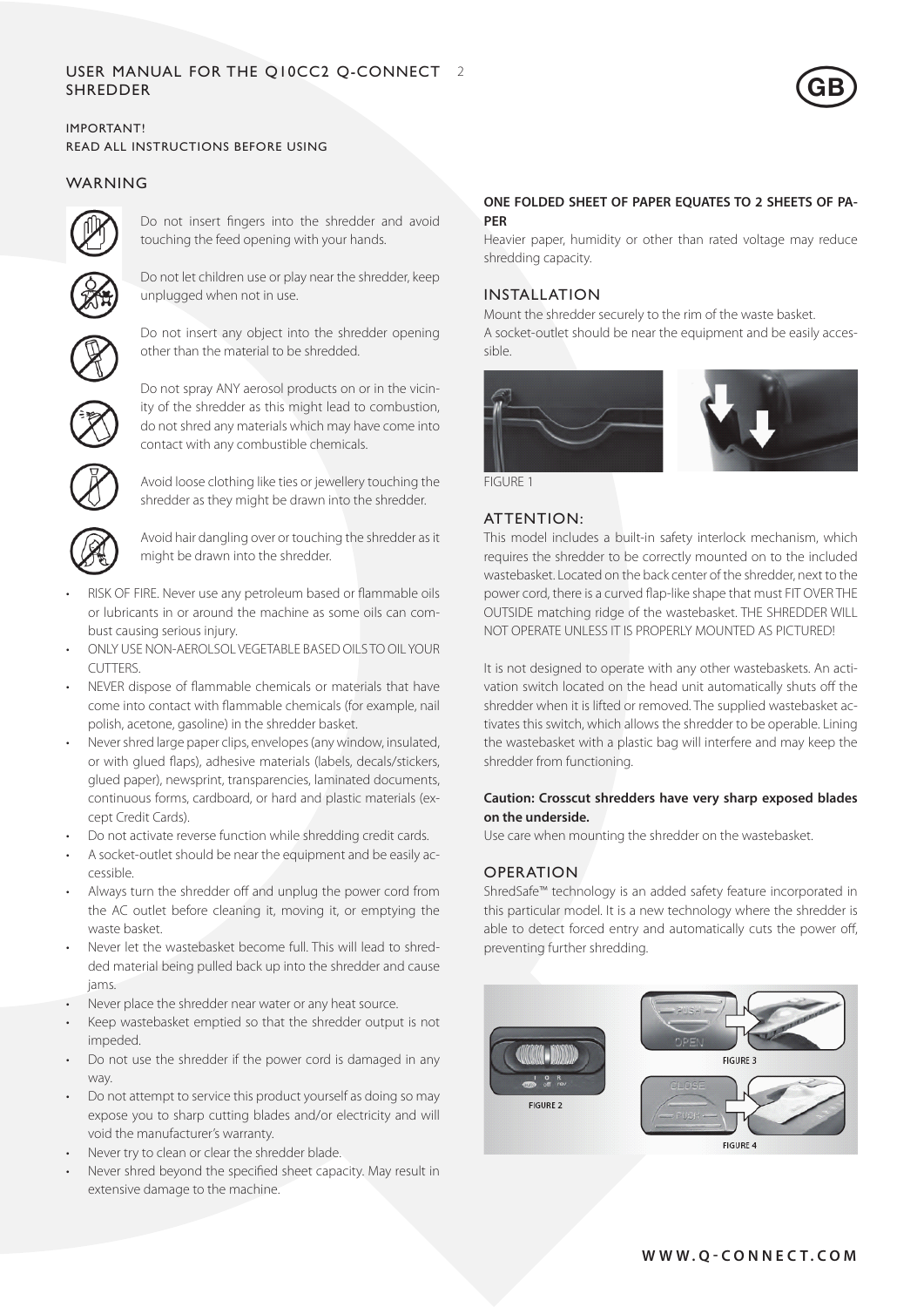|          | AUTO / ON:                                                      |  |  |
|----------|-----------------------------------------------------------------|--|--|
|          | This setting allows the shredder to be automatically started    |  |  |
|          | by inserting paper into the shred opening. Always feed the      |  |  |
|          | paper in as straight as possible. When the paper has passed     |  |  |
|          | through, the shredder will automatically stop.                  |  |  |
| $\Omega$ | OFF:                                                            |  |  |
|          | This setting turns off all features of the shredder. For safety |  |  |
|          | reasons, we recommend that you leave the shredder in the        |  |  |
|          | "Off" position whenever the shredder is unattended or not       |  |  |
|          | in use.                                                         |  |  |
| R        | REV (REVERSE):                                                  |  |  |
|          | In the unlikely event of a paper jam, the reverse setting can   |  |  |
|          | be used to help clear the cutters of paper that has not passed  |  |  |
|          | through. Never attempt to clear a jam by using the reverse      |  |  |
|          | function until you have emptied the wastebasket.                |  |  |
|          |                                                                 |  |  |
|          | READY: THE GREEN LED LIGHT INDICATES THE                        |  |  |
|          | SHREDDER IN "ON" AND READY FOR USE.                             |  |  |
|          |                                                                 |  |  |

To begin shredding, locate the switch on the unit and select the "Auto" mode . The Green LED light indicates the shredder is "On" and ready to use. Press the designated "PUSH OPEN" area on the handle of the cover to tilt open and expose the paper feed slot .T h e cove r will click into a preset position where the "SHREDDER ST ATUS" indication line must align with the "READY" setting.



**READY:** The shredder is currently on STANDBY and ready to operate when paper is inserted. With the feed slot now exposed, you can shred sheets of paper or 1 credit card per pass .

**DISABLED:** The safety feature has been activated. All power to the SHREDDER IS CURRENTLY SHUT OFF AND WILL NOT OPERATE until the cover is returned to the "READY" setting. The cover has been completely tilted beyond the safe position .

When shredding is completed, you can press the designated "PUSH CLOSE" area on the cover to tilt shut the paper feed slot . It is recommended to have the paper feed slot closed when shredder is not in use to prevent any objects from accidentally getting into the feed slot.

\*Be sure to not tilt open the cover completely beyond the preset position, otherwise the ShredSafe™ power cut off feature will be activated and the shredder will be inoperable. Shredding of any of the following materials is considered misuse and will completely void the product warranty:

Never shred large paper clips, envelopes (any window, insulated, or with glued flaps), adhesive materials (labels, decals/stickers, glued paper), newsprint, transparencies, laminated documents, continuous forms, cardboard, or hard and plastic materials (except Credit Cards).

This shredder will shred staples and small paperclips. It is recommended that you remove paper clips whenever possible to extend the lifespan of your shredder. Only shred credit cards by feeding them vertically into the middle of the entry, releasing when shredding begins. Never feed more than one credit card at a time.

## DO NOT ACTIVATE REVERSE FUNCTION WHILE SHREDDING CREDIT CARDS.

Overfeeding the shredder: Shredding beyond the specified sheet capacity can result in extensive damage to the shredder. Overfeeding will strain the machine and quickly wear and break the cutting blades and internal components.

Overheating with extended use: In the event that the shredder has shred continuously beyond the maximum running time and overheating, the unit will automatically shut off. If this happens, switch the shredder Off for 30 minutes or longer before resuming normal operation.

# LED STATUS INDICATORS

## Ready (power on)

The green led light indicates the shredder is "on" and ready to operate when paper is inserted.



#### **OVERHEAT**

The red light indicates the shredder has shred continuously beyond the maximum running time and overheating, the unit will automatically shut off. If it happens, switch the shredder off for 30 minutes or longer before resuming operation.

## MAINTENANCE

## **Warning: Failure to properly maintain your shredder will void the warranty.**

Crosscut shredders require regular oil lubrication for optimal performance and extended lifespan. We recommend you oil your shredder once a month. Your basic vegetable or cooking oil (nothing flammable or petroleum based) can be drizzled onto a few sheets of paper and fed into the shredder.

**ONLY USE NON-AEROLSOL VEGETABLE BASED OILS TO OIL YOUR CUTTERS. DO NOT SPRAY OR KEEP ANY AEROSOL PROD-UCTS IN OR AROUND THE SHREDDER. DO NOT USE CANNED AIR.**

**Be sure to periodically empty the wastebasket to avoid overloading and damaging the cutting mechanism.**

## CLEANING:

- ALWAYS UNPLUG THE SHREDDER BEFORE CLEANING!
- Only clean the shredder by carefully wiping the unit with a dry soft cloth or towel.
- Do not clean or immerse shredder in water. Having the unit wet may result in damage or malfunction to the electrical components. If the shredder happens to get wet, be sure to completely dry the unit immediately with a cloth or towel.
- Never use anything flammable to clean the shredder. This may result in serious injury or damage to the product.

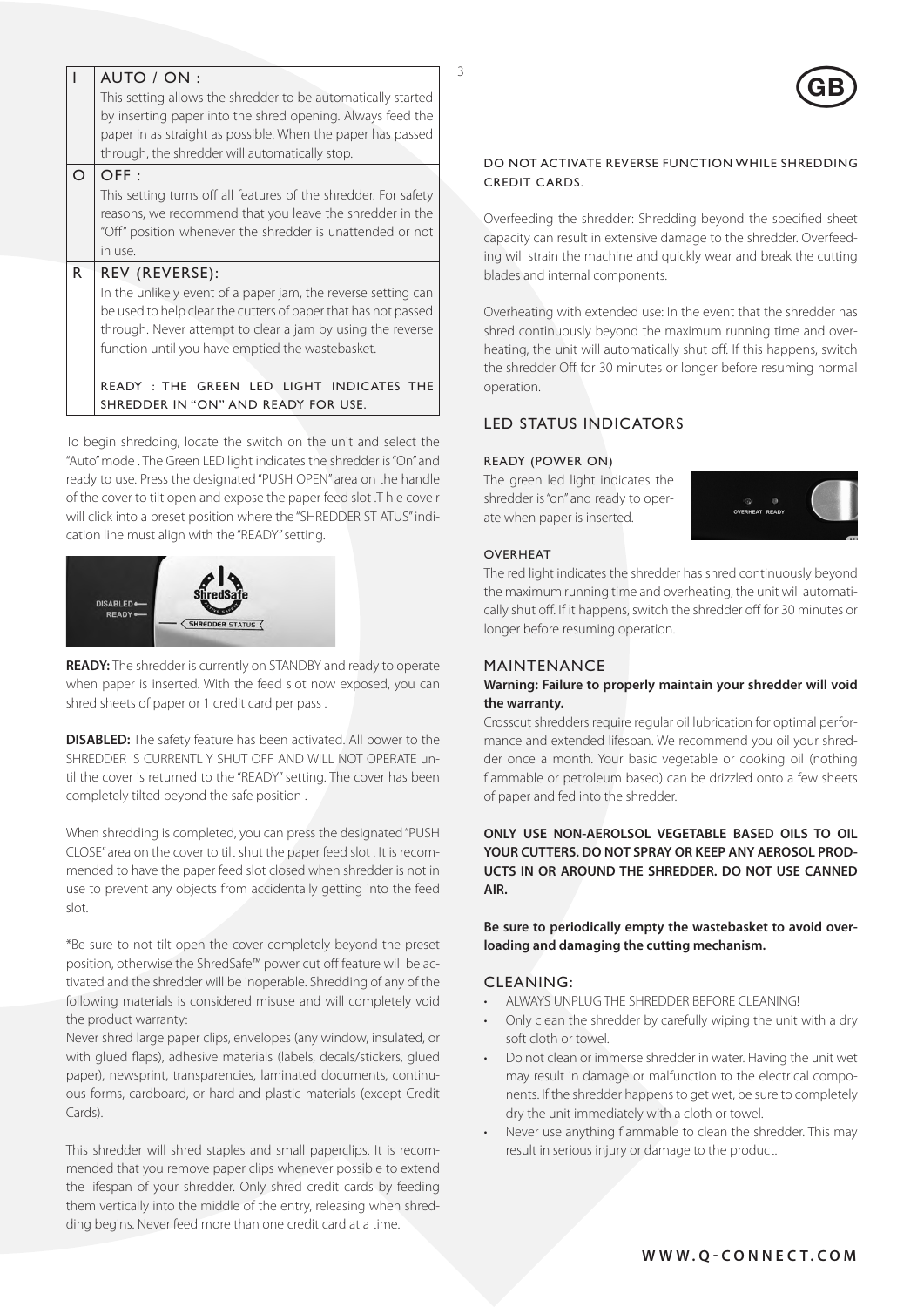## BEDIENUNGSANLEITUNG FÜR 44 Q-CONNECT AKTENVERNICHTER Q10CC2

# WICHTIG!

• 

Lesen Sie die gesamte Anleitung vor Gebrauch!

# Erklärung der Warnsymbole



Halten Sie keine Finger in den Aktenvernichter und berühren Sie den Einzugsschacht nicht mit der Hand

Lassen Sie das Gerät nicht von Kindern bedienen oder damit spielen. Stecken Sie es aus wenn es nicht verwendet wird.



Stecken Sie niemals Gegenstände oder anderes Material als Papier, Kreditkarten und CDs/DVDs in den Einzugsschacht



Sprühen Sie keine Aerosole in das Gerät und vernichten Sie keine Materialien die mit Chemikalien in Berührung gekommen sind.

Achten Sie darau, dass keine Textilien, Krawatten, Schmuck oder sonstige Lose Teile in das Gerät greaten.

Achten Sie darauf, dass keine Haare in das Gerät greaten.

- FEUERGEFAHR. Verwenden Sie niemals auf Erdölbasis oder brennbare Öle oder Schmiermittel in oder rumd um die Maschine, da einige Öle verbrennen und schwere Verletzungen verursachen könnten.
- VERWENDEN SIE KEINE SPRÜH-, NUR ÖLE AUF PFLANZENBASIS FÜR IHRE MESSER.
- Entsorgen Sie NIEMALS Chemikalien oder Materialien die mit entflammbaren Chemikalien in Kontakt gekommen sind (z.B.: Nagellack, Aceton, Benzin) im Abfallkorb des Aktenvernichters.
- Zerkleinern Sie niemals große Büroklammern, Umschläge (mit Fenster, Fütterung oder mit geklebten Klappen), Klebstoffe (Etiketten, Aufkleber / Sticker, geklebtes Papier), Zeitungspapier, Transparentfolien, laminierte Dokumente, Endlospapier, Karton, oder harte Kunststoffe (ausgenommen Kreditkarten).
- Reverse-Funktion nicht aktivieren während Sie Kreditkarten vernichten.
- Eine Steckdose sollte sich in der Nähe des Gerätes befinden und leicht zugänglich sein.
- Schalten Sie den Aktenvernichter immer aus und ziehen Sie das Netzkabel aus der Steckdose , bevor sie ihn reinigen, bewegen oder den Papierkorb leeren.
- • Lassen Sie den Papierkorb niemals voll warden. Das zerkleinerte Material wird wieder nach oben in den Aktenvernichter gezogen und verursacht Staus.
- Stellen Sie den Aktenvernichter nicht in der Nähe von Wasser oder Wärmequellen auf.
- Entleeren Sie den Abfalleimer, so daß der Aktenvernichter Auswurf nicht behindert wird.
- Verwenden Sie den Aktenvernichter nicht, wenn das Kabel in irgend einer Weise beschädigt ist.
- Versuchen Sie nicht dieses Produkt selbst zu warten, andernfalls könnten Sie sich den scharfen Schneideklingen oder Elektrizität

aussetzen und die Herstellergarantie wird ungültig

- Versuchen Sie niemals das Schneidemesser zu reinigen oder zu befreien.
- Nie mehr als die spezifizierte Blattanzahl zerkleinern. Es kann zu erheblichen Schäden an der Maschine führen.

## **EIN GEFALTETES BLATT PAPIER ENTSPRICHT 2 BLATT PAPIER**

Dickeres Papier, Feuchtigkeit oder eine andere als die zugelassene Spannung können die Schneidleistung reduzieren.

## INSTALLATION

Montieren Sie den Aktenvernichter sicher an den Rand des Abfallkorbs.

Eine Steckdose sollte sich in der Nähe des Gerätes befinden und leicht zugänglich sein.



#### ACHTUNG:

Dieses Modell enthält einen eingebauten Sicherheitsverriegelungsmechanismus, diesen benötigt der Aktenvernichter zur korrekten Montage auf dem Abfallbehälter. Auf der Rückseite des Aktenvernichters, in der Nähe des Stromkabels gibt es einen gekrümmten Bogen der auf die Ausbuchtung des Abfalleimers PASSEN MUSS. DER AKTENVERNICHTER FUNKTIONIERT NICHT, WENN ER NICHT RICHTIG MOTIERT IST.

Er kann nicht mit anderen Abfalleimern bedient werden. Durch einen Aktivierungsschalter am Hauptgerät schaltet sich der Aktenvernichter automatisch ab wenn er angehoben oder entfernt wird. Der mitgelieferte Abfallbehälter aktiviert den Schalter, der Aktenvernichter ist betriebsbereit. Die Verwendung von Plastikbeuteln kann die Funktion des Aktenvernichters beeinträchtigen.

Vorsicht: Crosscut Aktenvernichter haben sehr scharfe Klingen an der Unterseite. Seien Sie vorsichtig beim Montieren des Aktenvernichters am Abfallbehälter.

## BETRIEB

ShredSafe™ Technologie ist ein zusätzliches Sicherheitsmerkmal dieses Modells. Es ist eine neue Technologie, der Aktenvernichter erkennt gewaltsames Eindringen, schaltet sich automatisch aus und verhindert weiteres Vernichten.



Zum Starten des Zerkleinerns stellen Sie den Schalter auf "Auto" Modus. Die grüne LED Leuchte zeigt an, dass der Aktenvernichter eingeschaltet und einsatzbereit ist. Drücken Sie auf den gekennze-



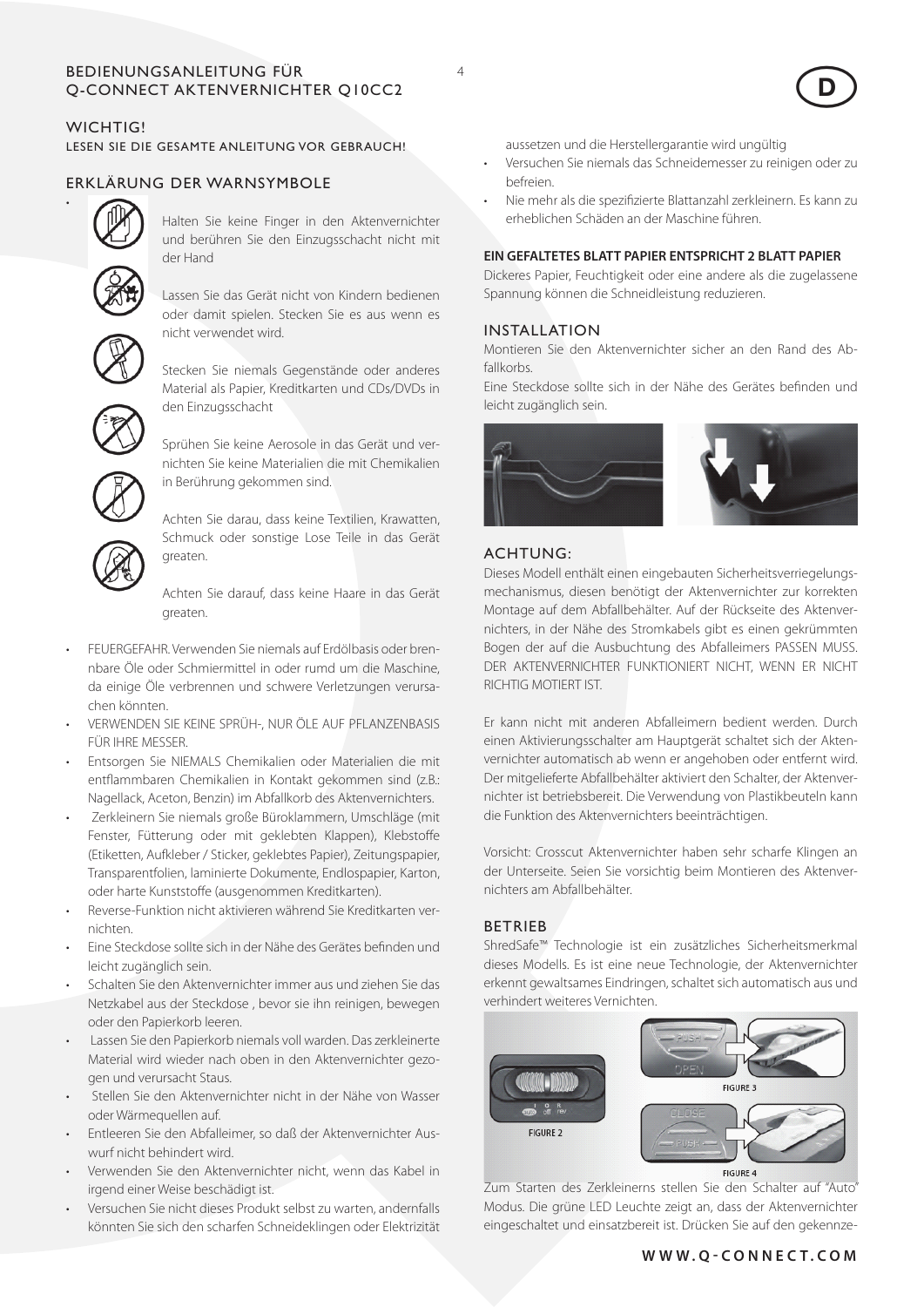ichneten "PUSH OPEN" Bereich am Griff der Abdeckung um den Pa- 5 piereinzugsschlitz zu öffnen. Die Abdeckung rastet in der voreingestellten Position ein wo die "SHREDDER ST ATUS" Indikationslinie mit der "READY" Einstellung ausgerichtet sein muss.

## AUTO / ON :

Mit dieser Einstellung startet der Aktenvernichter automatisch wenn Papier in die Öffnung eingeführt wird. Das Papier so gerade wie möglich einführen. Wenn das Papier zur vernichtet wurde stoppt der Aktenvernichter automatisch.

#### $O$  OFF :

Mit dieser Einstellung schalten Sie den Aktenvernichter aus. Aus Sicherheitsgründen empfehlen wir den Aktenvernichter auf "Off" zu schalten wenn Sie ihn nicht verwenden.

## $R$  REV (REVERSE):

Im Fall eines Papierstaus, hilft die reverse Einstellung das noch nicht durchgezogene Papier zu entfernen. Versuchen Sie niemals die Reverse Funktion zu betätigen wenn Sie den Abfallbehälter entfernt haben.

READY : Die grüne LED Leuchte zeigt an, daSS der Aktenvernichter in "On" und einsatzbereit ist

Zum Starten schalten Sie das Gerät ein und wählen Sie den "Auto" Modus. Die grüne LED Leuchte zeigt an, daß der Aktenvernichter in "On" und einsatzbereit ist. Drücken Sie auf den "PUSH OPEN" Bereich am Griff der Abdeckung zum Öffnen des Papiereinzugs. Die Abdeckung clickt in eine vorgegebene Position wo die Shredder Status Anzeige "READY" erscheint.



**READY:** Der Aktenvernichter ist zur Zeit auf STANDBY und betriebsbereit wenn Papier zugeführt wird. Mit der Einstellung des Einzugs können Sie Papierblätter oder 1 Kreditkarte vernichten.

**DISABLED:** Die Sicherheitsfunktion wurde aktiviert. Der AKTENVER-NICHTER IST DERZEIT ABGESCHALTET UND FUNKTIONIERT NICHT bis die Abdeckung auf die "READY" Einstellung zurückgesetzt wurde. Die Abdeckung wurde komplett über die sichere Position gekippt.

Nach Beendigung des Zerkleiners, können Sie den vorgesehenen "PUSH CLOSE" Bereich zum Schließen des Einzugsschachtes betätigen. Wir empfehlen die Abdeckung zu schließen, wenn Sie das Gerät nicht verwenden um zu veremeiden, daß Gegenstände reinfallen.

\*Achten Sie darauf, die Abdeckung nicht vollständig über die voreingestellte Position zu kippen, sonst aktiviert sich die ShredSafe™ Funktion und der Aktenvernichter arbeitet nicht mehr. Das Vernichten folgender Materialien gilt als missbräuchliche Verwedung und damit erlischt die Produktgarantie vollständig:

Vernichten Sie keine großen Papierklammern, Umschläge (mit Fenster, Fütterung, oder geklebten Klappen), Klebstoffe (Etiketten, Aufkleber/ Sticker, verklebtes Papier), Zeitungspapier, Transparentfolien, laminierte Dokumente, Endlospapier, Karton oder harte und Plastikmaterialien (ausgenommen Kreditkarten).

Dieser Aktenvernichter zerkleinert Heftklammern und kleine Büroklammern. Es wird empfohlen Büroklammern zu entfernen, es verlängert die Lebenszeit Ihres Aktenvernichters.

Kreditkarten nur vertical in der Mitte des Einzugs zuführen. Nie mehr al seine Kreditkarte einführen.

## REVERSE-FUNKTION NICHT AKTIVIEREN WÄHREND SIE KREDITKARTEN VERNICHTEN

Überlastung des Aktenvernichters: Wenn Sie mehr als die spezifizierte Blattanzahl vernichten kann es zu massive Schäden am Gerät führen. Es überlastet die Maschine, sie wird schnell verschleißen, die Schneidemesser oder intere Komponenten können brechen.

Überhitzung durch intensive Gebrauch: Bei ununterbrochenem Gebrauch über der maximalen Laufzeit überhitzt das Gerät und schaltet sich automatisch ab. Schalten Sie das Gerät für mindestens 30 Minuten aus bevor Sie es wieder normal benutzen.

## LED STATUS ANZEIGE

#### Ready (power on)

Die grüne LED Leuchte zeigt an, dass der Aktenvernichter eingeschaltet "on" und einsatzbereit ist, wenn Papier zugeführt wird.



#### **OVERHEAT**

Die rote LED Leuchte zeigt an, dass der Aktenvernichter dauerhaft über die maximale Laufzeit benutzt wurde und überhitzt, er schaltet sich automatisch ab. In diesem Fall schalten Sie den Aktenvernichter mindestens 30 Minuten oder länger aus bevor Sie mit dem Vernichten fortsetzen.

## WARTUNG

## **Warnung: Eine nicht fachgerechte Wartung Ihres Aktenvernichters führt zum Erlöschen der Garantie.**

Crosscut Aktenvernichter brauchen eine regelmäßige Ölung für optimal Leistung und längere Lebensdauer. Wir empfehlen das Gerät 1x im Monat zu ölen. Ein Öl auf pflanzlicher Basis (nicht empflammbar oder auf Erdöl Basis) auf einige Blätter Papier aufbringen und mit dem Aktenvernichter vernichten.

**VERWENDEN SIE KEINE SPRÜH-, NUR ÖLE AUF PFLANZENBASIS FÜR IHRE MESSER. VERWENDEN SIE KEINE SPRAYS IN DER UM-GEBUNG VON AKTENVERNICHTERN. VERWENDEN SIE KEINE DRUCKGASREINIGER.**

**LEEREN Sie den Abfallbehälter regelmäßig, vermeiden Sie ein Überfüllen und damit ein Beschädigen der Mechanik.**

#### REINIGUNG:

- STECKEN SIE DAS GERÄT IMMER AUS BEVOR SIE ES REINIGEN!
- Reinigen Sie den Aktenvernichter nur mit einem weichen, trockenen Tuch.
- Reinigen, oder tauchen Sie den Aktenvernichter nicht in Wasser. Nässe beschädigt die elektrischen Komponenten. Wenn der Aktenvernichter mit Nässe in Berührung kommt, trocknen Sie ihn vollkommen mit einem Tuch.
- Verwenden Sie niemals etwas entzündliches um den Aktenvernichter zu reinigen. Es könnte zu ernsthaften Verletzungen oder Schäden am Gerät führen.

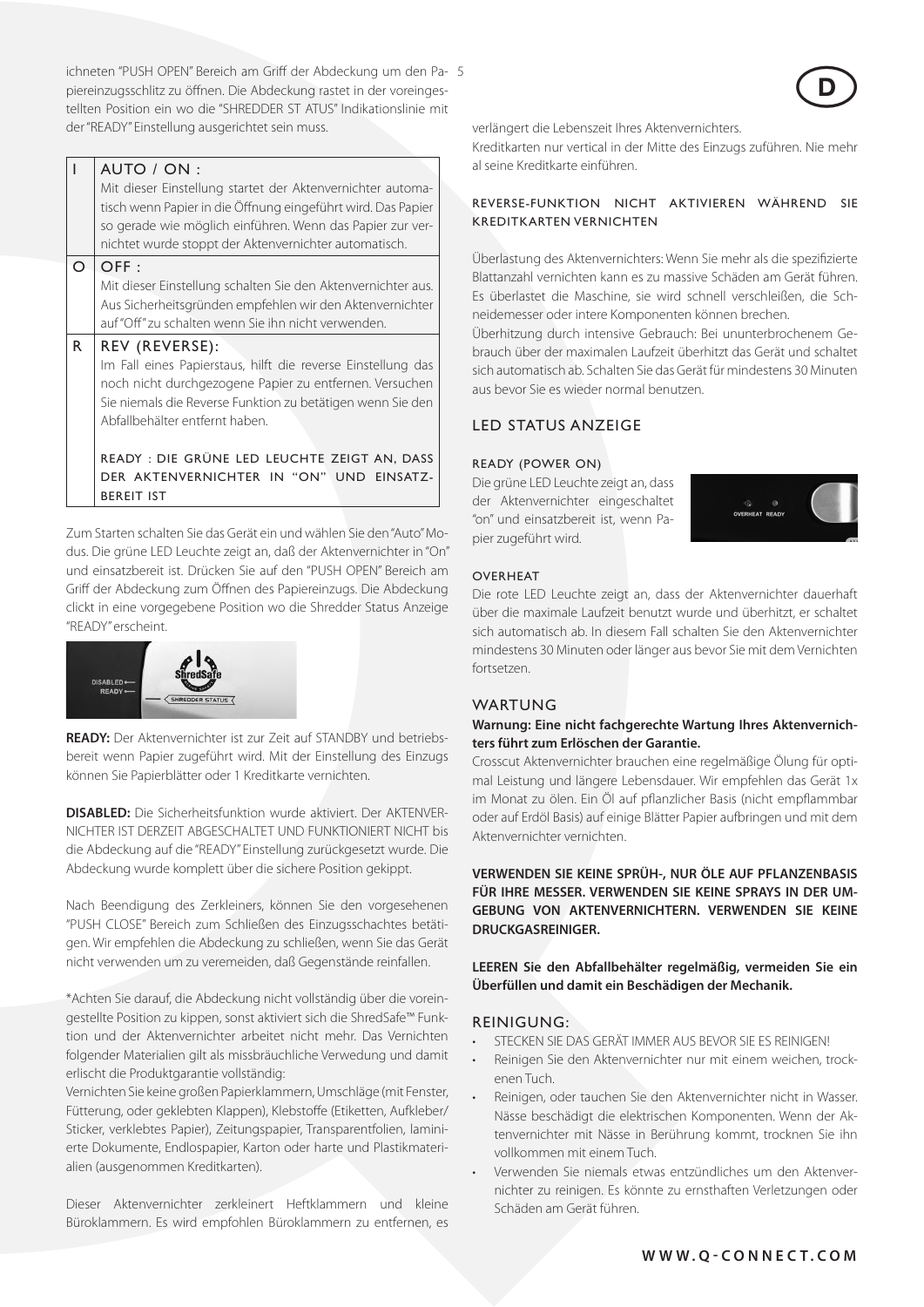#### M anue l 'utilisation de la broyeuse Q- 6 CONN EC T Q10CC2C d

## IMPORTANT ! LIRE TOUTES LES INSTRUCTIONS AVANT UTILISATION

# EXPLICATIONS DES SYMBOLES



Ne pas mettre les doigts dans le broyeur et ne pas toucher le capteur automatique avec les mains



Ne pas laisser les enfants utiliser ou jouer avec le broyeur, débranchez l'appareil lorsqu'il n'est pas utilisé



N'insérez aucun objet dans le broyeur autre que le papier à broyer



Ne pas utiliser de spray sur ou près du broyeur ce qui pourrait emflammer l'appareil. Ne pas détruire de documents qui étaient en contact avec des produits chimiques.



Eviter les vêtements larges ou les bijoux près du destructeur



Eviter d'approcher ses cheveux longs près du destructeur

# **ATTENTION**

- Risque d'incendie.
- Ne jamais utiliser près d'une source inflammable sous risque de brûlures et de blessures en cas de combustion.
- Ne jamais insérer dans le destructeur de produit chimique inflammable ou aucun matériaux ayant été en contact avec des produits chimiques inflammables (vernis à ongle, acétone, essence, etc.).
- Ne jamais détruire de trombone, enveloppe à fenêtre ou kraft armé, papier journal, document relié (par exemple un carnet, un chéquier, un magazine, etc.), transparent, documents plastifiés, carton ou tout élément contenant de l'adhésif, des matériaux durs ou plastiques (à l'exception des cartes de crédit.)
- Une prise de courant doit être à proximité de l'équipement et accessible.
- Ne jamais laisser le panier de déchet se remplir au maximum. Ceci pourrait repousser les documents en cours de destruction vers le haut et causer des bourrages.
- • Ne jamais placer le destructeur près d'une source d'eau ou de chaleur.
- .Ne jamais utiliser le destructeur si le cordon d'alimentation est endommagé.
- • Ne pas essayer de réparer l'appareil seul. Vous seriez en contact avec des lames coupantes et un circuit électrique. Ceci annulerait la garantie fabricant.
- Ne jamais essayer de nettoyer ou dégager la lame de découpage.

Ne jamais dépasser la capacité maximale de destruction. Ceci pourrait endommager l'appareil.

#### **Une feuille pliée équivaut à 2 feuilles de papier.**

**Un papier lourd, l'humidité et tout voltage différent de celui conseillé réduirait la capacité de destruction de l'appareil.**

## INSTALLATION

Cet appareil contient un système de verrouillage encastré Une prise de courant doit être à proximité de l'équipement et accessible..

 $\bigodot$ 



# ATTENTION:

Les destructeurs disposent de lames tranchantes apparentes sous l'appareil. Prêter une grande attention lors de l'installation sur le panier de déchet.

Cet appareil contient un système de verrouillage encastré, ce qui nécessite une parfaite installation sur le panier de déchet. LE DE-STRUCTEUR NE FOCNTIONNERA PAS TANT OUE L'INSTALLATION N'EST PAS CONFORME AU SCHEMA JOINT.

Le broyeur n'a pas été conçu pour fonctionner avec d'autre corbeille à papier. Un commutateur d'activation situé sur l'unité de tête éteint automatiquement le destructeur quand il est retiré. Doubler la poubelle avec un sac en plastique serait gênant et empêchera le destructeur de fonctionner.

Attention: Le broyeur a des lames très coupantes. Faites attention lors du montage.

## FONCTIONNEMENT

La technologie ShredSafe ™ est une caractéristique de sécurité incorporée dans ce modèle. Il s'agit d'une nouvelle technologie où le broyeur est capable de détecter l'entrée d'un mauvais document à broyer et de couper le courant empêchant la destruction par erreur.

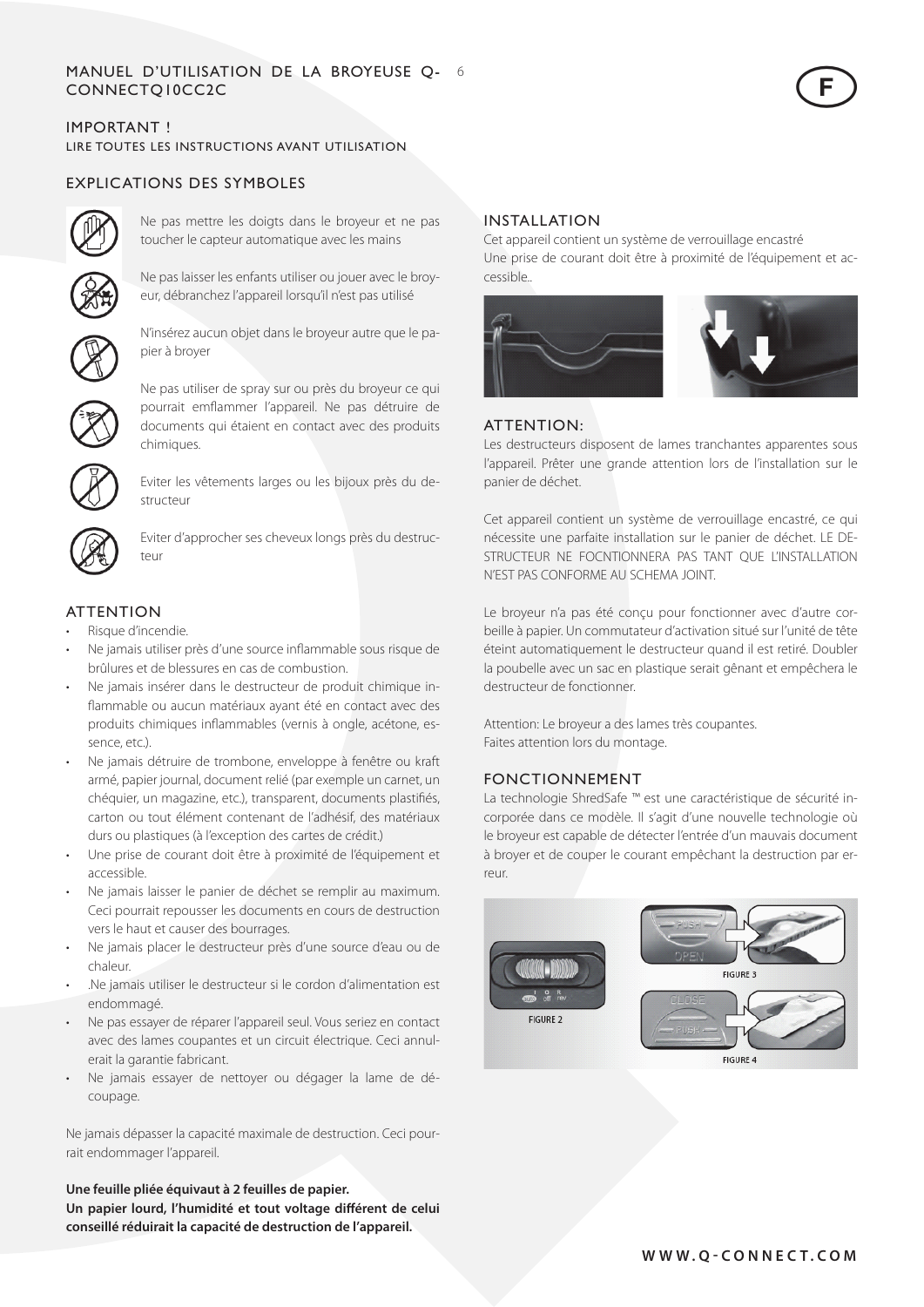|          | AUTO / ON:<br>Ce mode permet la détection et le fonctionnement automa-                                                                                                                                                                                                |  |
|----------|-----------------------------------------------------------------------------------------------------------------------------------------------------------------------------------------------------------------------------------------------------------------------|--|
|          | tique dès qu'une feuille est insérée. Toujours insérer les doc-<br>uments le plus droit possible.                                                                                                                                                                     |  |
|          | Quand le papier est détruit, l'appareil s'arrête automatique-<br>ment.                                                                                                                                                                                                |  |
| $\Omega$ | OFF:                                                                                                                                                                                                                                                                  |  |
|          | Ce mode éteint l'appareil. Pour des raisons de sécurité, nous<br>vous recommandons de laisser l'appareil en "OFF" dès son<br>utilisation terminée.                                                                                                                    |  |
| R        | REV (REVERSE):                                                                                                                                                                                                                                                        |  |
|          | Dans le cas peu probable d'un bourrage papier, ce mode<br>permet de dégager les lames du papier en attente de dé-<br>coupe. Ne jamais essayer de dégager le bourrage en utilisant<br>la fonction « reverse » sans avoir vider la corbeille de déchet<br>au préalable. |  |
|          | LE VOYANT LED VERT INDIQUE LA MISE SOUS TEN-<br>SION DE L'APPAREIL ET SON FONCTIONNEMENT.                                                                                                                                                                             |  |

Pour Commencer à découper, repérer l'interrupteur sur l'unité et sélectionnez le mode "Auto" . Le voyant vert indique que le destructeur est «On» et prêt à être utiliser. Appuyez sur la zone " PUSH OPEN " sur la poignée du couvercle pour ouvrir et accéder à la fente d'alimentation du papier.

Le couvercle va se mettre dans une position prédéfinie où l'indication "DESTRUCTEUR STATUS" doit être alignée avec le paramètre "READY".



**READY:** Le broyeur est actuellement en veille et prêt à fonctionner lorsque le papier est inséré. Avec la fente d'alimentation accessible maintenant, vous pouvez commencer la découpe des feuilles de papier ou une carte de crédit par le passe .

**DISABLED:** Le dispositif de sécurité a été activé. Le destructeur est éteint et ne fonctionnera pas tant que le couvercle n'est pas ramené au réglage "READY". Le couvercle a été complètement incliné audelà de la position de sécurité .

Lorsque la destruction de document est terminée, vous pouvez appuyer sur la zone désignée "PUSH CLOSE" située sur le couvercle qui permet d'accéder à la fente d'alimentation du papier . Il est recommandé d'avoir la fente d'alimentation papier fermé lorsque le destructeur n'est pas utilisé pour empêcher des objets de tomber accidentellement dans la fente d'alimentation.

\* Assurez-vous de ne pas incliner le couvercle ouvert au-delà de la position prédéfinie, sinon la fonctionnalité ShredSafe ™ sera activée et le destructeur sera inutilisable. La découpe de l'un des matériaux suivants est considéré comme nuisible et annuler la garantie du produit:

Ne jamais procéder à la découpe de gros trombones, enveloppes (avec fenêtre, isolée ou avec rabats collés), matières adhésives (étiquettes, stickers / autocollants, papier collé), du papier journal, des transparents, des documents plastifiés, des formulaires en continu, du carton ou des matériaux durs et plastiques (sauf les cartes de crédit).

Ce destructeur peut découper les agrafes et les petits trombones. Il est recommandé que vous retiriez les trombones quand cela est possible afin de prolonger la durée de vie de votre destructeur. N'introduisez jamais plus d'une carte de crédit à la fois.

Ne pas activer la fonction REVERSE pendant la destruction de cartes de crédit.

Suralimentation du destructeur: broyage au-delà de la capacité de feuille spécifiée peut entraîner des dommages importants au destructeur. La suralimentation mettra à rude épreuve la machine et peut rapidement briser les lames de coupe et les composants internes.

Surchauffe pour utilisation prolongée: Dans le cas où le destructeur fonctionne en continu et au-delà du temps de fonctionnement maximal et en surchauffe, l'appareil se met automatiquement hors tension. Si cela se produit, passer le destructeur en mode « Off » pendant 30 minutes ou plus avant de reprendre un fonctionnement normal.

# Les voyants

#### Ready (Prêt)

La LED verte indique que le destructeur est «on» (en marche) et prêt à fonctionner lorsque le papier est

inséré.

#### **SURCHAUFFE**

La lumière rouge indique que le destructeur a fonctionné en con-

tinu au-delà du temps de fonctionnement maximal et qu'il y a sur-

chauffe, l'appareil se met automatiquement hors tension. Si cela se produit, éteignez le destructeur pendant 30 minutes ou plus avant la reprise des opérations.

#### ENTRETIEN

Avertissement: Attention: un mauvais entretien peut annuler votre garantie.

Graisser les lames du destructeur tous les mois avec de l'huile végétale, de cuisson ou de découpe. Cet entretien prolonge la durée d'utilisation des lames.

Utiliser uniquement des huiles végétales.

Assurez-vous de vider régulièrement la corbeille à papier pour éviter de surcharger et d'endommager le mécanisme de coupe.

#### NETTOYAGE:

- Débranchez toujours le destructeur pour le nettoyer!
- Nettoyer le destructeur délicatement avec un chiffon ou une serviette doux et sec.
- Ne pas nettoyer ou immerger dans de l'eau. L'humidité peut entraîner des dommages ou des dysfonctionnements des composants électriques. En cas de projection d'eau, séchez l'appareil immédiatement avec un chiffon ou une serviette.
- • Ne jamais utiliser de produits inflammables pour nettoyer le destructeur. Cela peut entraîner des blessures graves ou endommager le produit.

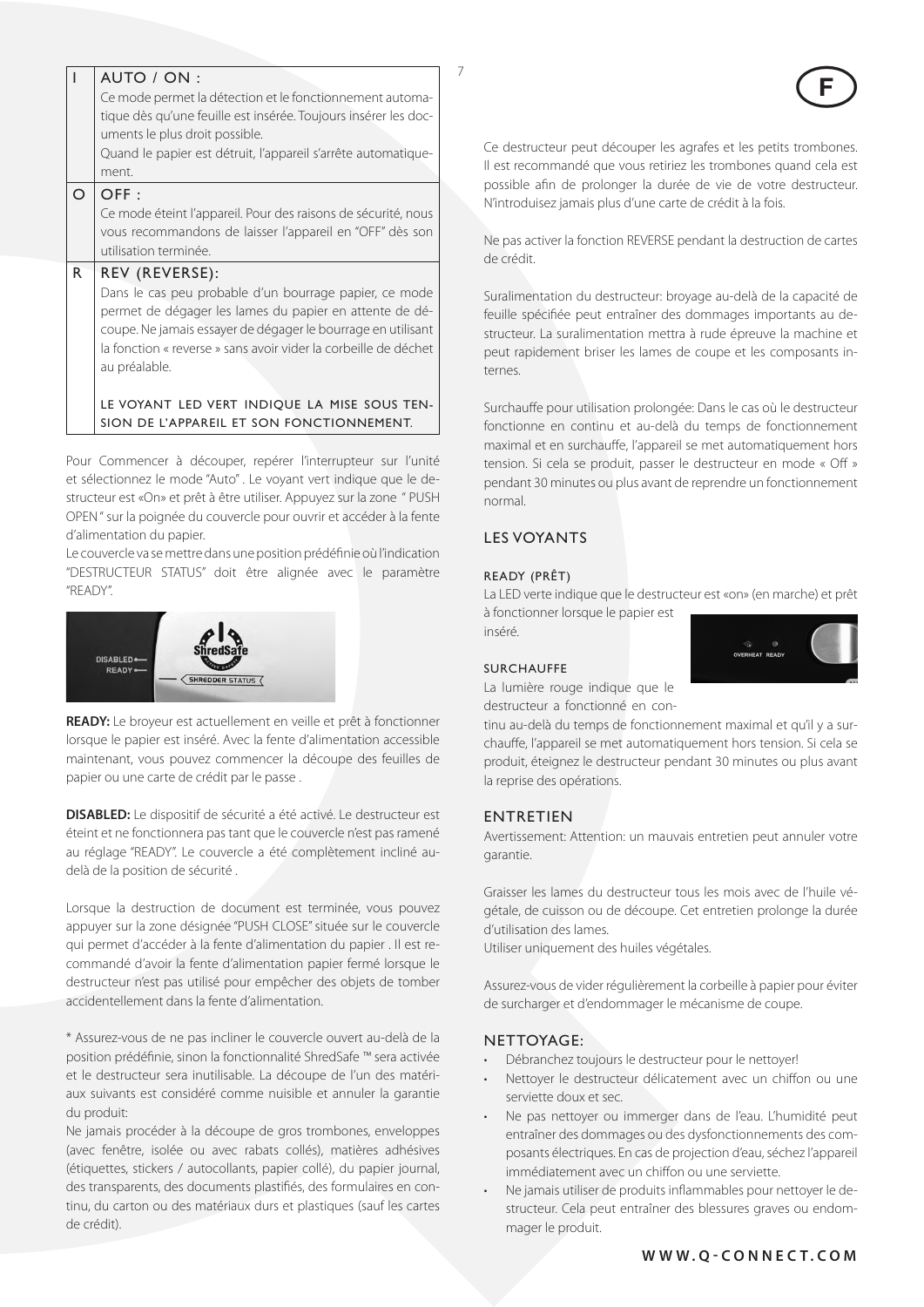## GEBRUIKERSHANDLEIDING VOOR DE Q10CC2 8 Q-CONNECT-versnipperaar



## BELANGRIJK! LEES VOOR HET GEBRUIK ALLE INSTRUCTIES



Steek geen vingers in de invoergleuven en vermijd deze aan te raken.

Laat kinderen niet in de buurt van de versnipperaar spelen. Houd de versnipperaar uitgeschakeld wanneer deze niet gebruikt wordt.



Plaats geen andere voorwerpen in de invoergleuven dan het te versnipperen materiaal



Gebruik geen spuitbussen op of in de nabijheid van de versnipperaar. Dit kan leiden tot verbranding. Versnipper geen materialen die in contact gekomen zijn met brandbare chemicaliën.



Vermijd contact van de versnipperaar met loshangende kledij zoals stropdassen en juwelen vermits deze kunnen worden aagezogen door de versnipperaar.

Vermijd loshangend haar in de buurt van de versnipperaar vermits deze kan worden aangezogen in de invoergleuf.

- GEVAAR VOOR BRAND. Gebruik nooit op petroleum gebaseerde of ontvlambare oliën/ smeermiddelen in en rondom de machine. Deze oliën kunnen ontbranden en een ernstig letsel veroorzaken.
- GEBRUIK ALLEEN NIET-AFROSOL PLANTAARDIGE OLIEN OM DE MESSEN TE BEOLIEN
- Gooi NOOIT brandbare stoffen of materialen in de vergaarbak die in contact zijn gekomen met brandbare chemicaliën (bv. nagellak, aceton, benzine).
- Versnipper nooit grote paperclips, enveloppen (met venster, versterkte, of met gelijmde flappen), zelfklevende materialen (etiketten, stickers, gelijmd papier), krantenpapier, plastificieerhoezen, geplastificeerde documenten, kettingformulieren, karton of harde en plastieken materialen (behalve kredietkaarten)
- Activeer de "reverse" functie niet tijdens het versnipperen van kredietkaarten
- Er moet een goed toegankelijk stopcontact in de buurt van het apparaat zijn.
- Zet de versnipperaar altijd uit en trek de stekker uit het stopcontact vóór het schoonmaken, verplaatsen of het legen van de vergaarbak .
- Zorg dat de vergaarbak nooit vol is. Dit kan leiden tot materiaal dat terug naar boven door de versnipperaar wordt geduwd en veroorzaakt verstoppingen.
- Plaats de versnipperaar nooit in de buurt van water of een warmtebron.
- Houd de vergaarbak leeg, zodat het versnipperde papier de machine vlot kan verlaten.
- Gebruik de versnipperaar niet indien de stroomkabel beschadigd is.
- Probeer de machine niet zelf te herstellen, want u kan in contact komen met scherpe messen en / of elektriciteit en dan zal de garantie van de fabrikant ook vervallen.
- Probeer de messen van de versnipperaar nooit schoon te maken of te verwijderen.
- Versnipper nooit meer dan de aanbevolen papiercapaciteit. Dit

kan leiden tot ernstige schade aan het apparaat.

- ÉÉN GEVOUWEN VEL PAPIER KOMT NEER OP 2 VELLEN PAPIER
- Dikker papier, luchtvochtigheid of andere stroomspanning kunnen de capaciteit verminderen.

# INSTALLATIE

Monteer de versnipperaar stevig op de randen van de afvalbak. Een stopcontact moet goed toegankelijk en in de buurt van het apparaat aanwezig zijn.



## OPGELET:

Dit model is voorzien van een ingebouwd veiligheidsmechanisme (interlock), dat enkel werkt wanneer de versnipperaar correct gemonteerd wordt op de meegeleverde vergaarbak. Aan de achterkant van de versnipperaar, naast het netsnoer, vindt u een gebogen vorm die over de buitenkant van de vergaarbak moet passen. DE VERSNIPPERAAR WERKT ALLEEN INDIEN HIJ GEMONTEERD WORDT ZOALS AANGEGEVEN OP DE FOTO'S!

De versnipperaar zal niet werken met een andere vergaarbak. Een activeringsschakelaar op het bovenste gedeelte van het toestel schakelt de versnipperaar automatisch uit als hij opgetild of verwijderd wordt. De meegeleverde vergaarbak activeert deze schakelaar, waardoor de versnipperaar gebruikt kan worden. Een plastiek zak in de vergaarbak kan de versnipperaar ervan weerhouden te functioneren.

## **Opgelet: Crosscut versnipperaars hebben zeer scherpe messen die blootgesteld worden aan de onderzijde.**

Wees voorzichtig bij het monteren van de versnipperaar op de vergaarbak.

# WERKING

Dit model is voorzien van een extra veiligheidsvoorziening genaamd ShredSafe™. Deze nieuwe technologie detecteert overvloedige toevoer van papier en schakelt hierbij automatisch de stroom uit, waardoor verdere versnippering niet mogelijk is.

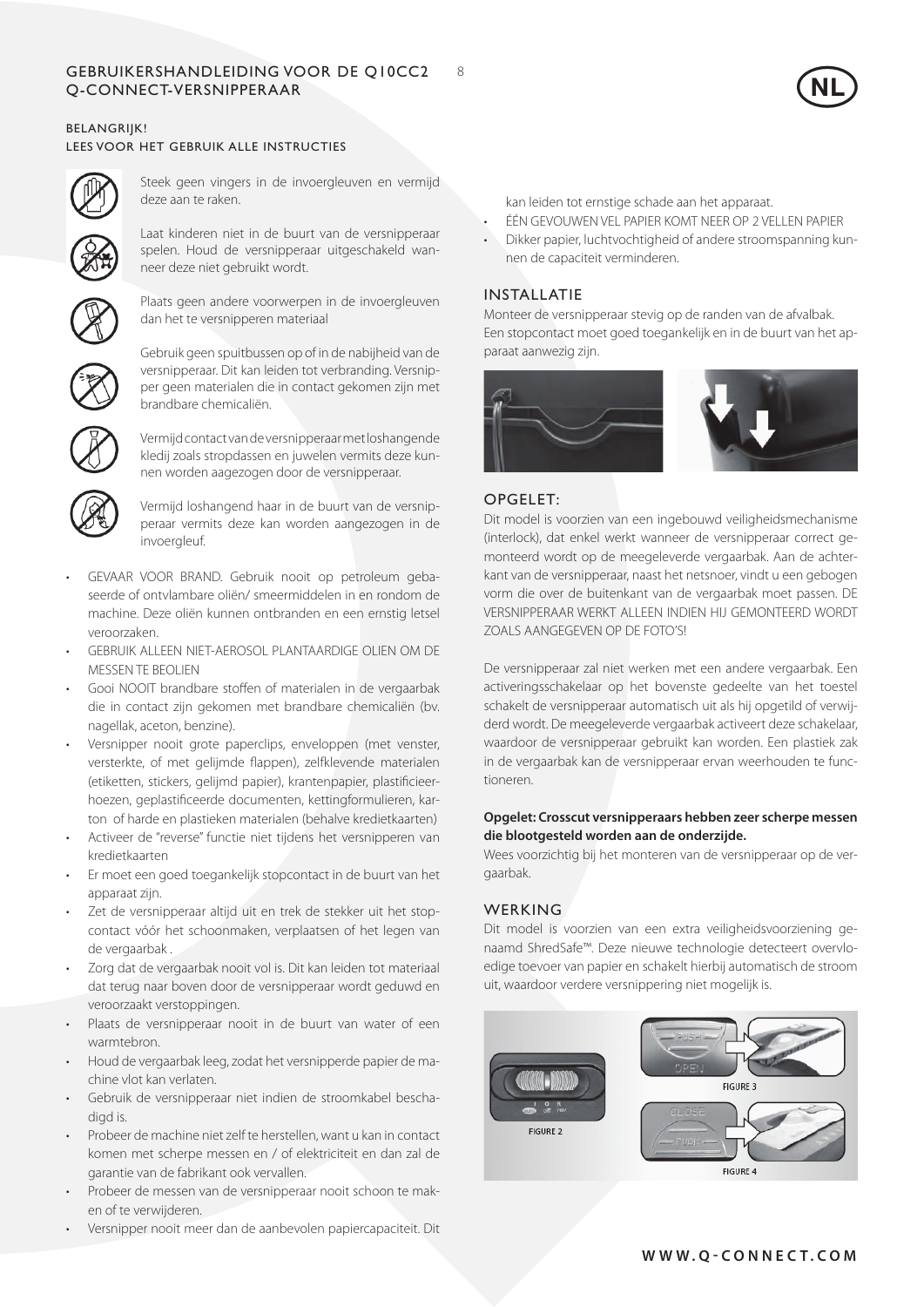|   | AUTO / ON:                                                                                                                |  |
|---|---------------------------------------------------------------------------------------------------------------------------|--|
|   | Door deze instelling wordt de papiervernietiger automa-<br>tisch gestart bij het plaatsen van papier in de versnipperaar. |  |
|   | Plaats het papier altijd zo recht mogelijk in de versnipperaar.                                                           |  |
|   | Wanneer het papier versnipperd is, zal de versnipperaar au-                                                               |  |
|   | tomatisch stoppen.                                                                                                        |  |
| ∩ | OFF:                                                                                                                      |  |
|   | Deze instelling schakelt alle functies van de versnipperaar                                                               |  |
|   | uit. Om veiligheidsredenen raden we aan om de versnipper-                                                                 |  |
|   | aar op "Off" te zetten wanneer hij niet in gebruik is.                                                                    |  |
| R | REV (REVERSE):                                                                                                            |  |
|   | In het onwaarschijnlijke geval van vastgelopen papier, kan                                                                |  |
|   | de reverse toets gebruikt worden om de messen vrij te                                                                     |  |
|   | maken van het papier dat niet gepasseerd is. Probeer nooit                                                                |  |
|   | een storing te verhelpen met behulp van de "reverse" functie                                                              |  |
|   | voordat u de vergaarbak heeft geleegd.                                                                                    |  |
|   |                                                                                                                           |  |
|   | KLAAR: HET GROENE LED LICHTJE GEEFT AAN DAT                                                                               |  |
|   | DE VERSNIPPERAAR KLAAR IS VOOR GEBRUIK.                                                                                   |  |

Om te beginnen versnipperen, plaatst u de schakelaar op het toestel op "Auto". Het groene LED lampje geeft aan dat de versnipperaar "ON" is en dus klaar is voor gebruik. Druk op de aangewezen "PUSH OPEN" op het handvat van het deksel om het open te kantelen en de papiergleuf bloot te leggen. Het deksel zal in een vooraf ingestelde positie klikken waardoor de "SHREDDER STATUS" indicatie in lijn zal zijn met de "READY" setting.



**READY:** De versnipperaar staat nu op STANDBY en is klaar om te starten wanneer er papier wordt ingevoerd. Nu de invoergleuf is blootgesteld, kunt u vellen papier of 1 kredietkaart per keer versnipperen.

**DISABLED:** De veiligheidsfunctie is geactiveerd. Alle stroom naar de VERSNIPPERAAR IS MOMENTEEL UITGESCHAKELD. De machine zal pas terug beginnen werken wanneer de "READY" knop op het deksel terug aangezet wordt. De klep is volledig gekanteld, voorbij de veilige positie.

Wanneer het versnipperen is voltooid, kunt u op de aangewezen " PUSH CLOSE " duwen om de cover te sluiten over de invoergleuf. Het wordt aanbevolen om de invoergleuf gesloten te houden wanneer de versnipperaar niet in gebruik is om te voorkomen dat voorwerpen per ongeluk in de invoergleuf geraken.

\*Zorg ervoor dat u de klep niet verder opent dan de vooraf ingestelde positie, anders wordt de ShredSafe ™ functie geactiveerd en wordt de stroom afgesneden, waardoor de versnipperaar niet zal werken.

Het versnipperen van één van de volgende materialen wordt beschouwd als misbruik, waardoor de garantie volledig vervalt :

Versnipper nooit grote paperclips, enveloppen (met venster, versterkt of met gelijmde flappen), zelfklevende materialen (etiketten, stickers, gelijmd papier), krantenpapier, transparanten, gelamineerde documenten, kettingformulieren, karton of harde en plastieken materialen (behalve kredietkaarten).

De versnipperaar versnippert nietjes en kleine paperclips . Het wordt aanbevolen dat u paperclips verwijdert waar mogelijk om de levensduur van uw versnipperaar te verlengen.

Versnipper kredietkaarten do or ze verticaal in het midden van de gleuf te steken en los te laten wanneer het versnipperen begint. Steek nooit meer dan één kredietkaart in de gleuf.  $\bigodot$ 

## **ACTIVEER DE REVERSE FUNCTIE NIET TERWIJL U KREDIET-KAARTEN VERSNIPPERT.**

**Overbelasting:** Het overschrijden van de aangegeven hoeveelheid te versnipperen papiercapaciteit kan leiden tot grote schade van de versnipperaar. Door overbelasting zal de machine snel slijten en kunnen de messen en de interne componenten breken.

**Oververhitting:** In het geval dat de versnipperaar continu heeft versnipperd over de maximale looptijd en er oververhitting optreedt, zal het toestel automatisch uitgeschakeld worden. Als dit gebeurt, zet de versnipperaar dan 30 minuten of langer uit voordat u het versnipperen hervat.

## LED STATUS INDICATOREN Ready (power on)

Het groene led lampje geeft aan dat de versnipperaar "ON" is en dus klaar is voor gebruik.

## **OVERVERHITTING**

Het rode led lampje geeft aan dat de versnipperaar continu versnipperd heeft, langer dan de maxiumum aan-



bevolen tijd en er oververhitting optreedt. Het toestel zal automatisch uitgeschakeld worden. Als dit gebeurt, zet de versnipperaar dan 30 minuten of langer uit voordat u het versnipperen hervat.

## **ONDERHOUD**

## **Waarschuwing: Bij het niet goed onderhouden van uw versnipperaar vervalt de garantie.**

Crosscut versnipperaars vereisen regelmatige oliesmering voor optimale prestaties en een langere levensduur . Wij raden u aan om uw versnipperaar één keer per maand te beoliën. Plantaardige of bakolie (niets ontvlambaar of op basis van aardolie) kan worden besprenkeld op een paar vellen papier en ingevoerd worden in de versnipperaar.

## **GEBRUIK ALLEEN NIET-AEROSOL plantaardige oliën om uw messen te beoliën. SPUIT NIETS IN DE VERSNIPPERAAR OF HOUDT GEEN AEROSOL SPUITBUSSEN IN OF ROND DE VERSNIPPERAAR. GEBRUIK GEEN PERSLUCHT.**

Zorg ervoor dat u regelmatig de vergaarbak leegt om overbelasting en schade aan het snijmechanisme te voorkomen.

## SCHOONMAAK:

- • TREK DE STEKKER ALTIJD UIT VÓÓR HET SCHOONMAKEN VAN DE VERSNIPPERAAR!
- Reinig de versnipperaar door het apparaat zorgvuldig af te vegen met een droge zachte doek of handdoek.
- Gebruik nooit water om de versnipperaar te reiningen. Een nat toestel kan leiden tot schade of storingen aan de elektrische componenten. Indien de versnipperaar nat wordt, wrijf het apparaat dan meteen volledig droog met een doek of handdoek. Een nat toestel kan leiden tot schade of storingen aan de elektrische componenten.
- Gebruik nooit ontvlambare producten om de versnipperaar te reinigen. Dit kan leiden tot ernstig letsel bij de gebruiker of schade aan het product .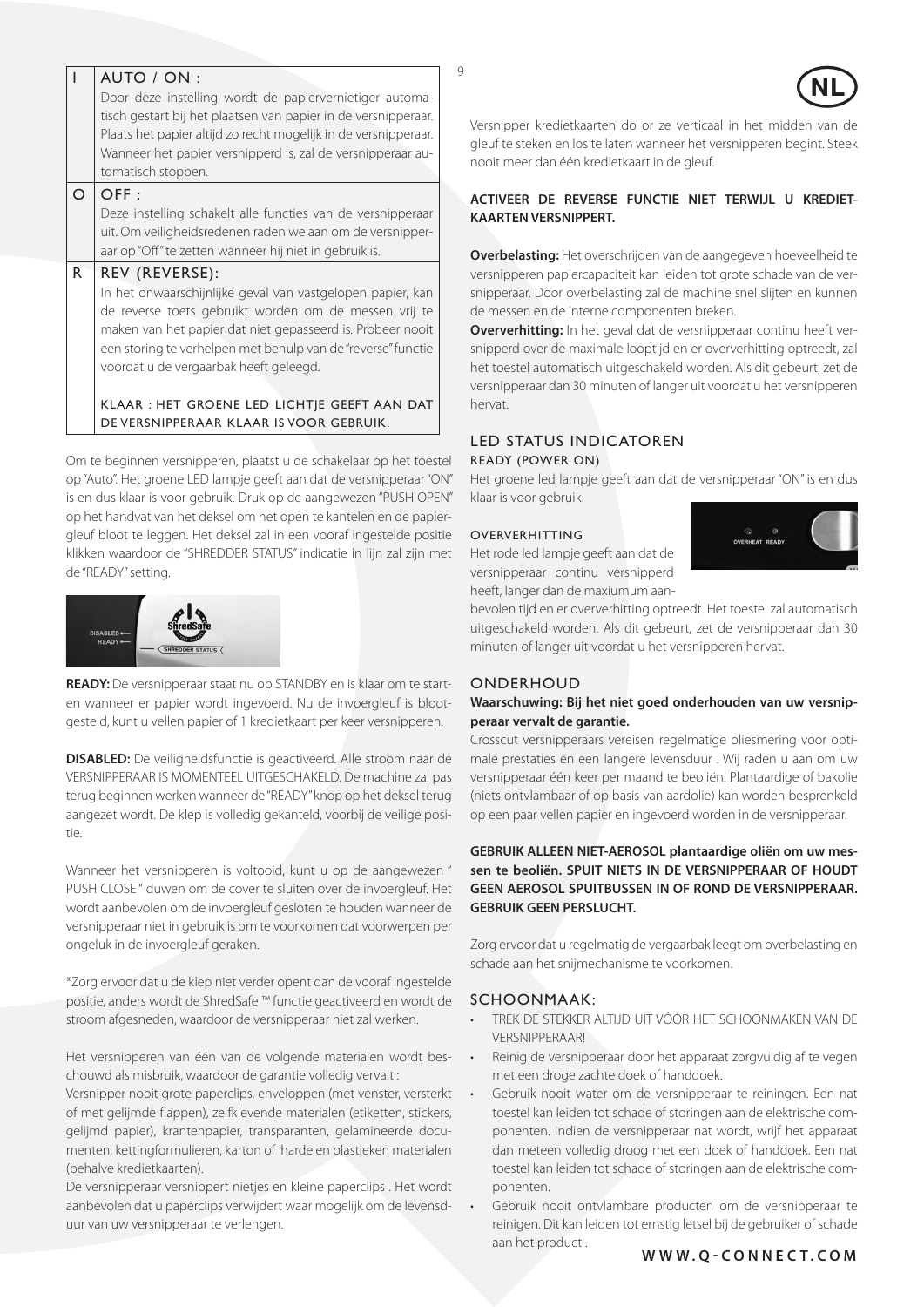## Manual de instrucciones para la 10 Destructora Q-CONNECTQ10CC2C

¡IMPORTANTE!

## LEA TODAS LAS INSTRUCCIONES ANTES DE UTILIZAR



No introducir los dedos en la destructora y evite tocar la ranura de entrada con sus manos.



Evitar que los niños usen y jueguen cerca de la destructora. Mantener la máquina desconectada cuando no esté en uso.



No introducir objetos dentro de las cuchillas, excepto material para destruir.



No utilice aerosoles en la máquina o cerca de ella por riesgo de combustión. Evitar destruir materiales que han tenido contacto con productos químicos combustibles



Evitar el contacto de corbatas o ropa holgada con la máquina por riesgo a que se introduzcan en las cuchillas.



Si tiene cabello largo no acercarlo o rozar la destructora, ya que puede introducirse en las cuchillas.

- RIESGO DE INCENDIO. No utilizar aceites o lubricantes con base de petróleo o inflamables cerca de la máquina por riesgo de combustión.
- UTILIZAR ÚNICAMENTE ACEITES CON BASE VEGETAL Y SIN AEROSOL PARA LAS CUCHILLAS.
- NUNCA destruya materiales que han tenido contacto con productos químicos combustibles (por ejemplo, acetona, gasolina, pintauñas).
- Nunca destruya clips grandes, sobres (ventana, con solapas engomadas o con burbujas), materiales adhesivos (etiquetas, pegatinas, papel engomado), periódicos, transparencias, documentos plastificados, papel continuo, cartulina o materiales plásticos (excepto tarjetas de crédito).
- No active la función Reversa mientras se destruyen tarjetas de crédito.
- Se requiere una toma de corriente cerca del equipo para fácil acceso.
- Apagar y desconectar la destructora antes de limpiarla, moverla o vaciar la papelera.
- No deje que la papelera llegue a su máximo de capacidad. Esto provocaría atascos ya que el papel tiende a enredarse en las cuchillas.
- • Nunca coloque la destructora cerca de agua o de fuentes de calor.
- Mantenga la papelera vacía en todo momento para que las cuchillas no queden impedidas.
- No utilizar la destructora si el cable de alimentación está dañado de cualquier forma.
- No realice el mantenimiento del producto por su cuenta, ya que puede estar expuesto a cuchillas filas y/o electricidad y afectará a la garantía del fabricante.
- Nunca intente limpiar las cuchillas.
- Nunca destruya más hojas de las permitidas según la capacidad de la máquina. Un exceso de hojas puede provocar un daño severo en la máquina.

## **UNA HOJA DE PAPEL DOBLADA EQUIVALE A 2 HOJAS DE PA-PEL**

 $\bigodot$ 

Papel más pesado, humedad y variaciones en el voltaje pueden reducir la capacidad de destrucción de la máquina.

## **MONTAIE**

Monte el cabezal de la destructora a los bordes de la papelera. Se requiere una toma de corriente cerca del equipo para fácil acceso.



# ATENCIÓN:

Este modelo incluye un cierre de seguridad de montaje, esto requiere que se debe colocar correctamente sobre la papelera para su funcionamiento. El cierre está ubicado en la parte central trasera del cabezal, junto al cable de fuente de poder. Hay una pestaña en forma de solapa curva que debe ENCAJAR EN EL EXTERIOR de la papelera. LA DESTRUCTORA NO FUNCIONARÁ SI ES QUE NO ESTÁ MONTADA CORRECTAMENTE TAL COMO SE INDICA EN LA IMAGEN!

Esta destructora no está diseñada para funcionar con otras papeleras. Un interruptor ubicado en el cabezal, apaga automáticamente la máquina cuando la destructora la papelera se retira o levanta. La papelera que viene en la caja active este interruptor cuando está colocada correctamente y permite a la destructora operar. Cubrirla con una bolsa plástica puede interferir en el funcionamiento hacienda que ésta funcione sin parar.

Precaución: Las destructoras de corte cruzado tienen cuchillas muy filas en el interior. Tenga cuidado al montar el cabezal sobre la papelera.

# FUNCIONAMIENTO



# I AUTO / ON :

Este botón permite que la destructora se ponga en marcha automáticamente cuando se introduzca papel en la ranura de entrada de papel. Introduzca siempre el papel lo más recto posible. Una vez que el papel ha pasado al complete por las cuchillas, éstas se detendrán.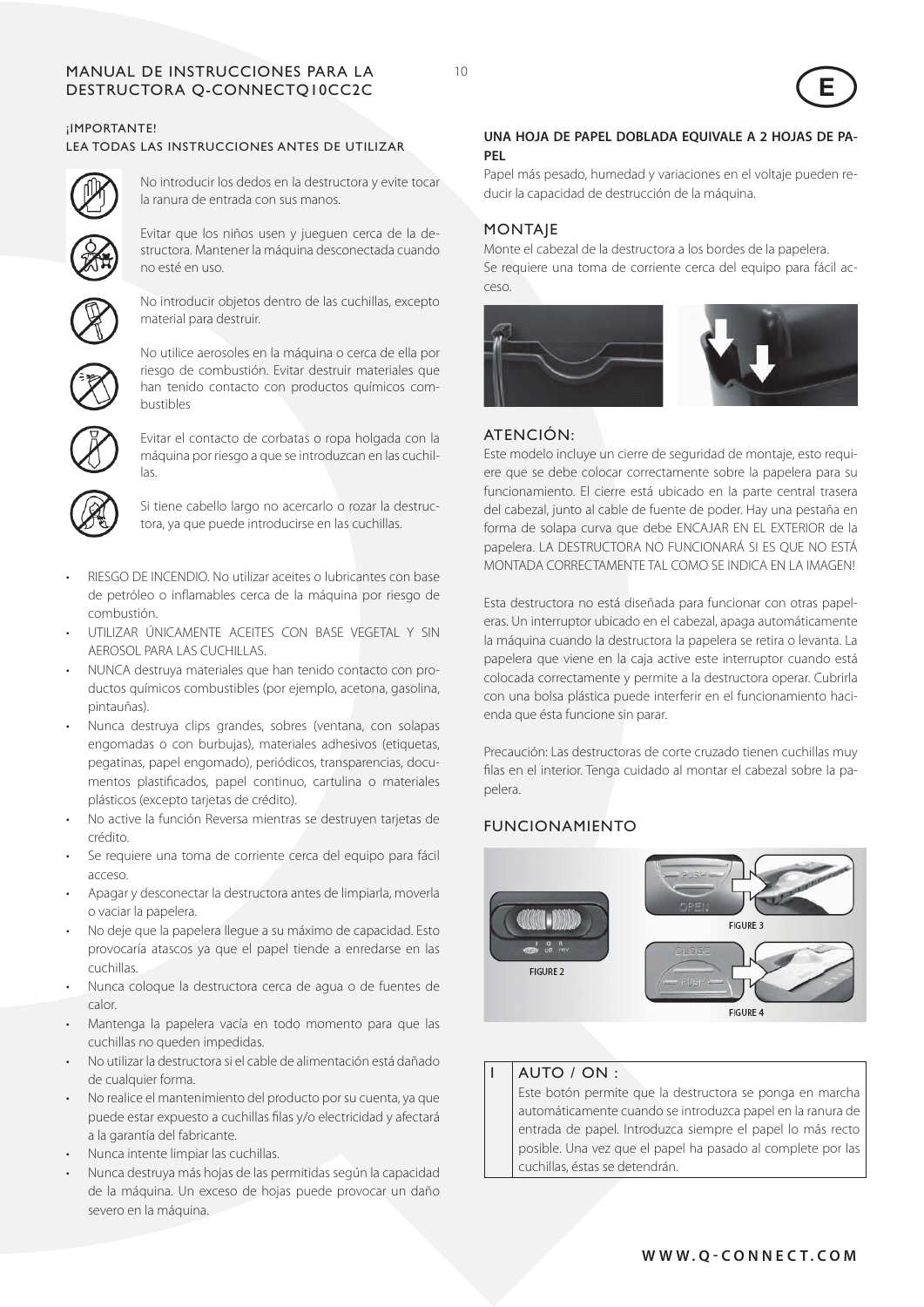| $\Omega$     | OFF:                                                                                                                                                                        |                                                                                                                                                                                                                       |
|--------------|-----------------------------------------------------------------------------------------------------------------------------------------------------------------------------|-----------------------------------------------------------------------------------------------------------------------------------------------------------------------------------------------------------------------|
|              | Este botón apaga la máquina al complete. Por razones de se-                                                                                                                 |                                                                                                                                                                                                                       |
|              | guridad, se recomienda siempre apagar la máquina con este                                                                                                                   |                                                                                                                                                                                                                       |
|              | botón cuando no se utilice la destructora.                                                                                                                                  | el medio de la ranura y en posición vertical, soltándolas una vez que                                                                                                                                                 |
| $\mathsf{R}$ | REV (REVERSE):                                                                                                                                                              | las cuchillas empiecen a funcionar. Evite colocar más de una tarjeta a                                                                                                                                                |
|              | En el caso improbable de un atasco, el botón de reversa o                                                                                                                   | la vez.                                                                                                                                                                                                               |
|              | marcha atrás permite liberar las cuchillas del papel que no ha<br>pasado al complete. Nunca utilice la función reversa hasta que<br>la papelera no esté totalmente vaciada. | NO ACTIVE LA FUNCIÓN DE REVERSA MIENTRAS SE<br>DESTRUYEN LAS TARIETAS DE CRÉDITO.                                                                                                                                     |
|              | READY (LISTO) : LA LUZ LED VERDE INDICA CUANDO<br>LA DESTRUCTORA ESTÁ ENCENDIDA Y LISTA PARA SU<br>USO.                                                                     | Exceso de alimentación de la destructora: colocar más papel del espe-<br>cificado en la ranura de entrada ocasionará que la destrutora se dañe<br>El exceso de papel ocasiona que las cuchillas y las demás componen- |
|              |                                                                                                                                                                             | tes se desgasten y rompan más rápidamente de lo que deberían                                                                                                                                                          |

La tecnología ShredSafe™ es una función de seguridad incorporada en este modelo. Se trata de una tecnología nueva que permite a la destructora detectar cualquier exceso o material que fuerce su función y automáticamente apaga el equipo impidiendo su destrucción.

Para empezar a destruir documentos, coloque el interruptor en el modo "Auto". La luz LED verde indica indica cuando la destructora está encendida y lista para su uso. Para acceder a la ranura de entrada del papel, presione la pestaña que dice "PUSH OPEN" ubicada en la parte superior de la destructora . La pestaña se quedará fija en una posición donde la indicación de "Lista" y "Estado de Destrucción" estarán alineados.



**LISTA:** La destructora se mantendrá en REPOSO y listo para funcionar cuando se inserte el papel. Con la ranura expuesta usted podrá destruir papel o 1 tarjeta de crédito a la vez .

**DESHABILITADO:** La función de seguridad se ha activado. En este momento SE HA CORTADO LA ENERGÍA Y LA DESTRUCTORA NO FUN-CIONARÁ hasta que se vuelva al estado "LISTO". La pestaña superior está cerrada y en la posición seguro.

Cuando la máquina ha terminado de destruir, presione la pestaña hasta la posición "PUSH CLOSE" para tapar la ranura de entrada del papel. Se recomienda que la ranura de entrada permanezca cerrada cuando la máquina no esté en funcionamiento para prevenir que se introduzcan objetos diferentes al papel por accidente.

\*Asegúrese que la pestaña de la tapa esté completamente ubicada en la posición preestablecida para destruir, en caso contrario la función ShredSafe™ cortará la energía de la máquina y ésta no podrá funcionar.

La destrucción de los siguientes objetos se considera uso indebido de la máquina y anula totalmente la garantía:

Nunca destruya clips, sobres (con ventana, con burbujas o con solapas engomadas), materiales adhesivos (etiquetas, pegatinas, papel engomado), periódicos, transparencias, documentos plastificados, papel continuo, cartulina, materiales duros o plásticos (excepto tarjetas de crédito).

Esta máquina destruirá grapas y pequeños clips. Se recomienda retirar los clips siempre que sea posible para extender la vida útil de la destructora.

Las tarjetas de crédito solamente se pueden destruir colocándolas en

## CTIVE LA FUNCIÓN DE REVERSA MIENTRAS SE **UYEN LAS TARJETAS DE CRÉDITO.**

Exceso de alimentación de la destructora: colocar más papel del espeo en la ranura de entrada ocasionará que la destrutora se dañe. so de papel ocasiona que las cuchillas y las demás componenlesgasten y rompan más rápidamente de lo que deberían. Sobrecalentamiento por uso extendido: En el caso de que la máquina se utilice continuadamente por un periodo muy largo, las cuchillas se sobrecalentarán y se apagará automáticamente. Si eso sucede deberá desconectar y dejar que la máquina repose por 30 minutos antes de volver a utilizarla.

## Indicadores de estado LED Ready (encendida)

La luz verde indica que la destructora está encendida y lista para funcionar cuando se inserte el papel.

## Sobrecalentamiento

La luz roja indica que la destructora ha estado funcionando continuadamente por encima de su capacidad y tiempo recomendado, por tanto se apagará. Si eso sucede deberá



desconectar y dejar que la máquina repose por 30 minutos antes de volver a utilizarla.

## MANTENIMIENTO

**Aviso:** El mantenimiento incorrecto de la máquina anulará totalmente la garantía.

Las cuchillas de corte cruzado necesitan de lubricación regular con aceite para su óptimo funcionamiento y extender su vida útil. Se recomienda lubricar las cuchillas una vez al mes. Puede utilizar su aceite común de cocina (nada que contenga derivados del petróleo o sea inflamable). Basta con untar un poco de aceita en varias hojas y hacer que la máquina las destruya.

UTILICE SOLAMENTE ACEITES DE BASE VEGETAL Y CUYA PRESENTACIÓN NO SEA EN AEROSOL, PARA LUBRICAR LAS CUCHILLAS. NUNCA ROCÍE O UTILICE AIRE COMPRIMIDO. EVITE COLOCAR AEROSOLES CERCA DE LA DESTRUCTORA.

**Asegúrese de vaciar periódicamente la papelera para evitar sobrecarga de papel y daños en el mecanismo de corte.** 

## LIMPIEZA:

ANTES DE LIMPIAR DESCONECTE LA MÁQUINA DE LA FUENTE DE PODER!

- Limpie la máquina por fuera únicamente con un paño seco y suave o una toalla.
- Nunca utilice agua para limpiar la destructora. El hecho de mojar la máquina puede provocar cortocircuitos o daños en los componentes eléctricos. Si esto sucede, asegúrese de pasar un paño seco o una toalla inmediatamente para secar la máquina.
- Nunca utilice productos inflamables para destructora. Estos podrían dañar la máquina seriamente.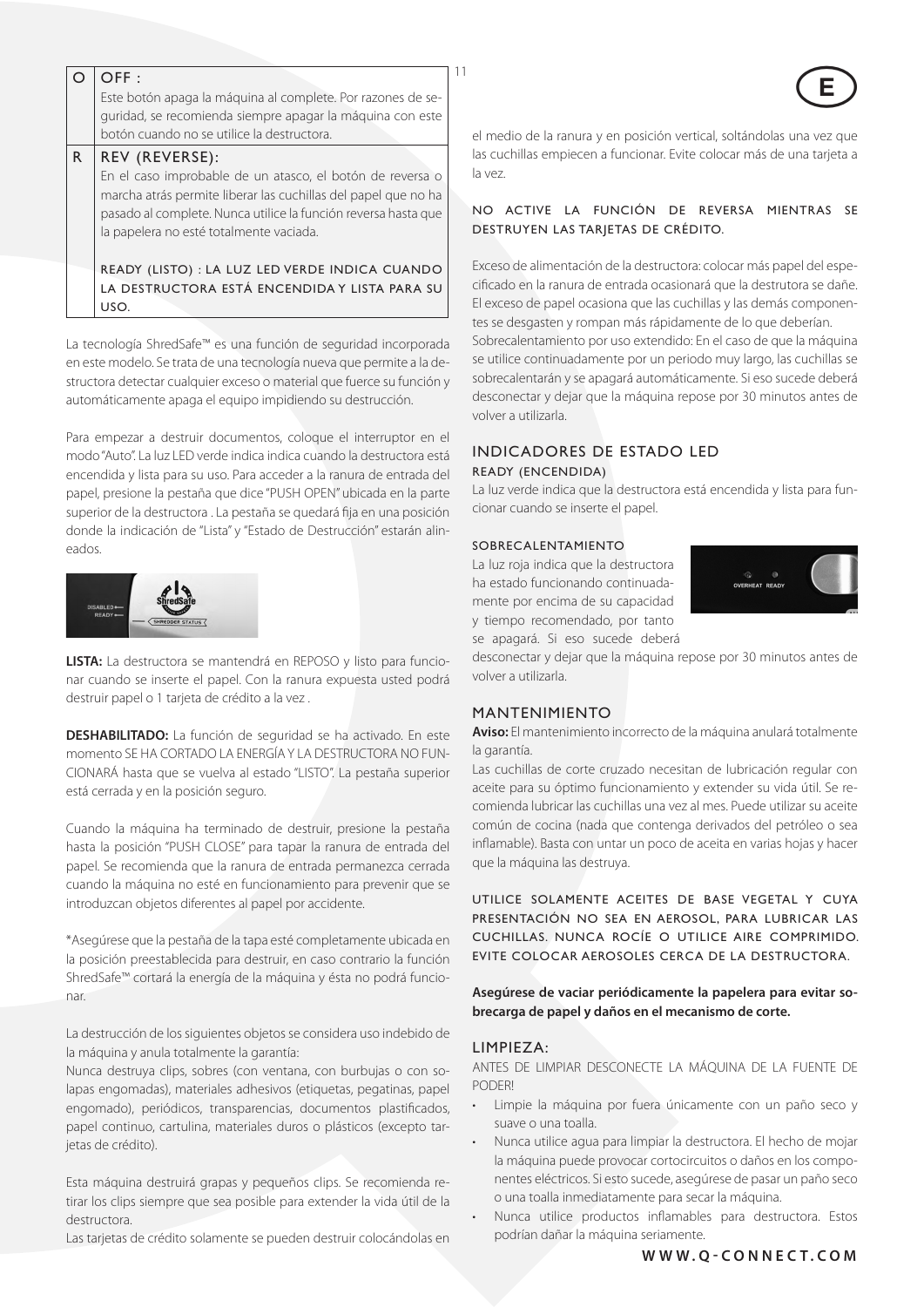## MANUAL DE INSTRUÇÕES PARA A 12 Destruidora Q-CONNECTQ10CC2C

IMPORTANTE! LEIA TODAS AS INSTRUÇÕES ANTES DE UTILIZAR

## SIMBOLOS DE AVISOS



Não introduzir os dedos na destruidora e evitar tocar na abertura de alimentação com as mãos.

Não deixe que crianças utilizem ou brinquem perto da destruidora, manter desligada quando não estiver em uso.



Não insira qualquer objeto na destruidora diferente do material ao qual a máquina está preparada para destruir.



Não borrife produtos de aerossóis sobre ou na proximidade da destruidora que possam levar a combustão, não destrua qualquer material que possa ter entrado em contato com produtos químicos inflamáveis.



Evite que roupas soltas como laços, gravatas ou jóias toquem na destruidora.

Evite a utilização da destruidora com o cabelo solto.

- RISCO DE INCÊNDIO. Nunca utilize qualquer base de petróleo ou óleos inflamáveis ou lubrificantes ou em torno da máquina porque alguns óleos podem entrar em combustão causando ferimentos graves.
- UTILIZE APENAS OLEOS NÃO-AFROLSOIS BASEADOS EM VEG-ETAIS PARA LUBRIFICAR AS LÂMINAS.
- NUNCA descarte produtos químicos inflamáveis ou materiais que tenham estado em contacto com produtos químicos inflamáveis (por exemplo, acetona, gasolina) no cesto da destruidora.
- Nunca destrua grandes clipes de papel, envelopes (qualquer janela, isolado, ou com abas coladas), materiais adesivos (etiquetas, decalques / adesivos, papel colado), papel de jornal, transparências, documentos laminados, formulários contínuos, papelão ou materiais duros e plástico (exceto cartões de credito).
- Não ative a função de destruição reversa enquanto destrói cartões de credito.
- A tomada de saída deve estar perto do equipamento e ser de fácil acesso.
- Desligue sempre a destruidora e desconecte o cabo de alimentação da tomada antes de limpá-la, movê-la, ou esvaziar o cesto de lixo.
- Nunca deixe o cesto do lixo cheio. Isto fará com que o material triturado possa ser puxado de volta para a destruidora e causar encravamentos.
- Nunca coloque a destruidora perto de água ou qualquer fonte de calor.
- Mantenha o cesto do lixo vazio para que a saída da destruidora não esteja impedida.
- Não utilize a destruidora se o cabo de alimentação estiver danificado de alguma forma.
- Não tente reparar este produto por si próprio pois isso pode expô-lo a lâminas de corte afiadas e / ou eletricidade e irá anular

a garantia do fabricante.

- Nunca tente limpar a lâmina da destruidora.
- • Nunca rasgue para além da capacidade folha especificada. Pode resultar em danos na máquina.

 $\bigodot$ 

#### **UMA folha de papel dobrada equivale a 2 FOLHAS DE PAPEL**

Papel mais pesado, humidade ou outra do que a tensão nominal pode reduzir a capacidade de destruição.

## INSTALAÇÃO

Monte a destruidora de forma segura para a borda do cesto de lixo. A tomada de saída deve estar perto do equipamento e ser facilmente acessível.



#### ATENÇÃO:

Este modelo inclui um mecanismo de bloqueio de segurança builtin, o que exige a destruidora seja corretamente montada no cesto de lixo incluído. Localizado no centro atrás da máquina, junto ao cabo de alimentação, há uma peça em forma da aba curva que deve CABER SOBRE a ranhura do cesto do lixo. A DESTRUIDORA NÃO FUNCIONA SE NÃO FOR DEVIDAMENTE MONTADA!

A máquina não está preparada para operar com qualquer outro cesto. Um interruptor de ativação localizado na unidade principal desliga automaticamente a destruidora quando é levantado ou removido. O cesto de lixo fornecido ativa essa opção, que permite que a destruidora possa operar. Alinhando o cesto de lixo com um saco plástico irá interferir e pode manter a destruidora sem funcionar.

Cuidado: As lâminas são muito afiadas e estão expostas na parte inferior. Tenha cuidado ao montar a destruidora no cesto de lixo.

## FUNCIONAMENTO

ShredSafe™ é uma tecnologia de segurança incorporada neste modelo específico. É uma nova tecnologia, onde a destruidora é capaz de detetar a entrada forçada e corta automaticamente o poder de alimentação de forma a, evitar mais destruição.



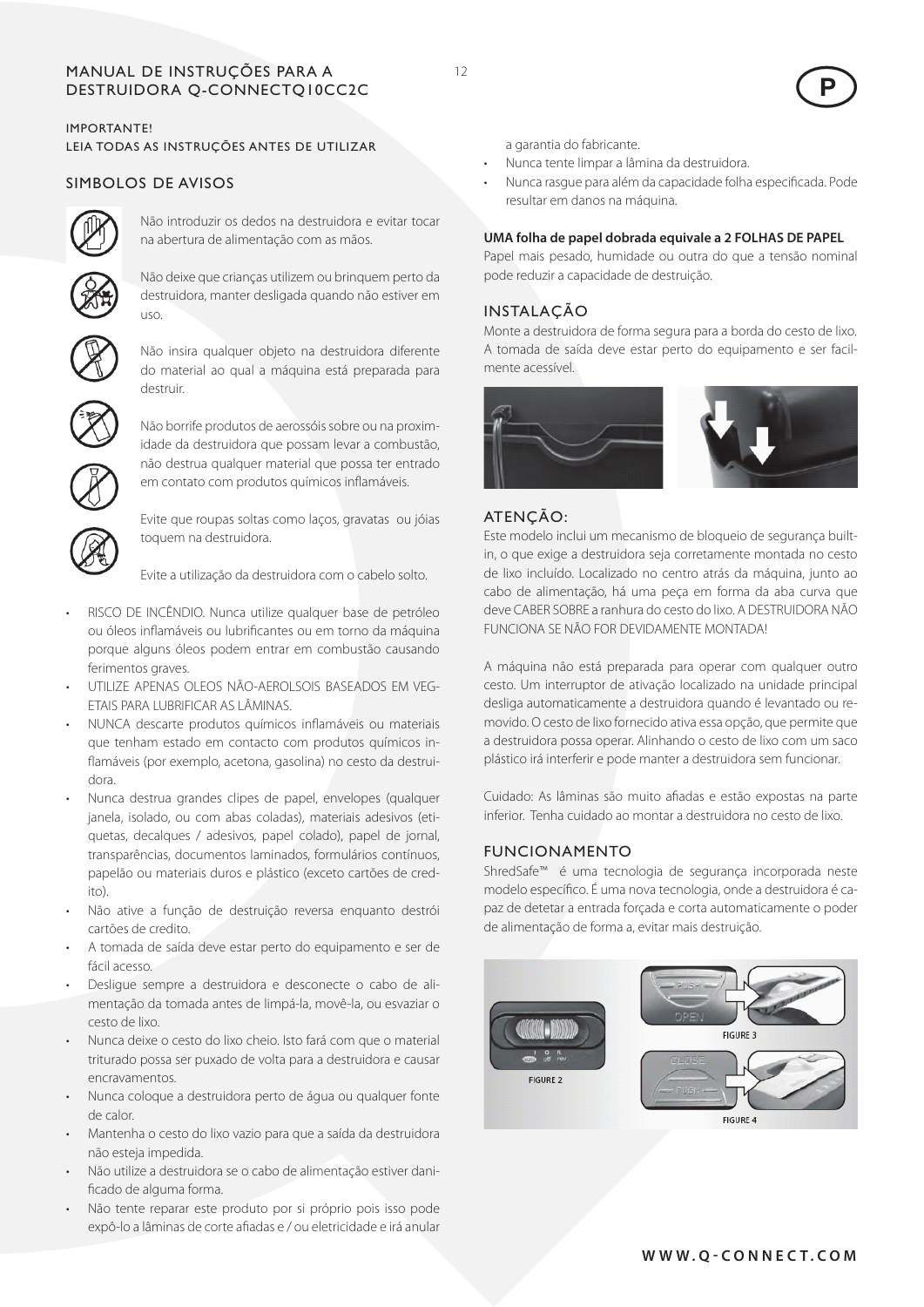|                                                           | AUTO / ON:                                                   |  |  |
|-----------------------------------------------------------|--------------------------------------------------------------|--|--|
| Essa configuração permite que a destruidora para ser ini- |                                                              |  |  |
|                                                           | ciada automaticamente ao inserir papel na abertura de frag-  |  |  |
|                                                           | mentação. Sempre alimentar o papel o mais reto possível.     |  |  |
|                                                           | Quando o papel passar pelas lâminas a máquina irá parar      |  |  |
|                                                           | automaticamente.                                             |  |  |
| $\Omega$                                                  | OFF:                                                         |  |  |
|                                                           | Essa configuração desativa todos os recursos da destruidora. |  |  |
|                                                           | Por razões de segurança, recomendamos que você deixe a       |  |  |
|                                                           | máquina "Off" quando sem vigilância ou sem uso.              |  |  |
| R                                                         | REV (REVERSE):                                               |  |  |
|                                                           | No caso improvável de um encravamento de papel, a con-       |  |  |
|                                                           | figuração reversa pode ser usada para ajudar a limpar as     |  |  |
| lâminas de papel que não passou. Nunca tente limpar um    |                                                              |  |  |
|                                                           | congestionamento usando a função inversa até que tenha       |  |  |
|                                                           | esvaziado a lixeira.                                         |  |  |
|                                                           |                                                              |  |  |
|                                                           | READY: A luz LED verde indica a máquina está em "On"         |  |  |
|                                                           | e pronto para uso.                                           |  |  |

Para começar a destruir papel, localize o interruptor na unidade e selecione o modo "Auto". A luz LED verde indica a destruidora está "On" e pronta para usar. Pressione a área designada "PUSH OPEN" na alça da tampa para inclinar aberto e expor o slot de alimentação de papel. A cobertura vai clicar em uma posição predefinida onde a linha indicadora "SHREDDER STATUS" deve alinhar com a definição de "READY".



**READY:** A destruidora está atualmente em espera e pronta para operar quando o papel é inserido. Com a abertura de alimentação agora exposta, você pode rasgar folhas de papel ou um cartão de crédito por passe.

**DISABLED:** O recurso de segurança foi ativado. Toda a corrente fornecida à DESTRUIDORA ESTÁ ATUALMENTE DESLIGADA E A MÁQUINA NÃO FUNCIONARÁ até que a tampa é retornada para a configuração "READY". A tampa foi completamente inclinada para além da posição segura

Quando a destruição é concluída, você pode pressionar a área designada "PUSH CLOSE" na capa para inclinar fechar o slot de alimentação de papel. Recomenda-se a ter o slot de alimentação de papel fechado quando destruidora não estiver em uso para evitar quaisquer objetos de ficar acidentalmente na ranhura de alimentação.

\* Tenha cuidado para não inclinar a tampa aberta completamente para alem da posição predefinida, caso contrário, o ShredSafe ™ (corte de corrente) será ativado e a destruidora não poderá funcionar. A destruição de qualquer dos seguintes materiais será considerado mau uso e anula completamente a garantia do produto:

Nunca destruir grandes clipes de papel, envelopes (qualquer janela, isolado, ou com abas coladas), materiais adesivos (etiquetas, decalques / adesivos, papel colado), papel de jornal, transparências, documentos laminados, formulários contínuos, papelão ou materiais duros e plástico (exceto cartões de crédito).

Esta destruidora irá destruir agrafes e clipes de papel pequenos. É recomendável que você remova os clipes de papel sempre que possível para prolongar a vida útil da sua máquina. Apenas destruir cartões de crédito, alimentando-os verticalmente no meio da entrada, largandoos assim que inicie a destruição. Nunca alimentar mais do que um



cartão de crédito de cada vez.

## NÃO ATIVE A FUNÇÃO DE RETROCESSO ENQUANTO DESTRU-IR CARTÕES DE CRÉDITO.

Sobrealimentação da destruidora: Destruir para além da capacidade de folhas especificado pode resultar em danos para a máquina. A sobrealimentação vai esforçar a máquina e rapidamente se desgastar e quebrar as lâminas de corte e os componentes internos.

Sobreaquecimento com o uso prolongado: No caso em que a destruidora se fragmente continuamente além do tempo máximo de funcionamento e sobreaqueça, o aparelho desliga-se automaticamente. Se isso acontecer, desligue a máquina no botão Off durante 30 minutos ou mais antes de retomar a operação normal.

# Indicadores LED

## Ready (ligada)

A luz LED verde indica a destruidora está "on" e pronta para operar quando o papel é inserido.

## Overheat (sobreaquecimento)

A luz vermelha indica que a destruidora esteve em funcionamento para além do tempo máximo de funcionamento e sobreaqueceu, o aparelho desliga-se automaticamente. Se isso acontecer, desligue a destruidora durante pelo menos 30 minutos antes de retomar a operação.



## MANUTENÇÃO

**Aviso:** Se não manter adequadamente a sua destruidora irá anular a garantia.

Destruidoras de corte transversal necessitam de lubrificação de óleo regular para um ótimo desempenho e vida útil estendida. Recomendamos lubrifique a sua máquina uma vez por mês. Óleo vegetal de base ou óleo de cozinha (nada inflamável ou à base de petróleo) podem ser regados sobre algumas folhas de papel e introduzidas na destruidora.

## **USE APENAS OLEOS NÃO-AEROSOIS PARA LUBRIFICAR AS LÂMI-NAS. NÃO UTILIZE NENHUM SPRAY. NÃO UTILIZE AR COMPRIMI-DO.**

Certifique-se de esvaziar periodicamente o cesto do lixo, para evitar sobrecarga e danificar o mecanismo de corte.

## LIMPEZA:

DESLIGUE SEMPRE A MÁQUINA ANTES DE A UTILIZAR!

- Apenas limpar cuidadosamente a unidade com um pano macio e seco ou toalha.
- Não limpe nem mergulhe em água a destruidora. Se molhar a máquina pode resultar em danos ou avarias nos componentes elétricos. Se eventualmente a molhar, não se esqueça de secar completamente a unidade imediatamente com um pano ou toalha.
- Nunca utilize produtos com natureza inflamável para limpar a destruidora. Isso pode resultar em ferimentos graves ou danos ao produto.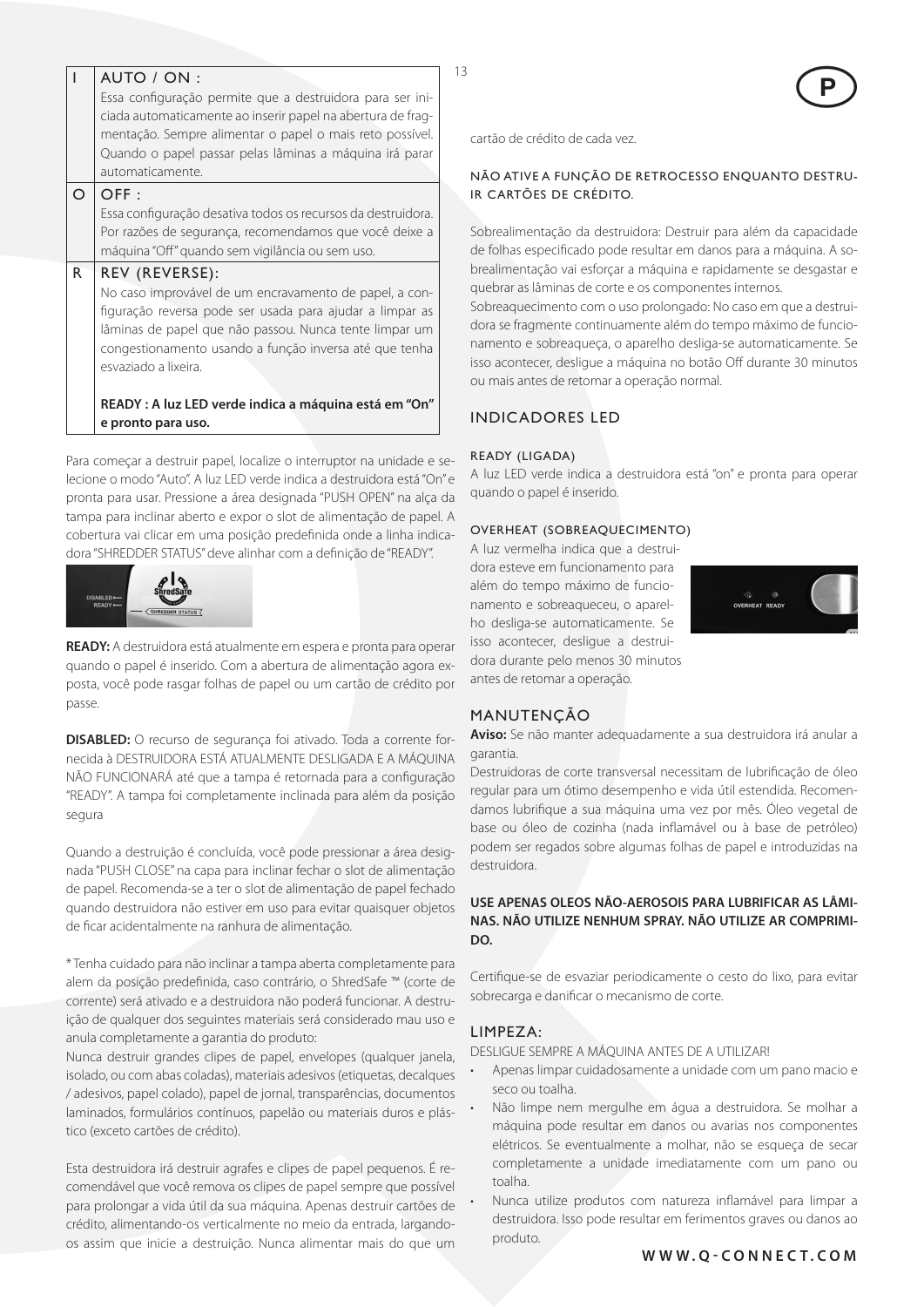# MANUALE D'USO DISTRUGGI DOCUMENTI 14 Q-CONNECT Q10CC2

# IMPORTANTE! LEGGERE TUTTE LE ISTRUZIONI PRIMA DELL'USO

# SPIEGAZIONE DEI SIMBOLI DI ATTENZIONE



Non inserire dita nel distruggidocumenti ed evitare di toccare l'imboccatura della carta con le mani.



Non fare avvicinare bambini, scollegare il dispositivo se non in uso.



Non inserire nessun oggetto nell'imboccatura se non il materiale da distruggere.



Non utilizzare aerosol nelle vicinanze del dispositivo, non distruggere materiali che siano stati a contatto con combustibili chimici.



Evitare di avvicinarsi al distruggidocumenti con vestiti larghi, cravatte o gioielli.

Non avvicinarsi al distruggidocumenti con capelli lunghi.

# ISTRUZIONI PER LA SICUREZZA

- RISCHIO INCENDIO. Non utilizzare mai lubrificanti a base di petrolio o di oli infiammabili intorno o dentro la macchina, alcuni oli possono bruciare causando gravi lesioni.
- UTILIZZARE SOLO LUBRIFINATI A BASE VEGETALE PER LUBRIFI-CARE LE LAME.
- Mai smaltire sostanze chimiche infiammabili o materiali che sono venuti a contatto con prodotti chimici infiammabili (ad esempio, smalto, acetone, benzina) nel cestino.
- Non distruggere grandi graffette, buste (con finestra, con materiale isolante, o con alette incollate), materiali adesivi (etichette, decalcomanie / adesivi, carta incollata), carta da giornale, lucidi, documenti plastificati, moduli continui, cartone, materie dure e materie plastiche (ad eccezione di carte di credito).
- Non attivare la funzione reverse mentre distruggete carte di credito.
- La presa di corrente a cui collegare la macchina dovrebbe trovarsi in prossimità dell'apparecchio ed essere facilmente accessibile.
- Spegnere sempre il distruggidocumenti e scollegare il cavo di alimentazione dalla presa di corrente prima di pulirlo, spostarlo, o quando effettuate lo svuotamento del cestino.
- • Non lasciare mai che il cestino si riempia completamente dato che i documenti distrutti potrebbero rientrare dal cestino nella macchina e causare inceppamenti.
- Non posizionare il distruggidocumenti vicino ad acqua o a fonti di calore.
- Tenere il cestino svuotato in modo che l'uscita dei documenti distrutti dalla macchina non venga ostacolata.
- Non utilizzare il distruggidocumenti se il cavo di alimentazione è danneggiato.
- Non tentare di riparare da soli il prodotto in quanto così facendo si può invalidare la garanzia del produttore.
- Non cercare mai di pulire le lame di taglio.

• Non distruggere più fogli rispetto alla capacità di taglio specificata. Questo può causare gravi danni alla macchina.

## **1 FOGLIO DI CARTA PIEGATO EQUIVALE A 2 FOGLI DI CARTA**

Carta più pesante, umidità o diversa tensione nominale di corrente possono ridurre la capacità di taglio.

## INSTALLAZIONE

 Fissare saldamente il distruggidocumenti al bordo del cestino. Una presa dovrebbe trovarsi in prossimità dell'apparecchio ed essere facilmente accessibile.



## ATTENZIONE:

Questo modello include un meccanismo di blocco di sicurezza built-in, che richiede che il distruggidocumenti sia correttamente montato al cestino in dotazione. Situato al centro dietro del distruggidocumenti, accanto al cavo di alimentazione, vi è un lembo simile ad una curva che deve adattarsi alla parte esterna corrispondente del cestino.Il distruggidocumenti non funzionerà se non montato come descritto!

Non è progettato per funzionare con altri cestini. Un interruttore di attivazione si trova sull'unità principale, il distruggidocumenti si spegne automaticamente quando il cestino viene rimosso. Il cestino in dotazione, se collegato correttamente, permette al distruggidocumenti di operare. Inserire nel cestino con un sacchetto di plastica può interferire e può causare il non funzionamento del distruggidocumenti.

Attenzione: i distruggidocumenti hanno lame molto taglienti sul lato inferiore.

Prestare attenzione durante il montaggio del cestino.



## AUTO / ON :

Questa impostazione consente al distruggidocumenti per di avviarsi automaticamente inserendo la carta nell'imboccatura inserimento fogli. Inserire sempre la carta in più diritto possibile. Quando la carta è passata, il distruggidocumenti si ferma automaticamente.

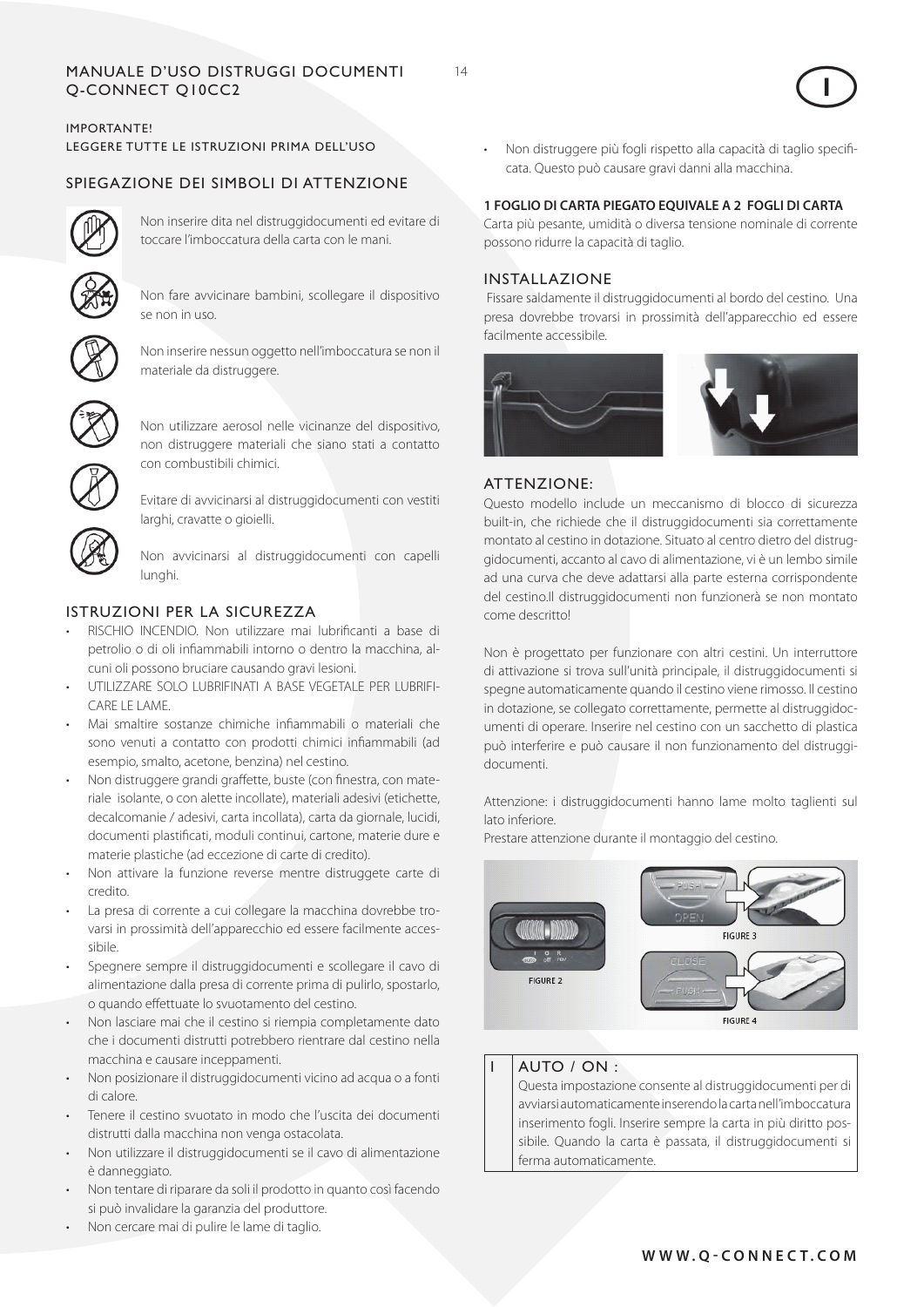| Questa impostazione disattiva il distruggidocumenti. Per<br>motivi di sicurezza, si consiglia di lasciare il distruggidocu-<br>menti in posizione "Off" quando lo stesso è incustodito o<br>non è in uso.<br>REV (REVERSE):<br>Nel caso di un inceppamento della carta, l'impostazione re- |
|--------------------------------------------------------------------------------------------------------------------------------------------------------------------------------------------------------------------------------------------------------------------------------------------|
|                                                                                                                                                                                                                                                                                            |
|                                                                                                                                                                                                                                                                                            |
|                                                                                                                                                                                                                                                                                            |
|                                                                                                                                                                                                                                                                                            |
|                                                                                                                                                                                                                                                                                            |
| verse può essere utilizzata per rimuovere i frammenti di carta<br>inceppati. Non tentare mai di eliminare un inceppamento<br>utilizzando la funzione reverse prima di aver svuotato il ces-                                                                                                |
| tino.                                                                                                                                                                                                                                                                                      |
| PRONTO: La luce LED verde in "On" indica che il distrug-                                                                                                                                                                                                                                   |
|                                                                                                                                                                                                                                                                                            |

Per iniziare la distruzione, posizionare 'interruttore in modalità "Auto" . Il LED verde indica che il distruggidocumenti è "On" e pronto all'uso. Premere l'area "PUSH OPEN" sul coperchio per aperto la fessura di alimentazione della carta. Il coperchio scatterà in una posizione predefinita in cui la linea di indicazione "STATUS distruzione" deve allinearsi con l'impostazione "READY".



**READY:** Il distruggidocumenti è attualmente in standby e pronto a funzionare quando viene inserita la carta. Con la fessura di alimentazione ora aperta, si può distruggere fogli di carta o 1 carta di credito per passata .

**DISABLED:** La funzione di sicurezza è stata attivata. Il distruggidocumenti è spento e non funzionerà fino a quando il coperchio è stato riposizionato sul valore "READY". Il coperchio è stato completamente inclinato oltre la posizione di sicurezza .

Quando triturazione è completata, è possibile premere il tasto "PUSH CLOSE" area designata sulla copertina per ribaltare chiudere la fessura di alimentazione della carta . Si raccomanda di avere la fessura di alimentazione della carta chiuso quando trituratore non è in uso per evitare che qualsiasi oggetto di entrare accidentalmente nella fessura di alimentazione.

\* Assicurarsi di non aprire il coperchio completamente oltre la posizione preimpostata, altrimenti la funzione ShredSafe ™ verrà attivata ed il distruggidocumenti non sarà inutilizzabile. La distruzione di uno dei seguenti materiali è considerato uso improprio e invaliderà completamente la garanzia del prodotto:

Mai distruggere grandi fermagli, buste (con finestra, buste imbottite, o con alette incollate), materiali adesivi (etichette, decalcomanie / adesivi, carta incollata), carta da giornale, lucidi, documenti plastificati, moduli continui, cartone o materiali duri e plastiche (tranne carte di credito).

Questo distruggidocumenti può distruggere punti e piccoli fermagli. Si consiglia di rimuovere punti, ove possibile, al fine di estendere la durata della vita del vostro distruggidocumenti. Distruggere carte di credito solo inserendole verticalmente nel mezzo della fessura di alimentazione rilasciandole quando la distruzione inizia. Non inserire più di una carta di credito per volta.

## NON ATTIVARE LA FUNZIONE REVERSE MENTRE DISTRUG-GETE CARTE DI CREDITO.

 $\overline{15}$ 

Sovralimentazione: distruggere oltre la capacità in foglio specificata può provocare gravi danni alla macchina. La sovralimentazione può causare rapida usura e rompere le lame ed i componenti interni.

Surriscaldamento per uso prolungato: Nel caso in cui il distruggidocumenti sia continuamente in funzione oltre il tempo massimo di funzionamento si può surriscaldare, l'apparecchio si spegne automaticamente. Se questo accade, posizionare l'interruttore in posizione off per 30 minuti o più prima di riprendere il normale funzionamento.

## Indicatori Led Ready (acceso)

Il led verde indica che il distruggidocumenti è "on" e pronto a funzionare quando viene inserita la carta.

## Surriscaldamento

La luce rossa indica che il distruggidocumenti ha funzionato con-

tinuamente oltre il tempo massimo di funzionamento e si è surriscaldato, l'apparecchio si spegne automaticamente. Se accade, spegnere il distruggidocumenti per 30 minuti o più a lungo prima di riprendere il funzionamento



## MANUTENZIONE

Attenzione: la mancata corretta manutenzione del distruggidocumenti invalida la garanzia.

I distruggidocumenti richiedono una lubrificazione a olio regolare per ottenere prestazioni ottimali e per garantire una durata estesa. Vi consigliamo di lubrificare la macchina una volta al mese. Olio da cucina a base vegetale (nom infiammabile o a base di petrolio) può essere posizionato su alcuni fogli di carta da inserire nel distruggidocumenti.

## UTILIZZARE SOLO OLI A BASE VEGETALE SULLE LAME. NON SPRUZZARE O TENERE ALCUN PRODOTTO SPRAY VICINO AL DISTRUGGIDOCUMENTI. NON USARE ARIA COMPRESSA.

Assicurarsi di svuotare periodicamente il cestino per evitare che si sovraccarichi e possa danneggiare il meccanismo di taglio.

## PULIZIA:

- Scollegare sempre il distruggidocumenti PRIMA DELLA PULI-ZIA!
- Pulire accuratamente l'unità solo con un panno morbido e asciutto o un asciugamano.
- Non pulire o immergere il distruggidocumenti in acqua. Questo può causare danni o malfunzionamenti ai componenti elettrici. Se il distruggidocumenti si bagna, assicurarsi di asciugare completamente l'apparecchio immediatamente con un panno o un asciugamano.
- Non usare mai materiale infiammabile per pulire il distruggidocumenti. Ciò può provocare gravi malfunzionamenti o danni al prodotto.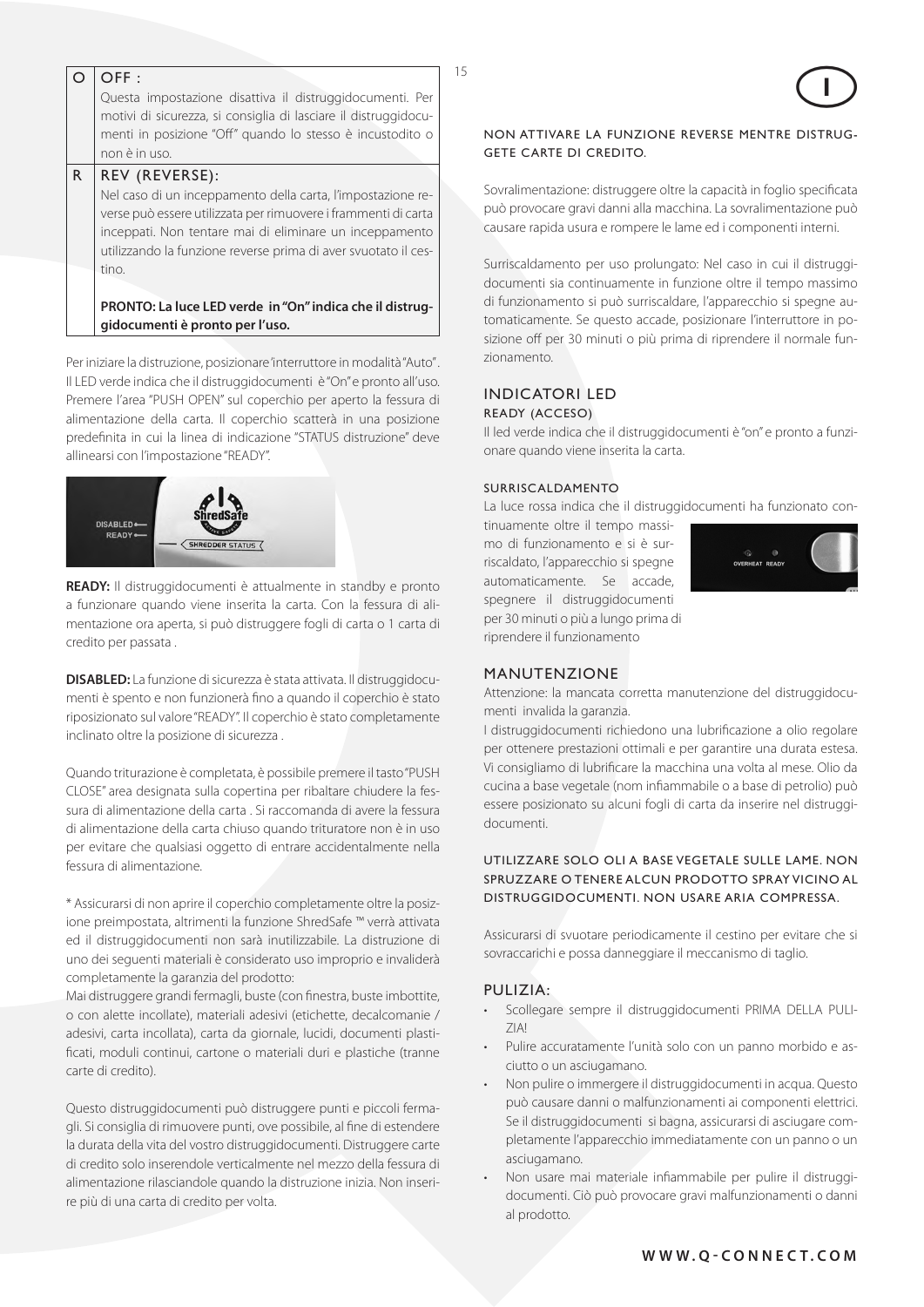

## Käyttöohje Q10CC2 Q-CONNECT -tu hoo-**JALLE**

## TÄRKEÄÄ!

#### LUE KÄYTTÖOHJE ENNEN LAITTEEN KÄYTTÖÖNOTTOA!

## VAROITUSMERKKIEN SELITYKSET



Älä työnnä sormia tuhoojaan ja vältä koskemasta käsillä syöttöaukkoon.



Älä anna lasten käyttää tuhoojaa tai leikkiä sen läheisyydessä. Älä pidä virtaa kytkettynä jos et käytä tuhoojaa.



Älä työnnä syöttöaukkoon muita esineitä kun tuhottavaksi tarkoitettuja materiaaleja.



Älä sumuta MITÄÄN aerosolia tuhoojaan tai sen läheisyydessä koska tämä saattaa aiheuttaa tulipalon. Älä tuhoa mitään materiaali, joka on ollut kosketuksessa palavan kemikaalin kanssa.



Vältä irrallisten vaatteiden kuten solmion ja korujen kosketusta tuhoojan kanssa sillä ne saattavat raahautua tuhoojaan.



Vältä hiusten roikottamista tuhoojan syöttöaukon yläpuolella sillä ne saattavat raahautua tuhoojaan.

- TULIPALOVAARA. Älä koskaan käytä petrolipohjaisia tai helposti syttyviä öljyjä tai palavia aerosoleja tai voiteluöljyjä laitteessa tai laitteen läheisyydessä. Syttyessään aineet voivat aiheuttaa vakavia vammoja.
- KÄYTÄ TERÄPAKAN ÖLJYÄMISEEN VAIN KASVIPOHJAISTA JA AEROSOLITONTA ÖLJYÄ.
- Roskasäiliöön EI SAA laittaa helposti syttyvillä aineilla (kuten asetoni, kynsilakanpoistoaine tai bensiini) käsiteltyjä papereita.
- Älä tuhoa isoja paperiliittimiä, kirjekuoria (ikkuna-, liima-, tarrakuoret), tarramateriaaleja (tarrat, tarra-arkit, liimatut paperit), sanomalehtiä, kalvoja, laminoituja asiakirjoja, jatkolomakkeita, pahveja tai kovia ja muovisia materiaaleja (lukuun ottamatta luottokortteja).
- Älä aktivoi peruutustoimintoa luottokortin tuhoamisen aikana.
- Pistorasia pitää olla laitteen lähellä ja helposti saatavilla.
- Sammuta tuhooja ja irrota virtajohto pistorasiasta aina kun tuhoojaa ei käytetä, puhdistetaan tai tyhjennetään.
- Älä anna roskasäiliön täyttyä yli, sillä silput voivat vetäytyä takaisin teräpakkaan ja jumiuttaa tuhoojan.
- Älä sijoita tuhoojaa lämpötai vesilähteen läheisyyteen.
- Tyhjennä roskasäiliö ajoissa, jotta tuhooja on käyttövalmiina eikä aiheudu viivettä.
- Älä käytä tuhoojaa jos virtajohto on mitenkään vaurioitunut.
- Älä yritä itse huoltaa tuhooja purkamalla sitä osiin. Saatat altistua teräpakan teräville terille tai sähkölle ja mitätöidä valmistajan takuun.
- Älä yritä manuaalisesti puhdistaa tai tyhjentää teräpakan teriä.
- Älä ylitä annettua kapasiteettisuositusta. Laite saattaa vaurioitua.

## **YKSI TAITETTU PAPERIARKKI VASTAA 2 PAPERIARKKIA.**

Paksumpi paperi, kosteus tai jännitteen laatu voivat pienentää tuhoojan kapasiteettia.

## ASENTAMINEN

Asenna tuhooja pitävästi roskasäiliön reunuksen päälle. Pistorasia pitää olla laitteen lähellä ja helposti saatavilla.



## HUOMIO:

Tämän mallin sisäänrakennettu turvalukitusmekanismi vaatii tuhoojan oikean asentamisen mukana olevan roskasäiliön päälle. Tuhoojan takaosassa, virtalähteen vieressä, olevan lipunmuotoisen ulokkeen on OSUTTAVA yhteensopivan roskasäiliön harjanteen ULKOPUOLELLE. TUHOOJA EI TOIMI JOS SITÄ EI OLE KUVAN MUKAI-SESTI ASENNETTU OIKEIN!

Tuhoojaa ei ole suunniteltu käytettäväksi muiden kuin mukana tulevan roskasäiliön kanssa. Tuhoojan käynnistyskytkin pysäyttää automaattisesti tuhoojan kun sitä nostetaan tai siirretään. Mukana tuleva roskasäiliö aktivoi tämän kytkimen, joka mahdollistaa tuhoojan käytön. Roskasäiliön vuoraus muovipussilla sotkee kytkimen toiminnon ja voi estää tuhoojaa toimimasta.

Varoitus: Ristiinleikkaavan tuhoojan teräpakan alapuoliset paljaat terät ovat erittäin terävät. Noudata varovaisuutta asentaessasi tuhoojaa roskasäiliön päälle.

## KÄYTTÖ



ShredSafe™ teknologia on tähän malliin lisätty lisäturvaominaisuus, jonka avulla tuhooja havaitsee väkinäisen paperin syötön ja automaattisesti katkaisee virran ja estää tuhoamisen.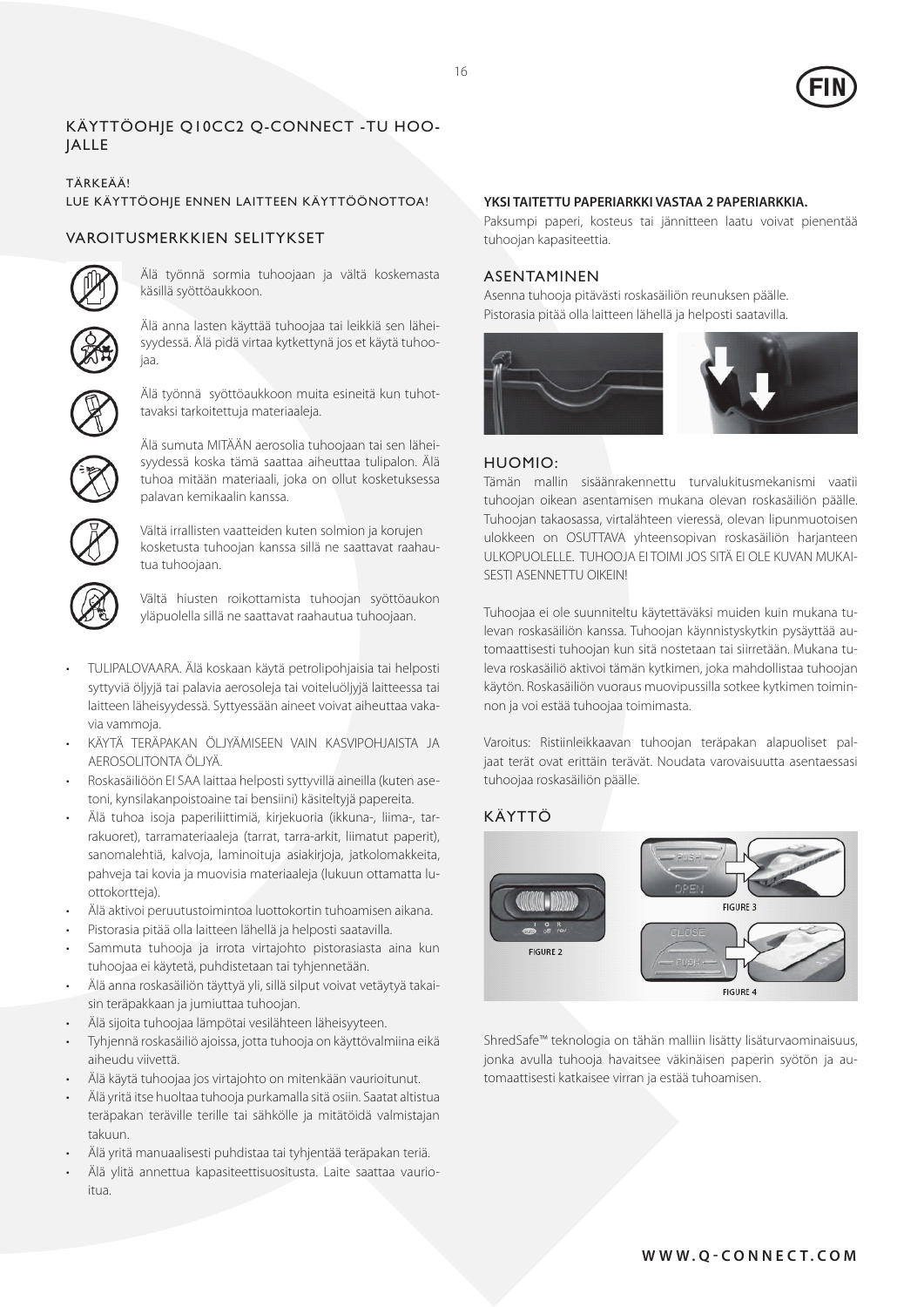

## AUTO / ON :

Tässä valmiustilassa tuhooja automaattisesti aloittaa paperin tuhoamisen syötettäessä paperia syöttöaukkoon. Syötä paperi aina mahdollisimman suoraan. Tuhooja pysähtyy automaattisesti kun paperi on kulkenut terän läpi.

#### $O$   $O$  FF :

Tämä kytkimen asento sammuttaa tuhoojan. Turvallisuussyistä jätä "Off" asento päälle kun lopetat laitteen käytön tai laite on vartioimaton.

## $R$  REV (REVERSE):

Epätodennäköisen paperitukoksen voit selvittää peruutustoiminnon avulla. Tyhjennä roskasäiliö aina ennen peruutustoiminnon käyttöä.

**VALMIS: Vihreä LED-valo palaa kun tuhooja on päällä ja käyttövalmis.** 

Aseta käyttökytkin asentoon "Auto", jolloin tuhooja on valmiustilassa. Vihreä LED-valo palaa kun tuhooja on käyttövalmis "On". Paina kannen "PUSH OPEN" merkittyä aluetta kallistamalla ja paljasta syöttöaukko esiin. Kansi naksahtaa asetettuun asentoon missä "SHRED-DER STATUS" merkkiviiva on linjassa "READY" asetuksen kanssa.



**VALMIS:** Tuhooja on VALMIUSTILASSA ja tuhoaa paperin automaattisesti syötettäessä syöttöaukkoon, joka on paljastettu. Syötä 1 paperi tai luottokortti kerralla.

**TOIMIMATON:** Lisäturvaominaisuus on aktivoitunut. Virta TUHOO-JASSA ON SAMMUNUT JA TUHOOJA EI TOIMI ennen kuin kansi on palautettu "READY" asentoon. Kansi on kokonaan kallistettu yli turva-asennon.

Kun tuhoaminen on suoritettu loppuun, voit painaa kannessa "PUSH CLOSE" nimettyä aluetta kallistamalla ja sulkea syöttöaukon kiinni. Paperinsyöttöaukkoa suositellaan pidettäväksi suljettuna kun tuhoojaa ei käytetä, jotta vieraita esineitä ei vahingossa joudu syöttöaukkoon.

\*Varmista ettet kallista kantta täysin yli esiasetetun asennon, muuten ShredSafe™ automaattinen virrankatkaisutoiminto aktivoituu ja tuhoojasta tulee toimimaton.

Seuraavien materiaalien tuhoaminen käsitellään väärinkäytöksi ja mitätöi kokonaan tuotetakuun:

Älä koskaan tuhoa isoja paperiliittimiä, kirjekuoria (ikkuna-, liima-, tarrakuoret), tarramateriaaleja (tarrat, tarra-arkit, liimatut paperit), sanomalehtiä, kalvoja, laminoituja asiakirjoja, jatkolomakkeita, pahveja tai kovia ja muovisia materiaaleja (lukuun ottamatta luottokortteja).

Tuhooja tuhoaa nitomanastat ja pienet paperiliittimet. On suositeltavaa poistaa paperiliittimet tuhoajan eliniän pidentämiseksi. Luottokortit tuhotaan vaakasuorassa syöttöaukon keskeltä. Irrota ote kortista heti tuhoamisen alettua. Tuhoa kortit yksitellen.

## ÄLÄ AKTIVOI PERUUTUSTOIMINTOA LUOTTOKORTIN TUHOAMISEN AIKANA.

Arkkikapasiteetin ylitys: Kapasiteettisuosituksen ylittäminen voi vaurioittaa tuhoojaa laajasti. Ylisyöttö rasittaa laitetta sekä kuluttaa ja rikkoo nopeasti teräpakan terät ja sisäosat.

Ylikuumeneminen jatkuvasta käytöstä: Yhtenäisen käyttöajan ylitys ylikuumentaa tuhoojan ja tuhooja pysähtyy automaattisesti. Sammuta laite virtakytkimestä ja anna sen jäähtyä 30 minuuttia tai enemmän ennen normaalin käytön jatkamista.

## LED-valon ilmaisimet

#### Valmis (virta päällä)

Vihreä led valo kertoo tuhoojan virran olevan päällä ja tuhoojan käyttövalmis.

#### Ylikuumeneminen

Punainen led valo kertoo tuhoojan ylittäneen jatkuvan syöttöajan ja

olevan ylikuumentunut. Laite sammuu automaattisesti. Katkaise virta, anna jäähtyä 30 minuuttia tai enemmän ennen käytön jatkamista.



## YLLÄPITO

Varoitus: Asianmukaisen ylläpidon laiminlyönti mitätöi takuun. Ristiinleikkaava tuhooja tarvitsee säännöllistä öljyämistä toimiakseen optimaalisesti ja pidennetyn eliniän. Suosittelemme laitteen öljyämistä kerran kuussa. Kasvipohjaisen öljyn (ei syttyvää tai petrolipohjaista) voi valella tuhottavalle paperiarkille ennen tuhoamista.

## KÄYTÄ TERÄPAKAN ÖLJYÄMISEEN VAIN KASVIPOHJAISTA JA AEROSOLITONTA ÖLJYÄ. ÄLÄ SUIHKUTA TAI SÄILYTÄ AERO-SOLITUOTTEITA TUHOOJAN LÄHETTYVILLÄ. ÄLÄ KÄYTÄ PAINEILMAA.

Muista tyhjentää roskasäiliö säännöllisesti välttääksesi leikkuumekanismin ylikuormituksen ja vaurioitumisen.

## PUHDISTUS:

- KYTKE TUHOOJA AINA IRTI PISTORASIASTA ENNEN PUHDISTU-STA!
- Puhdista tuhooja vain pyyhkimällä varovasti kuivalla liinalla tai pyyhkeellä.
- Älä puhdista vedellä tai upota tuhoojaa veteen. Märkä laite voi aiheuttaa vaurion tai toimintahäiriön sähköosille. Jos tuhooja kastuu, kuivaa se heti perusteellisesti liinalla tai pyyhkeellä.
- Älä koskaan käytä mitään syttyvää tuhoojan puhdistukseen. Tästä voi aiheutua vakava vamma tai tuotteen vaurioituminen.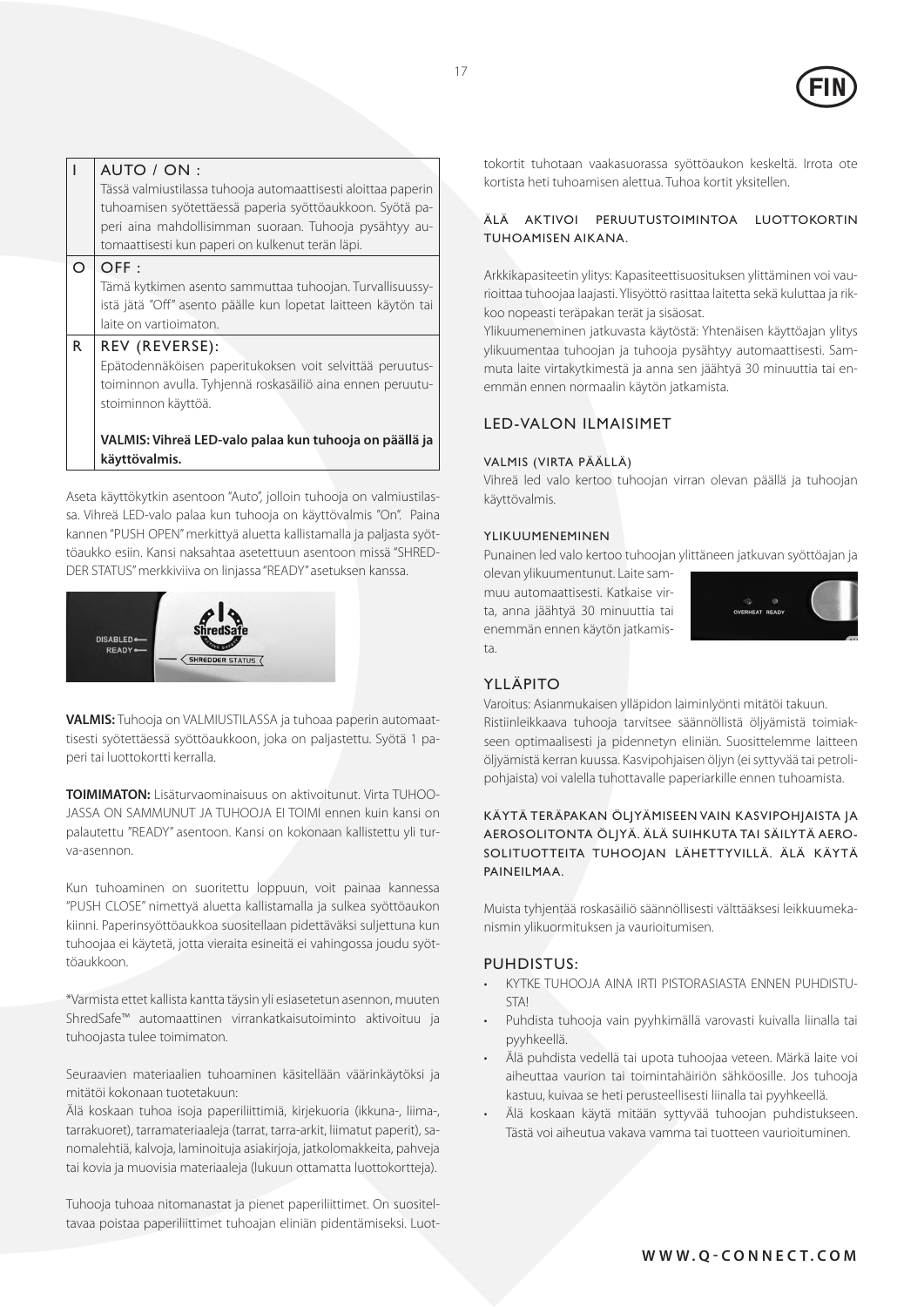# Εγχ Q10CC2 Q-CONNECT ΕΙΡΙΔΙΟ ΧΡΗΣΗΣ ΓΙΑ ΤΟΝ ΚΑΤΑΣΤΡΟΦΕΑ ΕΓΓΡΑΦΩΝ 18  $\overline{\textsf{GR}}$



# ΣΗΜΑΝΤΙΚΟ! ΔΙΑΒΑΣΤΕ ΟΛΕΣ ΤΙΣ ΟΔΗΓΙΕΣ ΠΡΙΝ ΤΗ ΧΡΗΣΗ

# ΕΠΕΞΗΓΗΣΗ ΠΡΟΕΙΔΟΠΟΙΗΤΙΚΩΝ ΣΥΜΒΟΛΩΝ



Μην βάλετε τα δάχτυλά σας στον καταστροφέα και μην αγγίξετε την υποδοχή καταστροφής με τα χέρια σας.



Μην αφήνετε τα παιδιά να χρησιμοποιούν ή να παίζουν κοντά στον καταστροφέα. Όταν δεν χρησιμοποιείτε τον καταστροφέα να τον αποσυνδέετε από την πρίζα.



Μην τοποθετείτε άλλα αντικείμενα στην υποδοχή καταστροφής.



Μην ρίξετε ΚΑΝΕΝΟΣ είδους σπρέι κοντά στον καταστροφέα γιατί μπορεί να δημιουργηθεί ανάφλεξη. Μην καταστρέψετε αντικείμενα που έχουν έρθει σε επαφή με εύφλεκτες ή εκρηκτικές χημικές ουσίες.



Αποφύγετε τα φαρδιά ρούχα καθώς και αξεσουάρ όπως γραβάτες ή κοσμήματα γιατί μπορεί να παρασυρθούν στην υποδοχή καταστροφής.

Προσέξτε να μην μπλεχτούν τα μαλλιά σας στην υποδοχή καταστροφής.

- ΥΠΑΡΧΕΙ ΚΙΝΔΥΝΟΣ ΦΩΤΙΑΣ. Ποτέ να μη χρησιμοποιήσετε προϊόντα πετρελαίου ή λιπαντικά κοντά ή γύρω από τη συσκευή, καθώς κάποια λιπαντικά μπορεί να εκραγούν, προκαλώντας σοβαρό τραυματισμό.
- ΝΑ ΧΡΗΣΙΜΟΠΟΙΕΙΤΕ ΜΗ ΠΤΗΤΙΚΑ ΦΥΤΙΚΑ ΕΛΑΙΑ ΓΙΑ ΝΑ ΛΑΔΩΝΕΤΕ ΤΑ ΕΞΑΡΤΗΜΑΤΑ ΚΟΠΗΣ.
- • ΠΟΤΕ να μην πετάτε στο καλάθι του καταστροφέα χημικά ή υλικά που έχουν έρθει σε επαφή με εύφλεκτα χημικά (για παράδειγμα μανό, ασετόν, βενζίνη).
- Ποτέ να μην καταστρέφετε μεγάλους συνδετήρες, φακέλους με παράθυρα, μονωμένους ή με κόλλα, υλικά συγκόλλησης (ετικέτες, στίκερ/ αυτοκόλλητα, κολλητικό χαρτί), χαρτί εφημερίδων, διαφάνειες, πλαστικοποιημένα έγγραφα, συνεχείς φόρμες, χαρτόνι, ή σκληρά και πλαστικά υλικά (εκτός από πιστωτικές κάρτες).
- Να μην ενεργοποιήσετε την ανάποδη λειτουργία ενώ καταστρέφετε πιστωτικές κάρτες.
- Θα πρέπει να συνδέσετε τη συσκευή σε εύκολα προσβάσιμη πρίζα.
- Πριν τον καθαρισμό, την μετακίνηση ή το άδειασμα του καταστροφέα, θα πρέπει πάντα να τον απενεργοποιείτε και να αποσυνδέετε το καλώδιο ρεύματος από την πρίζα.
- Ποτέ να μην αφήνετε να γεμίζει το καλάθι, γιατί ο καταστροφέας θα τραβήξει τα κομμένα χαρτιά και θα κολλήσει.
- Ποτέ να μην τοποθετήσετε το καλάθι κοντά σε νερό ή σε πηγή θερμότητας.
- Να αδειάζετε το καλάθι, ώστε να γίνεται πιο άνετη εξαγωγή κατεστραμμένου υλικού.
- • Να μη χρησιμοποιείτε τον καταστροφέα σε περίπτωση που έχει υποστεί φθορά το καλώδιο ρεύματος.
- • Μην επιχειρήσετε να επισκευάσετε μόνοι σας τη συσκευή, καθώς μπορεί να τραυματιστείτε από τις λεπίδες και/ ή το ηλεκτρικό ρεύμα. Επίσης,θα ακυρωθεί η εγγύηση.
- Ποτέ να μην προσπαθήσετε να καθαρίσετε τις λεπίδες κοπής.

• Ποτέ να μην υπερβαίνετε τη συνιστώμενη ποσότητα χαρτιών. Μπορεί να προκληθεί σοβαρή βλάβη στη συσκευή.

## **ΕΝΑ ΔΙΠΛΩΜΕΝΟ ΦΥΛΛΟ ΧΑΡΤΙ ΙΣΟΥΤΑΙ ΜΕ ΔΥΟ ΦΥΛΛΑ ΧΑΡΤΙΟΥ**

Η χωρητικότητα καταστροφής μειώνεται από παράγοντες όπως: πιο βαρύ χαρτί, υγρασία ή διαφορετική τάση από την ονομαστική.

## ΕΓΚΑΤΑΣΤΑΣΗ

Τοποθετήστε καλά τον καταστροφέα στο χείλος του καλαθιού αχρήστων.

Θα πρέπει να υπάρχει πρίζα σε κοντινή απόσταση, η οποία να είναι εύκολα προσβάσιμη.



## ΠΡΟΣΟΧΗ:

Αυτό το μοντέλο διαθέτει μηχανισμό ασφαλείας, ο οποίος απαιτεί να είναι σωστά τοποθετημένος ο καταστροφέας στο καλάθι για να μπορέσει να λειτουργήσει. Αυτός ο μηχανισμός βρίσκεται στο πίσω μέρος του καταστροφέα, δίπλα στο καλώδιο τροφοδοσίας, όπου υπάρχει ένα κύρτωμα, το οποίο πρέπει να τοποθετηθεί ΠΑΝΩ ΣΤΗΝ ΕΞΩΤΕΡΙΚΗ ΠΛΕΥΡΑ του αντίστοιχου χείλους του καλαθιού. Ο ΚΑΤΑΣΤΡΟΦΕΑΣ ΔΕΝ ΘΑ ΛΕΙΤΟΥΡΓΗΣΕΙ ΑΝ ΔΕΝ ΤΟΠΟΘΕΤΗΘΕΙ ΣΩΣΤΑ , ΟΠΩΣ ΕΙΚΟΝΙΖΕΤΑΙ ΠΑΡΑΠΑΝΩ!

Ο καταστροφέας δεν μπορεί να χρησιμοποιηθεί με άλλα καλάθια. Υπάρχει ένας διακόπτης ασφαλείας στον καταστροφέα, ο οποίος απενεργοποιεί αυτόματα τον καταστροφέα σε περίπτωση που τον ανασηκώσετε ή τον αφαιρέσετε. Το καλάθι ενεργοποιεί αυτό το διακόπτη, με αποτέλεσμα να λειτουργεί ο καταστροφέας.

Προειδοποίηση: Οι καταστροφείς έχουν πολύ αιχμηρές, εκτεθειμένες λεπίδες στο κάτω μέρος.

Να είστε προσεκτικοί όταν τοποθετείτε τον καταστροφέα στο καλάθι.

## ΧΡΗΣΗ

Η τεχνολογία ShredSafe™ είναι μία επιπλέον λειτουργία ασφάλειας που διαθέτει αυτό το μοντέλο. Αυτή η νέα τεχνολογία επιτρέπει στον καταστροφέα να εντοπίζει ξένα σώματα και να απενεργοποιείται αυτόματα.

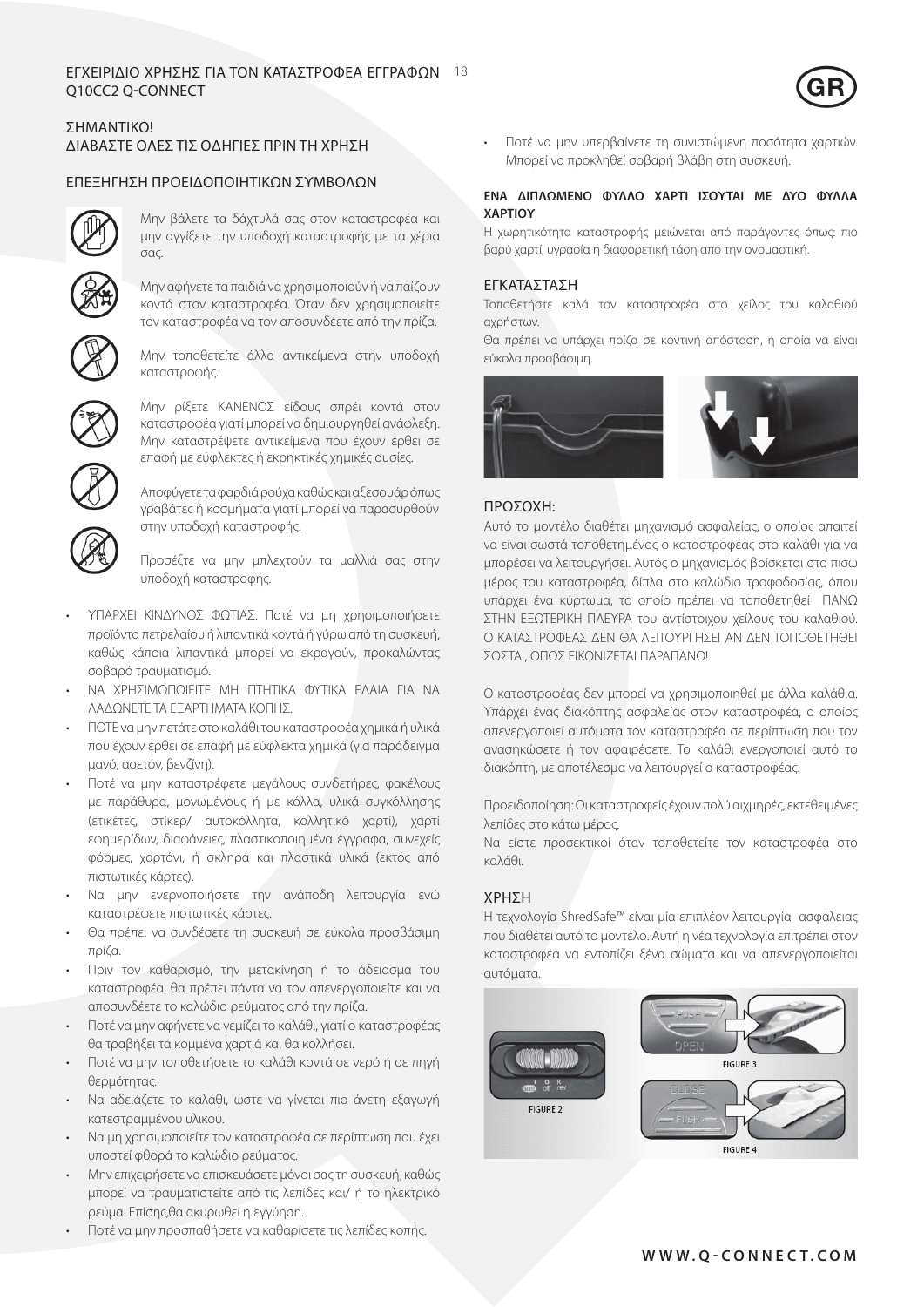|    | ΑΥΤΟΜΑΤΟ/ ΕΝΕΡΓΟΠΟΙΗΣΗ:<br>Αυτή η ρύθμιση κάνει τον καταστροφέα να ξεκινά αυτόματα<br>μόλις τοποθετείτε χαρτί στην οπή καταστροφής. Θα πρέπει<br>να τροφοδοτείτε το χαρτί όσο πιο ευθύγραμμα γίνεται. Αφού<br>ολοκληρωθεί η καταστροφή, ο καταστροφέας σταματά<br>αυτόματα.                                   |        |
|----|---------------------------------------------------------------------------------------------------------------------------------------------------------------------------------------------------------------------------------------------------------------------------------------------------------------|--------|
| ∩  | ΑΠΕΝΕΡΓΟΠΟΙΗΣΗ:                                                                                                                                                                                                                                                                                               |        |
|    | Αυτή η ρύθμιση απενεργοποιεί εντελώς τον καταστροφέα.<br>Για λόγους ασφαλείας σας συνιστούμε να αφήνετε τον<br>καταστροφέα σ' αυτή τη θέση, όταν δεν τον χρησιμοποιείτε                                                                                                                                       |        |
|    |                                                                                                                                                                                                                                                                                                               |        |
|    | ή όταν δεν υπάρχει κάποιος να τον επιβλέπει.<br>ΑΝΑΠΟΔΑ:<br>περίπτωση που κολλήσει το χαρτί, μπορείτε να<br>Σε<br>χρησιμοποιήσετε αυτή την επιλογή για να καθαρίσουν οι λεπίδες<br>από το χαρτί που δεν κατάφερε να περάσει. Πρώτα αδειάστε το<br>καλάθι αχρήστων και μετά χρησιμοποιήστε αυτή τη λειτουργία. |        |
| R. |                                                                                                                                                                                                                                                                                                               |        |
|    | <b>FTOIMO</b><br>ΠΡΑΣΙΝΗ<br><b>FNAFIFH</b><br>I FD<br><b>AFIXNEL</b><br>OTI<br>H<br>ΚΑΤΑΣΤΡΟΦΕΑΣ ΕΙΝΑΙ ΕΝΕΡΓΟΠΟΙΗΜΕΝΟΣ ΚΑΙ ΕΤΟΙΜΟΣ ΓΙΑ<br>ΧΡΗΣΗ.                                                                                                                                                              | K<br>X |

Για να ξεκινήσετε την καταστροφή, εντοπίστε το διακόπτη που βρίσκεται στη συσκευή και επιλέξτε τη θέση "Auto" (Αυτόματο). Η πράσινη ένδειξη LED δείχνει ότι ο καταστροφέας είναι ενεργοποιημένος και έτοιμος για χρήση. Πιέστε στην περιοχή που επιγράφεται "PUSH OPEN" στο χερούλι του καλύμματος, για να το ανοίξετε και να αποκαλύψετε την οπή καταστροφής χαρτιού. Το κάλυμμα θα ασφαλίσει (κλικ) σε μια προκαθορισμένη θέση όπου η ένδειξη "SHREDDER ST ATUS" (ΚΑΤΑΣΤΑΣΗ ΚΑΤΑΣΤΡΟΦΕΑ) θα πρέπει να ευθυγραμμίζεται με τη ρύθμιση "READY" (ΕΤΟΙΜΟ).



**READY (ΕΤΟΙΜΟ):** Ο καταστροφέας είναι έτοιμος για χρήση μόλις τοποθετήσετε χαρτί στην οπή καταστροφής χαρτιού. Με την οπή ανοιχτή, μπορείτε να καταστρέψετε φύλλα χαρτιού ή 1 πιστωτική κάρτα τη φορά. **DISABLED (ΑΠΕΝΕΡΓΟΠΟΙΗΜΕΝΟ):** Ο μηχανισμός ασφάλειας έχει ενεργοποιηθεί. Ο ΚΑΤΑΣΤΡΟΦΕΑΣ ΔΕΝ ΤΡΟΦΟΔΟΤΕΙΤΑΙ ΚΑΙ ΔΕΝ ΘΑ ΛΕΙΤΟΥΡΓΗΣΕΙ έως ότου επιστρέψετε το κάλυμμα στη ρύθμιση "READY" (ΕΤΟΙΜΟ). Το κάλυμμα βρίσκεται ψηλότερα από τη θέση ασφάλειας

Μόλις ολοκληρωθεί η καταστροφή, μπορεί να πιέσετε στην περιοχή "PUSH CLOSE" στο κάλυμμα για να κλείσετε την οπή καταστροφής. Σας συμβουλεύουμε να έχετε κλειστή την οπή όταν δεν χρησιμοποιείτε τον καταστροφέα, ώστε να αποφύγετε ακούσια εισροή αντικειμένων στην οπή.

\* Βεβαιωθείτε ότι δεν θα ανοίξετε το κάλυμμα παραπάνω από την προκαθορισμένη θέση, γιατί διαφορετικά θα ενεργοποιηθεί η λειτουργία ShredSafe™ και ο καταστροφέας δε θα λειτουργεί.

Η καταστροφή των ακόλουθων υλικών θα θεωρηθεί κακή χρήση και θα ακυρώσει την εγγύηση.

Ποτέ να μην καταστρέφετε μεγάλους συνδετήρες, φακέλους με παράθυρα, μονωμένους ή με κόλλα, υλικά συγκόλλησης (ετικέτες, στίκερ/ αυτοκόλλητα, κολλητικό χαρτί), χαρτί εφημερίδων, διαφάνειες, πλαστικοποιημένα έγγραφα, συνεχείς φόρμες, χαρτόνι, ή σκληρά και πλαστικά υλικά (εκτός από πιστωτικές κάρτες).

Αυτός ο καταστροφέας μπορεί να καταστρέψει συρραπτικά και μικρούς συνδετήρες. Σας συμβουλεύουμε να αφαιρείτε τους συνδετήρες (εφόσον είναι εφικτό) για να επεκτείνετε τη διάρκεια ζωής του καταστροφέας σας. Όταν καταστρέφετε πιστωτικές κάρτες, θα πρέπει να τις τοποθετείτε κάθετα



και στη μέση της οπής καταστροφής. Μόλις ξεκινήσει η καταστροφή, αφήστε την κάρτα. Να τοποθετείτε μόνο μία πιστωτική κάρτα τη φορά.

#### ΝΑ ΜΗΝ ΕΝΕΡΓΟΠΟΙΕΙΤΕ ΤΗΝ ΑΝΑΠΟΔΗ ΛΕΙΤΟΥΡΓΙΑ ΚΑΤΑ ΤΗΝ ΚΑΤΑΣΤΡΟΦΗ ΠΙΣΤΩΤΙΚΩΝ ΚΑΡΤΩΝ.

Υπερτροφοδοσία του καταστροφέα: Αν ξεπεράσετε τη μέγιστη χωρητικότητα (ποσότητα) φύλλων χαρτιού για καταστροφή, μπορεί να προκληθεί εκτεταμένη βλάβη στον καταστροφέα. Επίσης, θα προκληθεί φθορά στη συσκευή και θα σπάσουν οι λεπίδες και άλλα εσωτερικά εξαρτήματα.

Υπερθέρμανση λόγω εντατικής χρήσης: Σε περίπτωση που χρησιμοποιήσετε εντατικά τον καταστροφέα και υπερθερμανθεί, θα απενεργοποιηθεί αυτόματα. Σ' αυτή την περίπτωση, αφήστε τον καταστροφέα να κρυώσει για 30 λεπτά ή περισσότερο και στη συνέχεια χρησιμοποιήστε τον ξανά.

## ΕΝΔΕΙΞΕΙΣ LED ΚΑΤΑΣΤΑΣΗΣ

#### Ready (ΕνΕργοΠοιήσή)

Η πράσινη ένδειξη led που δείχνει ότι ο καταστροφέας είναι ενεργοποιημένος και έτοιμος για χρήση μόλις τοποθετήσετε χαρτί.

#### ΟVERHEAT (ΥΠΕΡΘΕΡΜΑΝΣΗ)

Η κόκκινη ένδειξη δείχνει ότι ο καταστροφέας έχει ξεπεράσει τη μέγιστη ώρα χρήσης και έχει υπερθερμανθεί. Σ' αυτή την περίπτωση, αφήστε τον καταστροφέα να κρυώσει για 30 λεπτά ή περισσότερο και στη συνέχεια χρησιμοποιήστε τον ξανά.



#### ΣΥΝΤΗΡΗΣΗ

Προειδοποίηση: Αν δεν συντηρήσετε σωστά τον καταστροφέα, θα ακυρωθεί η εγγύηση.

Οι καταστροφείς εγκάρσιας κοπής απαιτούν τακτική λίπανση για άψογη απόδοση και εκτεταμένη διάρκεια ζωής. Σας συμβουλεύουμε να λιπαίνετε τον καταστροφέα σας μία φορά το μήνα. Μπορείτε να ρίξετε λίγες σταγόνες μαγειρικό λάδι (όχι εύφλεκτα υγρά ή προϊόντα πετρελαίου) σε μερικά φύλλα χαρτιού και στη συνέχεια να τα καταστρέψετε χρησιμοποιώντας τον καταστροφέα.

## **ΝΑ ΧΡΗΣΙΜΟΠΟΙΕΙΤΕ ΜΗ ΠΤΗΤΙΚΑ ΦΥΤΙΚΑ ΕΛΑΙΑ ΓΙΑ ΝΑ ΛΑΔΩΝΕΤΕ ΤΑ ΕΞΑΡΤΗΜΑΤΑ ΚΟΠΗΣ. ΜΗΝ ΞΕΚΑΖΕΤΕ Ή ΒΑΖΕΤΕ ΠΡΟΪΟΝΤΑ ΣΕ ΜΟΡΦΗ ΑΕΡΙΟΥ ΜΕΣΑ Ή ΓΥΡΩ ΑΠΟ ΤΟΝ ΚΑΤΑΣΤΡΟΦΕΑ. ΜΗ ΧΡΗΣΙΜΟΠΟΙΕΙΤΕ ΠΕΠΙΕΣΜΕΝΟ ΑΕΡΑ.**

Να αδειάζετε το καλάθι, ώστε να γίνεται πιο άνετη εξαγωγή κατεστραμμένου υλικού και ν' αποφευχθούν πιθανές βλάβες.

## ΚΑΘΑΡΙΣΜΟΣ:

ΠΡΙΝ ΤΟΝ ΚΑΘΑΡΙΣΜΟ, ΠΑΝΤΑ ΝΑ ΑΠΟΣΥΝΔΕΕΤΕ ΤΟΝ ΚΑΤΑΣΤΡΟΦΕΑ! Να καθαρίζετε τον καταστροφέα σκουπίζοντας προσεκτικά τη συσκευή με απαλό πανί ή πετσέτα.

Να μην καθαρίζετε ή βυθίζετε τον καταστροφέα σε νερό. Αν βραχεί, μπορεί να υποστεί βλάβη στα ηλεκτρικά εξαρτήματα. Σε περίπτωση που βραχεί, σκουπίστε τον αμέσως με πανί ή πετσέτα.

Ποτέ να μην χρησιμοποιήσετε τίποτα εύφλεκτο για τον καθαρισμό του καταστροφέα. Θα προκληθεί σοβαρός τραυματισμός ή βλάβη στη συσκευή.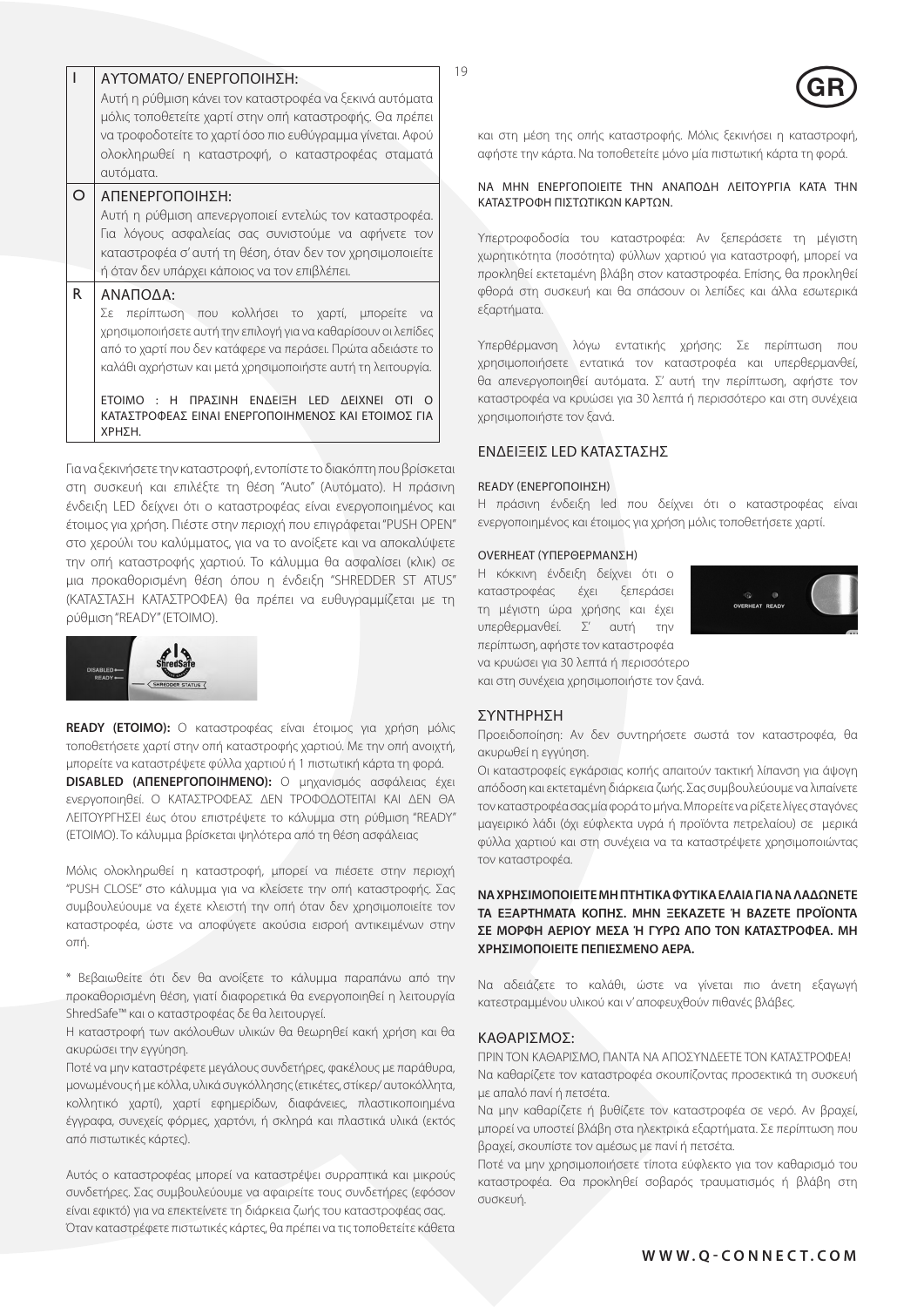# Упътване за Q10CC2 УПОТРЕБА НА ШРЕДЕР Q-CONNECT  $20$



## ВАЖНО!

# ПРОЧЕТЕТЕ ЦЯЛАТА ИНСТРУКЦИЯ ПРЕДИ УПОТРЕБА ЗнаЧенИе на СИмвоЛИте за предУпреЖденИе



Не поставяйте пръсти в шредера и избягвайте докосването на отвора с ръце.

Не позволявайте на деца да използват или да играят до шредера. Дръжте го изключен, когато не го използвате.



Не поставяйте никакви предмети в отвора на шредера, освен материалите за рязане.



Не впръсвайте НИКАКВИ аерозолни продукти върху или в близост до шредера, защото това може да доведе до запалване. Не режете никакви материали, които могат да влязат в контакт с горими химикали.



Избягвайте широки дрехи или бижута да докосват шредера, тъй катомогат да бъдат захванати от него.



Избягвайте висящи коси да докосват шредера, тъй като могат да бъдатзахванати от него.

- ОПАСНОСТ ОТ ЗАПАЛВАНЕ. Никога не използвайте смазочни материали на петролна основа или такива, които са запалителни около и в машината, тъй като някои могат да се самозапалят и да предизвикат сериозни наранявания.
- ИЗПОЛЗВАЙТЕ САМО НЕАЕРОЗОЛНИ МАСЛА НА РАСТИТЕЛНА ОСНОВА, ЗА ДА СМАЗВАТЕ НОЖОВЕТЕ НА ШРЕДЕРА.
- НИКОГА не изхвърляйте запалими химикали, които могат да влязат в контакт с други запалими химикали (например: лак за нокти, ацетон, бензин) в коша на шредера.
- Никога не режете големи кламери, пощенски пликове (с всякакви прозорци, с уплътнения или капаци с лепило), залепващи материали (етикети, лепенки, намазана с лепило хартия), вестници, прозрачни филми за проектор, ламинирани материали, непрекъсната хартия, картони или твърди и пластмасови материали (с изключение на кредитни карти).
- Не активирайте функцията за връщане назад, докато унищожавате кредитни карти.
- Контактът трябва да е близо до шредера и да е лесен за достъп.
- Винаги изключвайте шредера от бутона и от щепсела за захранване преди да го почиствате, премествате или почиствате кошчето за отпадъци.
- Никога не оставяйте кошчето да се препълни. Това може да предизвика поемане на отпадък обратно в шредера, което да доведе до задръстване.
- Никога не поставяйте шредера до вода или какъвто и да било източник на топлина.
- Винаги дръжте кошчето празно, за да не се възпрепятства отделянето на отпадъка.
- Не използвайте шредара ако захранващия кабел е повреден по какъвто и да било начин.
- Не се опитвайте да ремонтирате продукта сами, защото това може да ви изложи на острите ножове и/или на електричество, а също така ще анулира гаранцията.
- Никога не се опитвайте да чистите или освобождавате от отпадъци ножовете на шредера с ръце.
- Никога не пускайте за унишожаване повече листа от зададения капацитет. Това може да предизвика големи повреди по машината.

## **ЕДИН СГЪНАТ НА ДВЕ ЛИСТ ХАРТИЯ СЕ РАВНЯВА НА 2 НЕСГЪНАТИ ЛИСТА ХАРТИЯ**

По-тежка хартия, влажност или по-ниско напрежение на захранване могат да намалят капацитета за раязане.

## МОНТИРАНЕ

Поставете главата на шредера надеждно върху кошчето. Контактът трябва да е близо до шредера и да е лесен за достъп.



## ВНИМАНИЕ:

Този модел има вграден блокиращ механизъм, който изисква главата на шредера да бъде правилно поставена върху включеното в комплекта кошче. В средата на задната страна, близо до захранващия кабел е разположена извивка, която трябва ДА СЪВПАДНЕ С ИЗВИВКАТА ОТ ВЪНШНАТА СТРАНА на ръба на кошчето (ФИГ. #1). ШРЕДЕРЪТ НЯМА ДА РАБОТИ ДОКАТО ДВЕТЕ ЧАСТИ НЕ СЕ МОНТИРАТ ПРАВИЛНО И НЕ СЪВПАДНАТ, КАКТО Е ПОКАЗАНО НА СНИМКАТА!

Шредерът не може да работи с друг вид кошче. Прекъсвач, монтиран на главата на шредера го изключва веднага ако главата бъде преместена или повдигната. Включеното в комплекта кошче активира този прекъсвач, което позволява на шредера да работи. Поставянето на найлонов чувал за отпадъци в кошчето може да повлияе на прекъсвача и да не позволи шредера да работи.

**Внимание:** Шредерите с тип на рязане crosscut (на конфети) имат много остри ножове от долната страна на главата.

Бъдете внимателни когато поставяте или махате главата на шредера от кошчето.

## ЕКСПЛОАТАЦИЯ

ShredSafe™ технологията е допълнителна защита, включена в този модел. Това е нова технология, при която шредерът може да засече принудително поставяне на повече листа и автоматично да прекъсне рязането.

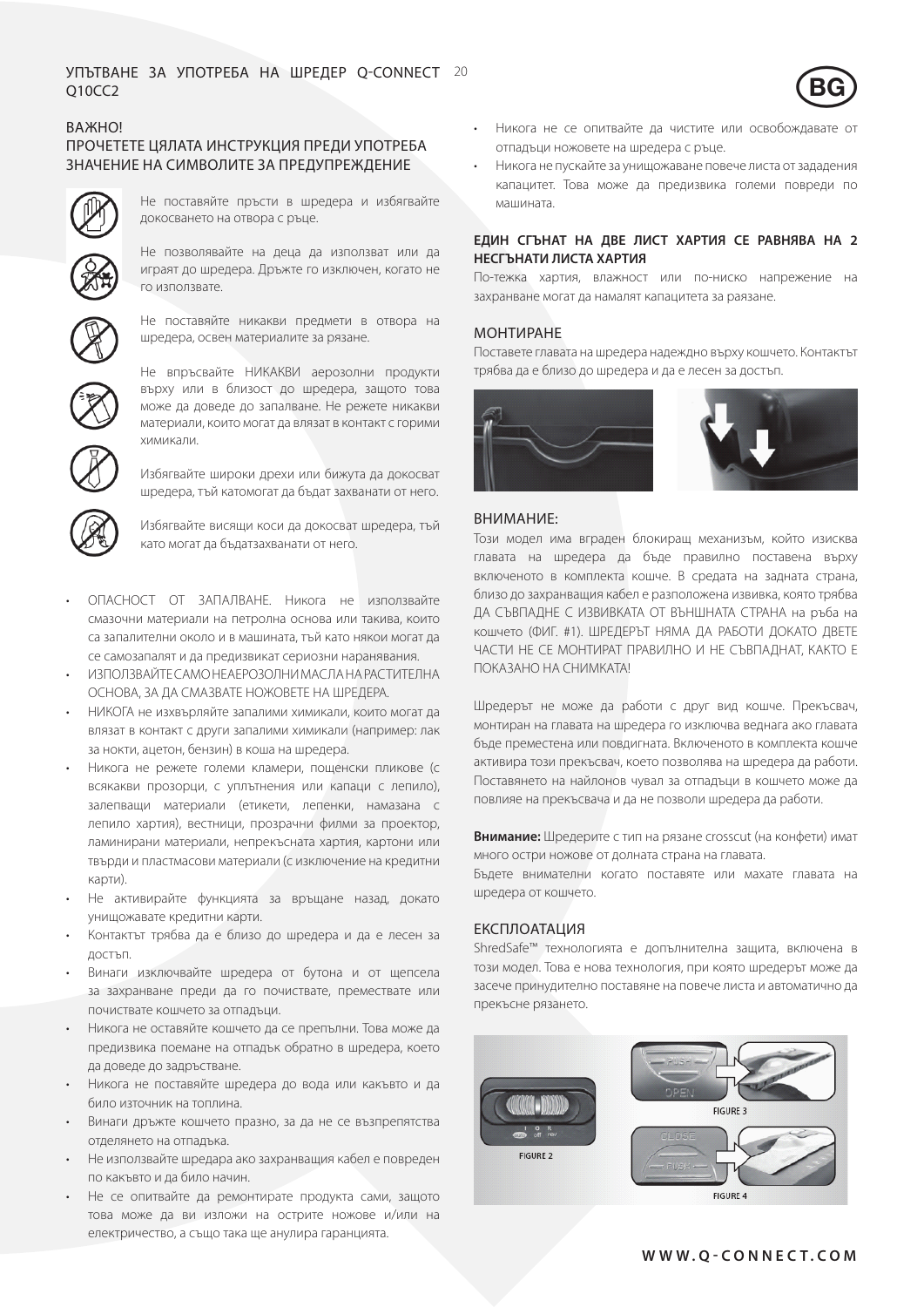|    | ABTO / ВКЛ:<br>При тази позиция на прекъсвача при поставяне на хартия<br>в отвора шредерът започва автоматично да реже. Винаги                                                                                                                                                                                           | 21                                                                                                                                                                                                                                                                      |
|----|--------------------------------------------------------------------------------------------------------------------------------------------------------------------------------------------------------------------------------------------------------------------------------------------------------------------------|-------------------------------------------------------------------------------------------------------------------------------------------------------------------------------------------------------------------------------------------------------------------------|
|    | поставяйте хартия колкото е възможно по-изправено<br>в отвора. След преминаване на хартията шредерът                                                                                                                                                                                                                     | поставяйте повече от една кредитна карта едновременно за рязан<br>НЕ ВКЛЮЧВАЙТЕ ФУНКЦИЯТА ЗА ВРЪЩАНЕ (REVERSE) ДОКАТО РЕЖЕ                                                                                                                                              |
| O  | автоматично ще спре.<br>ИЗКЛ:                                                                                                                                                                                                                                                                                            | КРЕДИТНИ КАРТИ.                                                                                                                                                                                                                                                         |
|    | При тази позиция на прекъсвача шредерът е изключен.<br>От съображения за сигурност Ви препоръчваме да го<br>оставяте изключен, когато е без надзор или няма да бъде<br>използван.                                                                                                                                        | Претоварване на шредера: Рязане над капацитета на шредера мо<br>да доведе до сериозни щети. Претоварването ще подложи машина<br>на голямо напрежение и ще доведе до бързо износване и счупва<br>на режещите ножове и други компоненти.                                  |
| R. | ВРЪЩАНЕ (REV):<br>В случай на задръстване с хартия, може да използвате<br>функцията за връщане като приплъзнете прекъсвача на REV,<br>за да изчистите ножовете, от хартията, която не е преминала<br>през тях. Никога не се опитвайте да използвате функцията за<br>връщане преди да сте изпразнили кошчето от отпадъци. | Прегряване от продължителна употреба: В случай, че шредерът ре<br>продължително време над максимално препоръчителното и прегр<br>той ще спре автоматично. Ако това се случи, изключете шреде<br>за 30 или повече минути преди да се върнете към нормалната<br>употреба. |
|    | ГОТОВНОСТ: ЗЕЛЕНИЯТ LED ИНДИКАТОР ПОКАЗВА, ЧЕ<br>ШРЕДЕРЪТ Е ВКЛЮЧЕН И ГОТОВ ЗА РАБОТА.                                                                                                                                                                                                                                   | <b>LED ИНДИКАТОРИ ЗА СТАТУСА</b><br><b>FOTOPUOCT (DV HIQUEUQ)</b>                                                                                                                                                                                                       |

За да започнете рязането, преместете прекъсвача на позиция "АВТО" . Зеленият LED индикатор показва, че шредерът е включен и готов за работа. Натиснете в зоната обозначена като "PUSH OPEN" (ОТВОРИ) на горния капак на шредера, за да откриете отвора за поставяне на хартия. Капакът ще щракне в позиция, където индикаторната линия "SHREDDER STATUS" (СТАТУС НА ШРЕДЕРА) трябва да се изравни с означението "READY" (ГОТОВНОСТ).



**ГОТОВНОСТ:** Шредерът е в режим на готовност за работа (STAND-BY) когато се постави хартия в него. Когато отворът за поставяне на хартия е отворен, можете да режете хартия или по 1 кредитна карта на пускане.

**СПИРАНЕ НА РАБОТА:** Системата за сигурност е активирана. Захранването на шредера е ВРЕМЕННО ИЗКЛЮЧЕНО И ШРЕДЕРЪТ НЯМА ДА РАБОТИ докато капакът не бъде върнат в позиция за готовност "READY". Капакът е напълно преместен от позицията safe. Когато рязането приключи напълно може да натиснете зоната, обозначена като "PUSH CLOSE" на капака и да затворите отвора за поставяне на хартия. Съветваме Ви да държите отвора за поставяне на хартия затворен когато не използвате шредера, за да предотвратите попадането на предмети в него.

\* Моля, уверете се, че не сте отворили капака повече от необходимото. В противен случай системата за изключване на захранването Shred-Safe™ ще се активира и шредерът няма да работи. Рязането на долуописаните материали се смята за неправилна употреба, която анулира напълно гаранцията на продукта. Никога не режете големи кламери, пощенски пликове (с всякакви прозорци, с уплътнения или капаци с лепило), залепващи материали (етикети, лепенки, намазана с лепило хартия), вестници, прозрачни филми за проектор, ламинирани материали, непрекъсната хартия, картони или твърди и пластмасови материали (с изключение на кредитни карти).

Този шредер може да реже телчета и малки кламери. Препоръчваме Ви ако е възможно да махате кламерите, за да удължите живота на Вашия шредер.

Може да режете кредитни карти, като ги поставяте вертикално в средата на отвора. Пуснете ги след като рязането започне. Никога не

#### НЕ ВКЛЮЧВАЙТЕ ФУНКЦИЯТА ЗА ВРЪЩАНЕ (REVERSE) ДОКАТО РЕЖЕТЕ КРЕДИТНИ КАРТИ.

## LED ИндИКаторИ за СтатУСа

#### ГотовноСт (ВклюЧено)

Зеленият LED индикатор показва, че шредерът е включен и готов за работа.

#### ПреГрЯване

Червеният LED индикатор показва, че шредерът е работил над максимално допустимото време и е



прегрял. Уредът ще се изключи автоматично. Ако това се случи, изчакайте 30 или повече минути преди да продължите с рязането.

## ПОДДРЪЖКА

Внимание: Неправилната поддръжка на шредера анулира гаранцията.

Шредерите, режещи хартия на конфети (Crosscut shredders) изискват регулярно смазване, за да се подсигури оптимална работа и дълъг живот на машината. Препоръчваме Ви да смазвате шредера веднъж в месеца. Може да използвате масло на растителна основа (негоримо и не на петролна основа), с което да напръскате няколко листа хартия и да ги пуснете за рязане в шредера.

## **ИЗПОЛЗВАЙТЕ САМО НЕАЕРОЗОЛНО МАСЛО НА РАСТИТЕЛНА ОСНОВА ЗА СМАЗВАНЕТО НА НОЖОВЕТЕ НА ВАШИЯ ШРЕДЕР. НЕ ВПРЪСКВАЙТЕ И НЕ ДРЪЖТЕ НИКАКВИ АЕРОЗОЛНИ ПРОДУКТИ В И ОКОЛО ШРЕДЕРА. НЕ ИЗПОЛЗВАЙТЕ СГЪСТЕН ВЪЗДУХ ЗА ПОЧИСТВАНЕ.**

Уверете се, че периодично почиствате кошчето за отпадъци, което ще го предпази от препълване и повреждане на режещия механизъм.

#### ПОЧИСТВАНЕ:

ВИНАГИ ИЗКЛЮЧВАЙТЕ ШРЕДЕРА ОТ КОНТАКТА ПРЕДИ ПОЧИСТВАНЕ!

- Почиствайте шредера само със суха мека кърпа.
- Не почиствайте и не потапяйте шредера във вода. Намокрянето на уреда може да доведе до повреда на електрическите компоненти. Ако все пак шредерът бъде намокрен, го избършете незабавно със суха и мека кърпа.
- Никога не използвайте запалими продукти за почистването на шредера. Това може да доведе до сериозни щети и повреди на продукта.

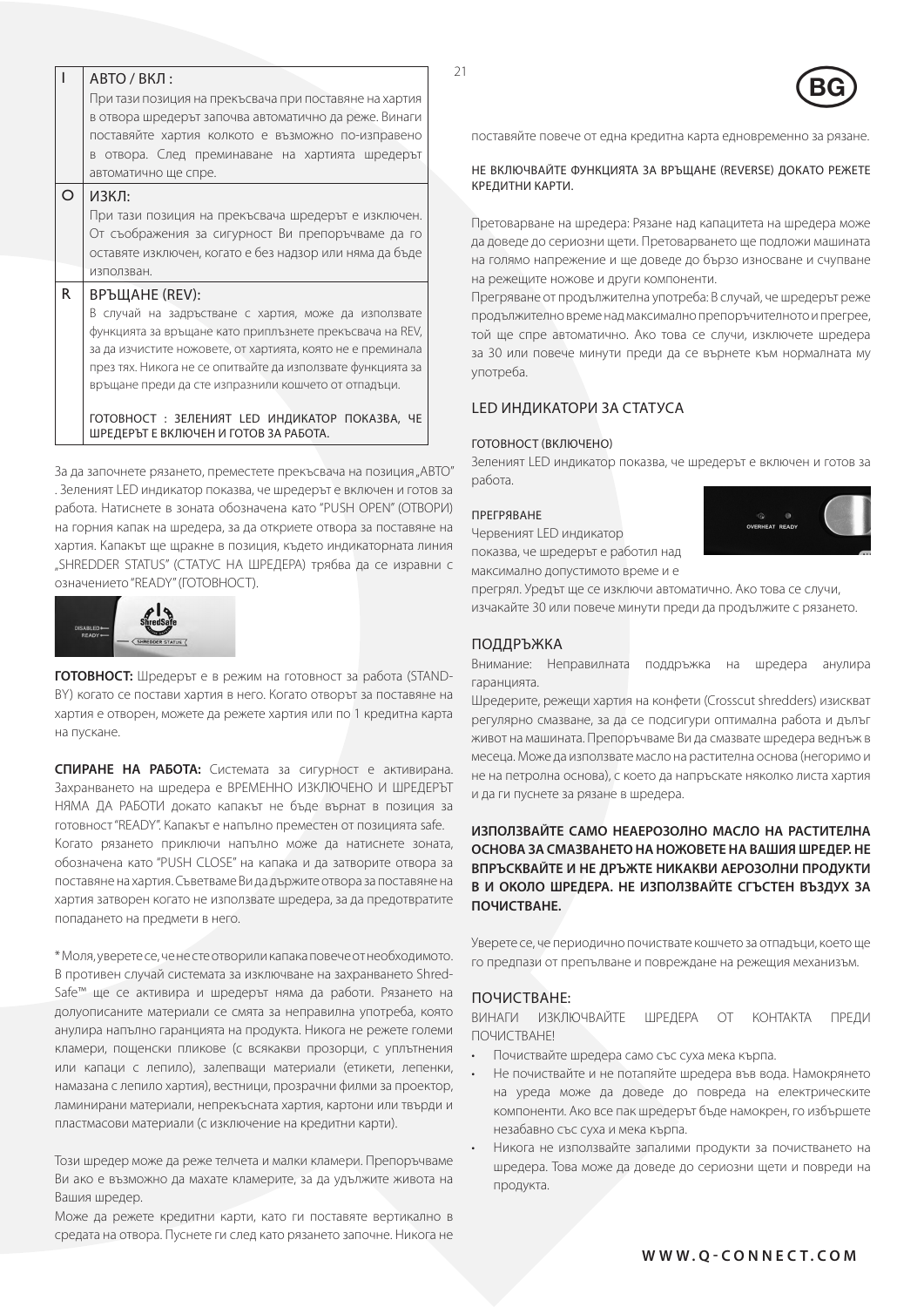#### Fe lhas znál kézikön Q-C ONN ECT Q10CC2 mo dellhez ói yv



# FONTOS!

Olvasson el minden utasítást használat előtt!

# FIGYELEM! Szimbólum magyarázatok



Soha ne dugja be ujjait, vagy más idegen anyagot az iratmegsemmisítőbe.



A készüléket gyermekektől és háziállatoktól tartsa távol.



Soha, semmilyen okból ne szerelje szét az iratmegsemmisítőt. Minden javítási és szervizelési munkálatot bízzon a márkaszervizre.



Soha ne használjon aeroszolt, petróleum alapú anyagokat, egyéb gyúlékony terméket az iratmegsemmisítő közelében.



Ügyeljen rá, hogy nyakkendő, lenge ruházat, ékszerek ne kerüljenek az iratmegemmisítő közelébe.



Ügyeljen rá, hogy a haja ne kerüljön az iratmegsemmisítő közelébe.

- TŰZVESZÉLY! Soha ne használjunk az iratmegsemmisítő közelében gyúlékony anyagot, például petróleum bázisú folyadékot, gyúlékony olajat, kenőanyagokat, mivel súlyos sérülést okozhatnak!
- Csak aerosol-mentes növényi bázisú olajat lehet használni a kések olajozásához.
- Soha ne dobjon gyúlékony anyagot (pl.: körömlakk, aceton, benzin) az iratmegsemmisítő tartóba!
- Ne tegyen gémkapcsot, ablakos-, hőszigeteltvagy ragasztott szárnyú borítékot, ragadós anyagot (címkék, matricák, stb.) újságpapírt, laminált dokumentumot, leporellót, kartont vagy egyéb kemény anyagot az iratmegsemmisítőbe.
- Ne használja a készüléket fordított üzemmódban, míg műanyag kártyát semmisít meg!
- A hálózati aljzat legyen közel a készülékhez és könnyen hozzáférhető.
- Mindig kapcsolja ki az iratmegsemmisítőt és húzza ki az aljzatból mielőtt tisztítja, mozgatja vagy kiüríti a szemetestartályt.
- Soha ne hagyja teljesen megtelni a szemeteskosarat, mivel papír juthat vissza a vágórészhez és elakadást okozhat.
- Soha ne helyezze az iratmegsemmisítőt víz vagy nagy hőforrás közelébe
- Tartsa üresen szemeteskosarat, hogy a vágórész kimenete szabad legyen.
- Ne használja az iratmegsemmisítőt, ha a kábelen bármilyen sérülést lát
- Ne kísérelje meg a javítását, mert balesetveszélyes és a termék garanciáját elveszti
- Ne tisztítsa a vágóéleket!
- Ne használja a megjelölt kapacitás felett, mert rongálhatja a gépet!
- Félbehajtott lap két lapnak felel meg!

## **Nehezebb papír, nedvesség és az eltérő feszültség ronthatja a gép kapacitását**

## Üzembehelyezés

Helyezzük fel az iratmegsemmisítő vágó részét a szeméttartóra. A hálózati aljzat közel és könnyen hozzáférhető legyen a készülékhez.



# **FIGYELMEZTETÉS**

A modell tartalmaz egy biztonsági reteszelő mechanizmust, mely kizárólag a helyesen összeállított modellnél engedélyezi a használatot.

A vágórész hátsó felén a tápkábel mellett az ívelt fülnek kell az 1. ábra szerint a megfelelő részhez csatlakozni.

## Az iratmegsemmisítő kizárólag akkor működik, ha megfelelően állítottuk össze!

A készülék nem képes más szeméttartóval működni. A bekapcsológomb a fejegység tetején található, mely automatikusan kikapcsol ha a fejegységet megemelik vagy eltávolítják. A szemeteskosár érzékelése aktiválja a kapcsolót. A szemétkosárba helyezett műanyagzsák zavarhatja az iratmegsemmisítő működését.

Figyelem: A vágóél alsó része is nagyon éles! Óvatosan illessze a fejrészt a szemeteskosárra.

# ÜZEMELTETÉS

A készülék rendelkezik ShredSafe™ technológiával, mely azonnal kikapcsolja az iratmegsemmisítőt, amennyiben túl sok papírt szeretnénk egyszerre megsemmisíteni.



## AUTO / ON : Ez a beállítás lehetővé teszi az automatikus indítást, amennyiben a vágórészhez függőlegesen érintjük a papírt. A gép azonnal leáll amint a papír áthaladt rajta.

 $O$  OFF :

Kikapcsolja az iratmegsemmisítőt. Biztonsági okok miatt kapcsolja ki a készüléket, amennyiben nem használja!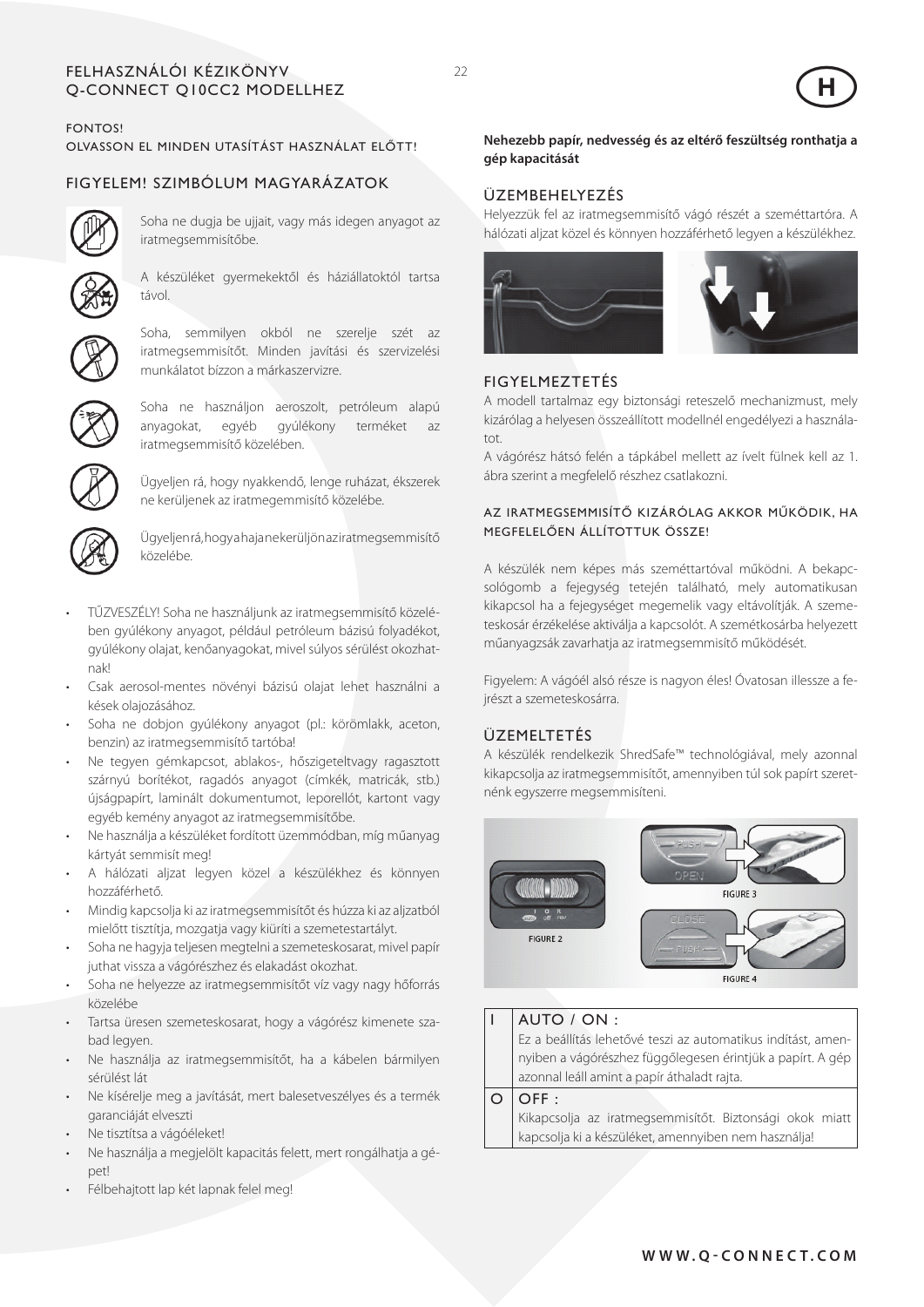

## $R$  | REV (REVERSE):

A szemeteskosár ürítése után használhatja ezt a funkciót, ha elakad a papír.

READY: Készenlét: A zöld LED lámpa világít az iratmegsemmisítőn, amennyiben a készülék üzemkész.

Keressük meg a bekapcsológombot és kapcsoljuk AUTO üzemmódba a papír megsemmisítéséhez.

Amennyiben az "ON" felírat mellett a zöld LED világít a készülék üzemkész. A tető kinyitásához nyomja meg a ""PUSH OPEN" feliratú gombot. A tető kinyílik és a készülék használatra kész, melyet A READY jelzésen is látni.



**Készenlét:** Az iratmegsemmisítő üzemkész, STANDBY állapotban van. Ekkor használhatjuk a készüléket lapok vagy műanyag kártya megsemmisítésére. (5. ábra)

**Leállítás:** A biztonsági funkció aktív és a készülék kikapcsolt állapotban marad, míg a "READY" állásba vissza nem tér a fedő. A készüléket a tető megfelelő pozíciójába való állításával ismét üzembe helyezni.

Amennyiben a megsemmisítés befejeződött javasoljuk, hogy csukja le a papíradagoló nyílást a tetőn található "PUSH CLOSE" terület lenyomásával, elkerülvén, hogy más tárgyak véletlenül belekerülhessenek.

\*Ügyeljen arra, hogy a fedél ne billenjen túl a jelenlegi helyzeténél, különben a ShredSafe™ funkció aktiválódik és az iratmegsemmisítő kikapcsol.

Az alábbi termékek megsemmisítése a garancia elvestésével jár: Soha ne vágjon gémkapcsot, ablakos, hőszigetelt vagy ragasztott borítékot, ragasztott vagy ragasztható papírt (pl.: matrica, címke) újságpapírt, fóliát, laminált dokumentumot, leporellót, kemény vagy műanyag anyagot (kivéve megengedett műanyag kártyát)

Használat előtt távolítsa el a gémkapcsokat a papírokról, így azok nem roncsolják az iratmegsemmisítő élét.

A műanyag kártyát megsemmisítés céljából helyezzük az adagolónyílás közepébe. Egyszerre csak egy kártyát tud a gép elvágni.

Ne használja a Rev. funkciót, míg kártyát vág.

Ne próbáljunk meg a megadott mennyiség felett egyszerre több papírt megsemmisíteni. Amennyiben mégis az iratmegsemmisítő lefékezi a vágóéleket.

Amennyiben folyamatos használat miatt a készülék túlmelegedne, minimum 30 percre kapcsolja ki.

## Állapotjelző LED

#### Ready (power on)

Zöld LED világítása esetén az iratmegsemmisítő üzemkész.

#### Túlmelegedés

A piros LED jelzi, ha a készülék túlmelegedett. Ebben az esetben legalább 30 percre kapcsolja ki a gépet a további munka folytatása előtt.



#### Karbantartás

Figyelmeztetés: Nem megfelelő üzemben tartás a garancia elvesztésével járhat.

A hosszabb élettartam elérése érdekében egy hónapban egyszer célszerű növényi vagy ételolajjal (nem gyúlékony vagy kőolaj alapú) enyhén beitatott lapot megsemmisíteni, hogy a szerkezet kenését biztosítsuk.

Kizárólag növényi olajat használjon a készülék olajozásához! Ne használjon aeroszolokat illetve sűrített levegőt.

Ügyeljen arra, hogy rendszeresen ürítse a szemeteskosarat!

## Tisztítás

- • Mielőtt tisztítaná a készüléket, húzza ki a konnektorból!
- Csak száraz puha ruhával vagy törlőkendővel tisztítsa a készüléket.
- A készüléket nem érheti víz, ellenkező esetben a gép elektronikája meghibásodhat. Amennyiben víz éri azonnal, törölje szárazra.
- Soha ne használjon gyúlékony anyagot a készülék tisztítására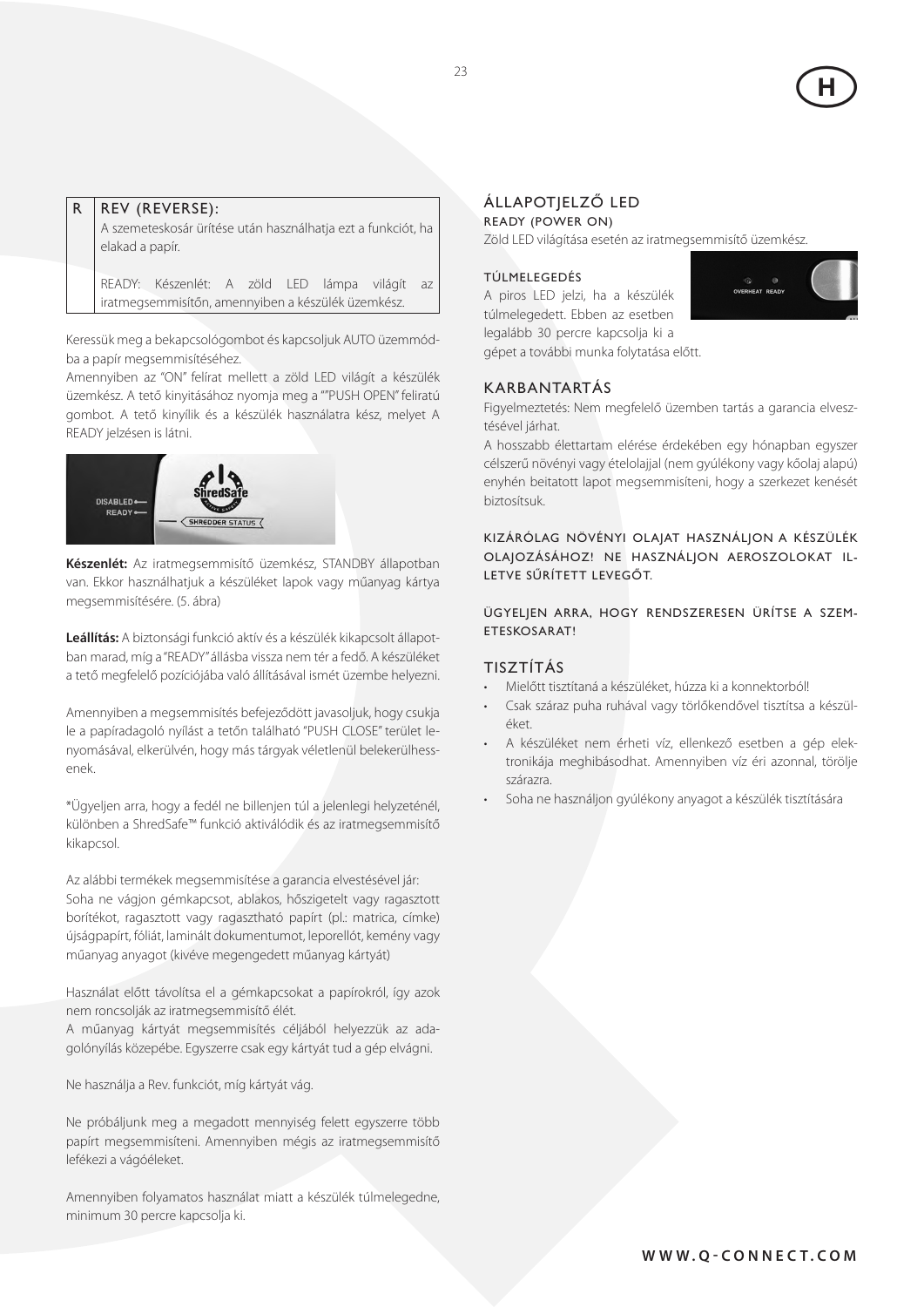## WAŻNE! PROSZĘ PRZECZYTAĆ WSZYSTKIE INSTRUKCJE PRZED UŻYCIEM NISZCZARKI

# **OSTRZEŻENIE**



Nie wkładać palców do niszczarki i unikać dotykania otworu wlotowego.



Nie pozwalać dzieciom używać niszczarki lub bawić się w jej pobliżu, należy wyciągać kabel z gniazdka, gdy niszczarka nie jest używana.



Nie wkładać żadnych przedmiotów do otworu niszczarki z wyjątkiem materiału przeznaczonego d o pocięcia.



Nie rozpylać żadnych substancji w aerozolu na niszczarkę ani w jej pobliżu, gdyż może to doprowadzić do samozapłonu; nie wkładać do niszczarki żadnych materiałów, które miały k o n takt z łatwopalnymi substancjami.



Używając niszczarki, należy zachować szczególną ostrożność w przypadku noszenia krawatu czy biżuterii, gdyż istnieje niebezpieczeństwo wciągnięcia ich do niszczarki.



Osoby o długich włosach powinny zachować szczególną ostrożność pochylając się nad niszczarką, gdyż włosy mogą zostać wciągnięte do niszczarki.

- RYZYKO POŻARU. Nigdy nie stosuj żadnych olejów ropopochodnych lub łatwopalnych olejów i smarów do niszczarki ani w jej pobliżu, gdyż w przypadku niektórych olejów może nastąpić samozapłon, powodujący poważne obrażenia.
- DO OLIWIENIA OSTRZY NISZCZARKI UŻYWAJ OLEJU ROŚLINNEGO, ALE NIE W FORMIE AEROZOLU.
- Nigdy nie wkładaj łatwopalnych chemikaliów lub materiałów, które miały kontakt z łatwopalnymi chemikaliami (jak np. lakier do paznokci, aceton, benzyna) do kosza niszczarki
- Nigdy nie próbuj ciąć w niszczarce dużych spinaczy do papieru, kopert (z okienkiem, z folią bąbelkową lub ze skrzydełkami pokrytymi klejem), samoprzylepnych materiałów (jak np. etykiety, kalkomanie/naklejki, papier pokryty klejem), papieru gazetowego, folii do rzutników, zalaminowanych dokumentów, długich arkuszy, kartonu, twardych materiałów z plastiku (z wyjątkiem kart kredytowych).
- Nie uruchamiaj funkcji wstecznej (Reverse) podczas cięcia kart kredytowych.
- Gniazdko elektryczne powinno być łatwo dostępne i znajdować się w pobliżu niszczarki.
- Zawsze wyłączaj niszczarkę i wyciągaj wtyczkę z gniazdka przed czyszczeniem, przenoszeniem niszczarki lub opróżnianiem kosza ze ścinkami.
- Kosz na ścinki nigdy nie powinien być pełny, gdyż może to powodować ponowne wciąganie ścinków do niszczarki i prowadzić do zablokowania sprzętu.
- Nigdy nie umieszczaj niszczarki w pobliżu wody lub źródła ciepła.
- Opróżniaj regularnie kosz na ścinki, aby wyjście z niszczarki nie było blokowane.
- Nie używaj niszczarki, jeśli kabel zasilający jest w jakikolwiek sposób uszkodzony.
- Nie podejmuj próby samodzielnej naprawy sprzętu, gdyż możesz narazić się na uraz spowodowany ostrymi nożami tnącymi lub porażenie prądem i utratę gwarancji producenta.
- Nigdy nie próbuj czyścić lub opróżniać noży tnących.
- Nigdy nie wsuwaj do niszczarki więcej arkuszy niż podaje specyfikacja, gdyż może to spowodować poważne uszkodzenie sprzętu.

## **JEDEN ZŁOŻONY ARKUSZ PAPIERU JEST RÓWNOWAŻNY 2 ARKUSZOM PAPIERU.**

Cięższy papier, wilgoć lub niższe niż deklarowane napięcie zasilania może obniżyć przepustowość niszczarki.

## **INSTALACIA**

Umieść stabilnie niszczarkę na krawędzi kosza na ścinki Gniazdko elektryczne powinno znajdować się blisko sprzętu i być łatwo dostępne.



## UWAGA:

Ten model zawiera wbudowany mechanizm blokady bezpieczeństwa, wymuszający prawidłowe posadowienie niszczarki na koszu na ścinki. Pośrodku tylnej ścianki, obok kabla zasilającego, znajduje się zakrzywiona klapka, która musi DOKŁADNIE PASOWAĆ DO ODPOWIADAJĄCEJ ZEWNĘTRZNEJ krawędzi kosza na ścinki. NISZCZARKA NIE BĘDZIE DZIAŁAŁA, JEŚLI NIE BĘDZIE POPRAWNIE ZMONTOWANA, JAK TO POKAZANO NA RYSUNKU!

Niszczarka nie będzie działała na żadnym innym koszu na ścinki. Przycisk bezpieczeństwa umiejscowiony na głowicy automatycznie odłącza niszczarkę, gdy ją podnosimy lub przemieszczamy. Dostarczony kosz na ścinki aktywuje ten przycisk, umożliwiając działanie niszczarki. Wyłożenie kosza na ścinki plastikowym workiem na odpadki zakłóci lub uniemożliwi działanie niszczarki

**Ostrożnie:** Noże krzyżowe mają pod spodem bardzo ostre krawędzie tnące. Należy bardzo ostrożnie umieszczać niszczarkę na koszu.

## DZIAŁANIE

Techologia ShredSafe™ posiada dodatkową funkcję zastosowaną do tego konkretnego modelu. Jest to nowa technologia, gdzie niszczarka wykrywa wsuwanie większej niż dozwolona ilości kartek i automatycznie wyłącza zasilanie, uniemożliwiając dalsze cięcie.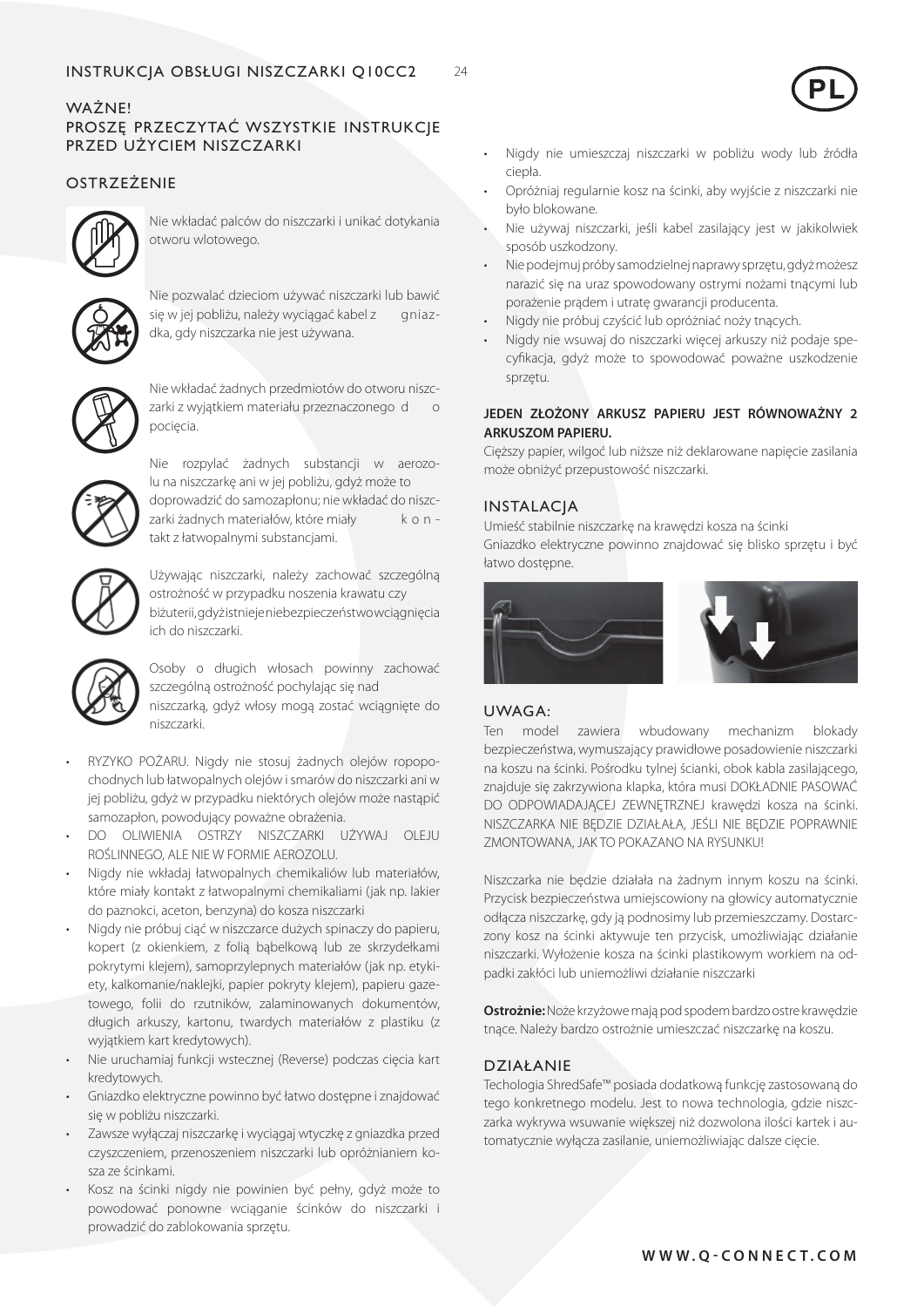



## I AUTO / ON :

Ustawienie to umożliwia automatyczne uruchomienie niszczarki poprzez wsunięcie papieru do otworu szczeliny. Należy zawsze wsuwać papier tak prosto, jak to jest możliwe. Gdy arkusz papieru przejdzie przez niszczarkę, zatrzyma się ona automatycznie.

#### $O$  OFF :

To ustawienie wyłącza wszystkie funkcje niszczarki. Ze względu na bezpieczeństwo zalecamy, aby pozostawiać niszczarkę w pozycji "Off", zawsze gdy nie jest używana lub pozostawiona bez nadzoru.

## $R$  REV (REVERSE) (WSTECZ):

W mało prawdopodobnej sytuacji wystąpienia zakleszczenia papieru, ustawienie Reverse (Wstecz) może pomóc opróżnić ścinki, które nie przeszły przez niszczarkę. Nie należy nigdy włączać funkcji Reverse przed opróżnieniem kosza.

**READY (GOTOWE) :** Zielona lampka LED wskazuje, że niszczarka jest włączona ("On") i gotowa do użycia.

Aby rozpocząć cięcie, znajdź przełącznik na niszczarce i wybierz tryb "Auto". Zielona lampka LED wskazuje, że niszczarka jest włączona ( "On") i gotowa do pracy. Naciśnij miejsce z napisem "PUSH OPEN" ("PRZYCIŚNIJ OTWÓRZ") na pokrywie, aby odsłonić szczelinę wlotu papieru. Pokrywa kliknie i zaskoczy w odpowiednie miejsce, gdzie linia wskazująca "SHREDDER STATUS" (STATUS NISZCZARKI") zrówna się z ustawieniem "READY" ("GOTOWE").



**READY (GOTOWE):** Niszczarka jest teraz w stanie czuwania (STAND-BY) i gotowa do pracy w momencie wsunięcia papieru. Gdy szczelina wlotu jest odsłonięta, można ciąć arkusze papieru lub 1 kartę kredytową naraz.

**DISABLED (UNIERUCHOMIONE):** Włączony został system zabezpieczenia. Zasilanie NISZCZARKI JEST W TYM MOMENCIE WYŁĄCZONE I NISZCZARKA NIE BĘDZIE PRACOWAĆ, do czasu ustawienia pokrywy w pozycji "READY". Pokrywa została odchylona zbyt daleko, poza przewidzianą pozycję

Gdy proces cięcia jest ukończony, można przycisnąć miejsc z napisem "PUSH CLOSE" ("WCIŚNIJ ZAMKNIJ") na pokrywie, aby przysłonić szczelinę wlotu papieru. Zaleca się zamykanie szczeliny wlotu papieru w czasie, gdy niszczarka nie jest używana, aby zapobiec przypadkowemu dostaniu się jakiegokolwiek przedmiotu do szczeliny.

\*Upewnij się, że nie odchylasz pokrywy za daleko, poza ustaloną pozycję, gdyż może nastąpić włączenie zabezpieczenia ShredSafe™, polegające na odcięciu zasilania i niszczarka nie będzie działać. Za użycie niezgodne z przeznaczeniem, skutkujące utratą gwarancji, uważa się wykorzystanie niszczarki do cięcia niżej wymienionych materiałów:

Nigdy nie należy ciąć dużych spinaczy, kopert z okienkiem, z folią bąbelkową, lub ze skrzydełkami pokrytymi klejem), materiałów klejących (etykiety. kalkomanie/naklejki, papier pokryty klejem), gazet, folii do rzutników, laminowanych dokumentów, długich arkuszy, kartonu ani twardych materiałów z plastiku (z wyjątkiem kart kredytowych).

Niszczarka jest w stanie pociąć zszywki i małe spinacze. Zaleca się, w miarę możliwości, usuwanie spinaczy w celu wydłużenia trwałości niszczarki. Karty kredytowe można niszczyć wsuwając je pojedynczo pionowo do szczeliny wlotu, puszczając w momencie rozpoczęcia cięcia. Nigdy nie należy ciąć więcej niż jedną kartę naraz.

## NIE WŁĄCZAJ FUNKCJI REVERSE PODCZAS CIĘCIA KART KREDYTOWYCH.

Przeładowanie niszczarki: Jednoczesne cięcie większych ilości papieru powyżej podanej liczby arkuszy może spowodować poważne uszkodzenie niszczarki. Przeładowanie spowoduje przeciążenie sprzętu i doprowadzi do przedwczesnego zużycia ostrzy oraz części wewnętrznych.

Przegrzanie spowodowane nadmiernym użyciem: W przypadku korzystania z niszczarki bez przerwy powyżej maksymalnego dopuszczalnego czasu pracy, może dojść do przegrzania i samoczynnego wyłączenia niszczarki. W takiej sytuacji należy przestawić przełącznik na pozycję "Off" i pozostawić do schłodzenia na około 30 minut, po czym można kontynuować niszczenie.

# WSKAŹNIKI STATUSU LED

## Ready Gotowe (zasilanie włączone)

Zielona lampka LED pokazuje, że niszczarka jest włączona ("ON") i gotowa do działania w momencie wsunięcia papieru.

#### Overheat Przegrzanie

Czerwona lampka wskazuje, że niszczarka działała bez przerwy przez czas dluższy niż dopuszczalny, co doprowadziło do przegrzania. W tym wypadku należy



wyłączyć niszczarkę (OFF) na 30 minut lub dłużej w celu schłodzenia, po czym można będzie kontynuować pracę.

#### **KONSERWACIA**

Ostrzeżenie: Niedopełnienie zasad prawidłowej konserwacji spow-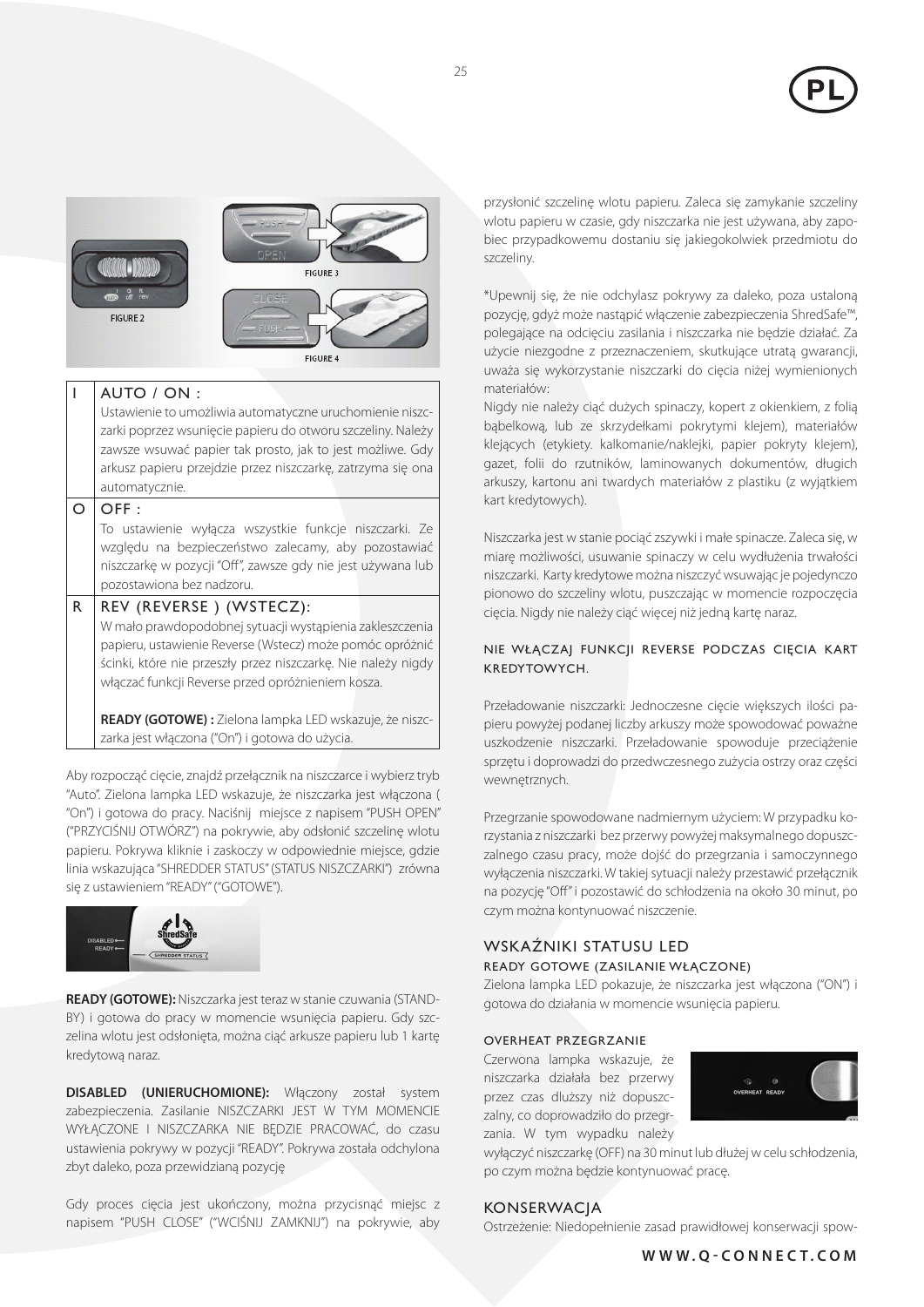

oduje utratę gwarancji.

Noże tnące wymagają regularnego oliwienia dla zapewnienia optymalnego działania i długiego okresu użytkowania. Zalecamy oliwienie noży raz na miesiąc. Zwykły olej roślinny do celów spożywczych (ale nie olej ropopochodny) może być użyty do skropienia kilku arkuszy papieru przeznaczonych do cięcia przed wsunięciem ich do niszczarki.

**DO OLIWIENIA OSTRZY NALEŻY UŻYWAĆ OLEJU ROŚLINNEGO, ALE NIE W FORMIE AEROZOLU. NIE NALEŻY ROZPYLAĆ ANI PRZECHOWYWAĆ ŻADNYCH PRODUKTÓW AEROZOLOWYCH W POBLIŻU NISZCZARKI. NIE UŻYWAĆ SPRĘŻONEGO POWI-ETRZA.** 

**Należy regularnie opróżniać kosz na ścinki, aby nie doprowadzić do przeładowania kosza i uszkodzenia mechanizmu tnącego.** 

#### CZYSZCZENIE:

ZAWSZE NALEŻY WYJĄĆ WTYCZKĘ Z GNIAZDKA PRZED CZYSZCZE-NIEM!

- Czyścić niszczarkę delikatnie przecierając suchą, miękką ściereczką.
- Nie myć i nie zanurzać niszczarki w wodzie. Zamoczenie sprzętu może spowodować uszkodzenie lub wadliwe działanie części elektrycznych. Jeśli dojdzie do zamoczenia niszczarki, należy niezwłocznie wytrzeć niszczarkę do sucha ściereczką.
- Nigdy nie należy używać substancji łatwopalnych do czyszczenia niszczarki, gdyż może to doprowadzić do poważnych urazów lub uszkodzenia sprzętu.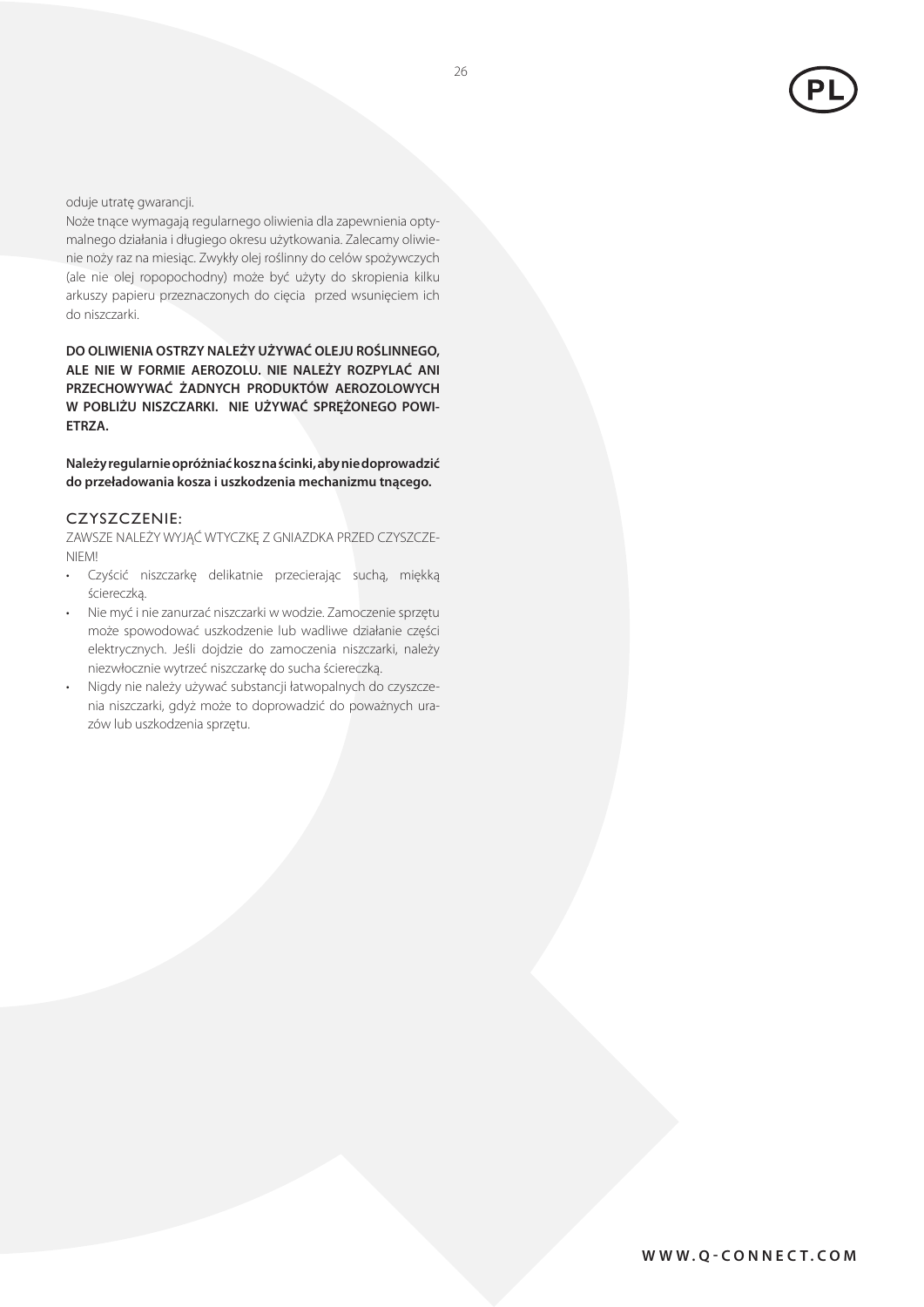

## Uživatelská příručka pro skartovač Q-CONNECT Q10CC2

## DŮLEŽITÉ! PŘED POUŽITÍM SI PŘEČTĚTE VŠECHNY POKYNY

## VYSVĚTLENÍ VÝSTRAŽÝCH SYMBOLŮ



Nestrkejte prsty do skartovače, nedotýkejte se podávacího

Nestrkejte prsty do skartovače, nedotýkejte se podávacího mechanismu.



Nedovolte dětem obsluhovat, ani hrát si se skartovačem, vypněte jej od přívodu proud, pokud jej nepoužíváte.



Nevkládejte žádné jiné předměty do skartovače, než jsou uvedeny v návodu.

Nestříkejte žádné aerosoly do skartovače, mohlo by to vést ke vzniku požáru, neskartujte nic, co mohlo přijít do styku s hořlavými látkami.

Zabraňte vtažení volných oděvů, šperků do skartovače.

Zabraňte tomu, aby se Vaše dlouhé vlasy dotýkali skartovače, mohou vtaženy do skartovače..

- RIZIKO OHNĚ Nikdy nepoužívejte přípravky na ropné bázi nebo hořlavé oleje a mazadla okolo stroje, může dojít k zapálení a způsobit vážné poranění
- • Nepoužívejte mazadla na bázi AEROSOLŮ.
- NEVHAZUJTE hořlavé chemické látky nebo materiály, (například lak na nehty, aceton, benzín) do skartovače
- -Nikdy neskartujte velké kancelářské sponky, obálky s okénkem, bezpečnostní obálky, obálky s lepicí klopou, etikety, autonálepky, samolepky, lepené papíry, novinový papír, fólie, laminované dokumenty, lepenku, nebo pevné hmoty a plasty (vyjma kreditní karty).
- Nikdy meaktivujte funkci reverse během skartace kreditních karet.
- Zásuvka by měla být blízko zařízení a musí být snadno přístupná.
- Vždy vypněte skartovač před čištěním, před vyprazdňováním koše odpojte napájecí kabel ze zásuvky.
- Nikdy nenechávejte odpadkový koš plný. Mohlo by dojít ke zpětnému vtažení skartovaného materiálu a způsobit uvíznutí.
- Nikdy nedávejte skartovač do blízkosti vody nebo tepla.
- Umístěte skartovač tak, abyste mohli snadno vyprázdnit koš
- Never try to clean or clear the shredder blade.
- Nepoužívejte skartovač, pokud je napájecí kabel poškozen.
- Nepokoušejte se tento přístroj opravovat sami, mohlo by dojít k poranění ostrými řeznými noži nebo elektřinou, a tím bude zrušena platnost záruky výrobce.

Nikdy neskartujte vice listů než je doporučeno, může dojít k závažnému poškození přístroje

## **JEDNOU SLOŽENÝ List papíru se rovná 2 listy papíru. Těžší papír, vlhkost nebo jiné gramář můžou snížit kapacitu skartace**

## INSTALACE

Připevněte skartovací hlavu na okraj koše. Zásuvka by měla být blízko zařízení a snadno dostupná.



## POZOR

Tento model má zabudovaný bezpečnostní blokovací mechanismus, který musí být být správně namontovaný na přiloženém koši. Nachází se na zadní straně skartovače vedle napájecího kabelu, má tvar zakřivené klapky, KTERÝ SE MUSÍ VEJÍT do vnějšího tvaru koše. SKARTOVAČ nebude pracovat, není-li správně namontován jako na fotografii!

Přístroj není určen pro provoz s jiným odpadkovým košem. Spínač aktivace se nachází na skartovací hlavě a skartovač se automaticky vypne, když je hlava zvednuta nebo odstraněna. Dodávaný koš aktivuje tento spínač a skartovač vyřadí z provozu. Nepoužívejte plastový sáček do odpadního koše, může vyřadit skartovač z provozu.

Upozornění: řezací nože, umístěné ve spodní části hlavy, jsou velmi ostré.

Při montáži řezací hlavy na koš postupujte opatrně.

## PROVOZ

Technologie ShredSafe ™ zajišťuje funkci bezpečnosti.Jedná se o novou technologii, kde je přístroj schopen detekovat násilného vniknutí a automaticky vypne napájení, a zabrání další skartaci.